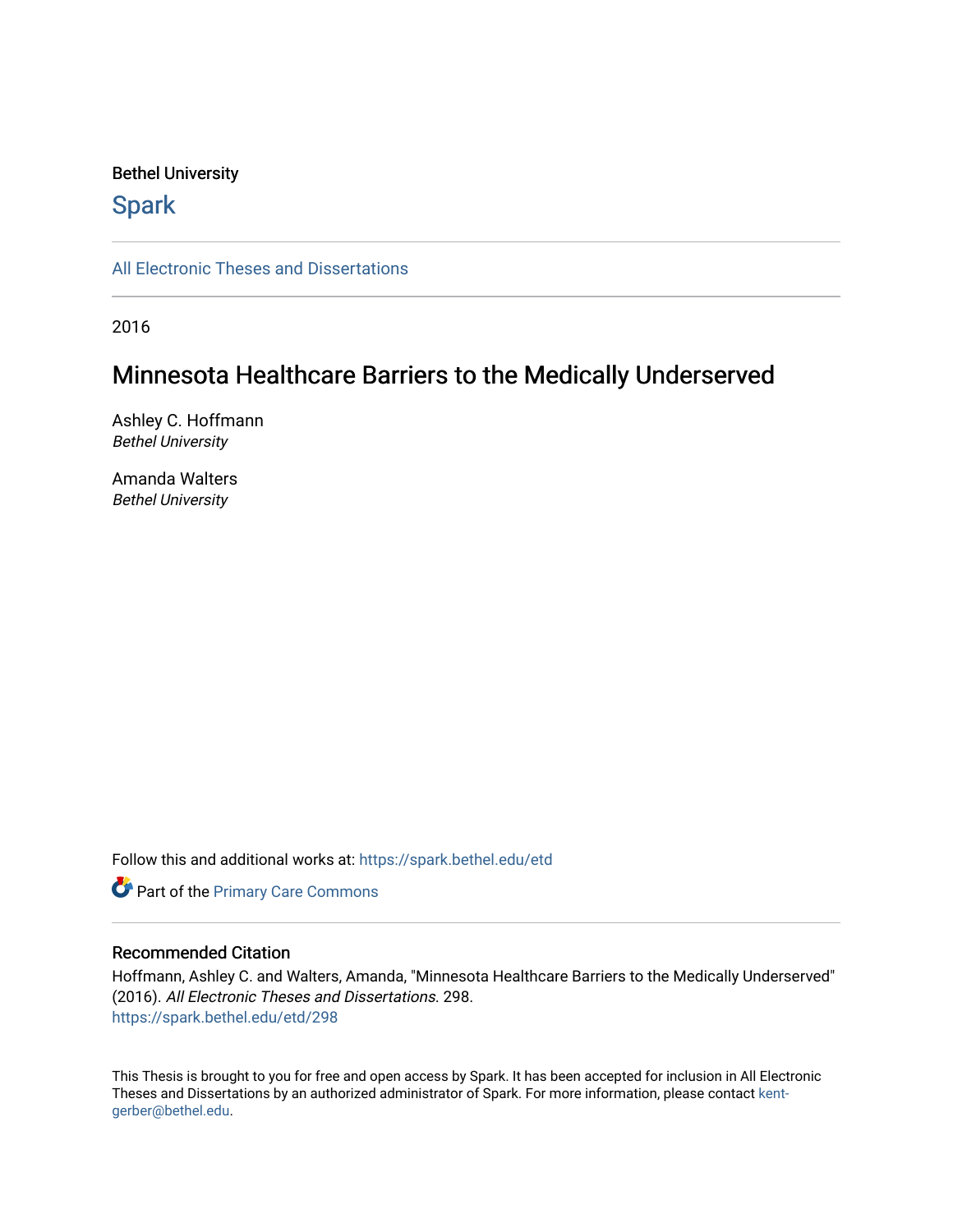## **MINNESOTA HEALTHCARE BARRIERS TO THE MEDICALLY UNDERSERVED**

## **A MASTER'S THESIS SUBMITTED TO THE GRADUATE FACULTY GRADUATE SCHOOL BETHEL UNIVERSITY**

**BY ASHLEY HOFFMANN AMANDA WALTERS**

## **IN PARTIAL FULFILLMENT OF THE REQUIREMENTS FOR THE DEGREE OF MASTERS OF SCIENCE IN PHYSICIAN ASSISTANT**

**AUGUST 2016**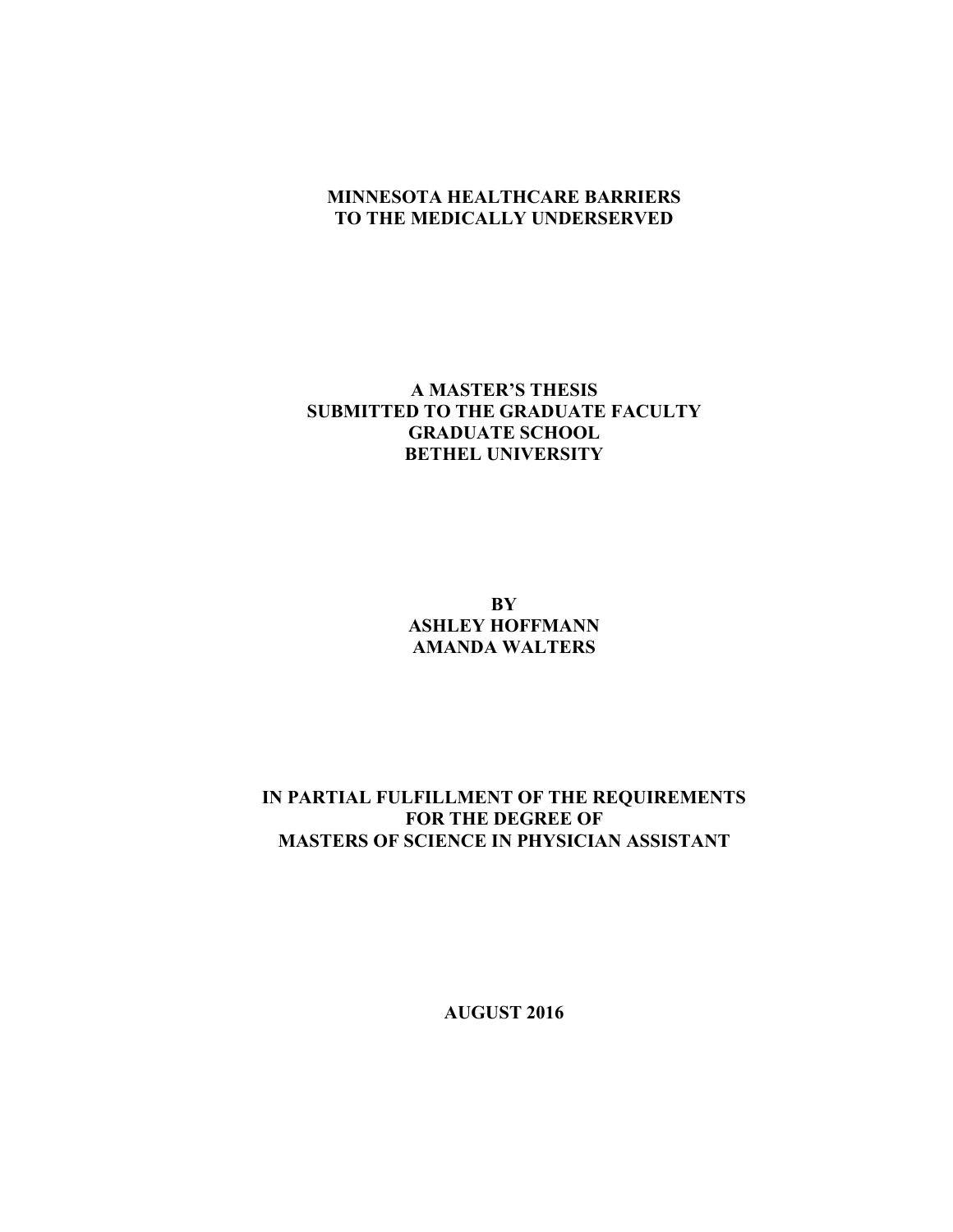## **BETHEL UNIVERSITY**

## MINNESOTA HEALTHCARE BARRIERS TO THE MEDICALLY UNDERSERVED

BY **ASHLEY HOFFMANN AMANDA WALTERS** 

## AUGUST 2016

## **GRADUATE RESEARCH APPROVAL:**

Committee Chair: Cindy Goetz, PA-C  $\pi$ 

Committee Member: Wallace Boeve, Ed.D PA-C

Walloca Bornse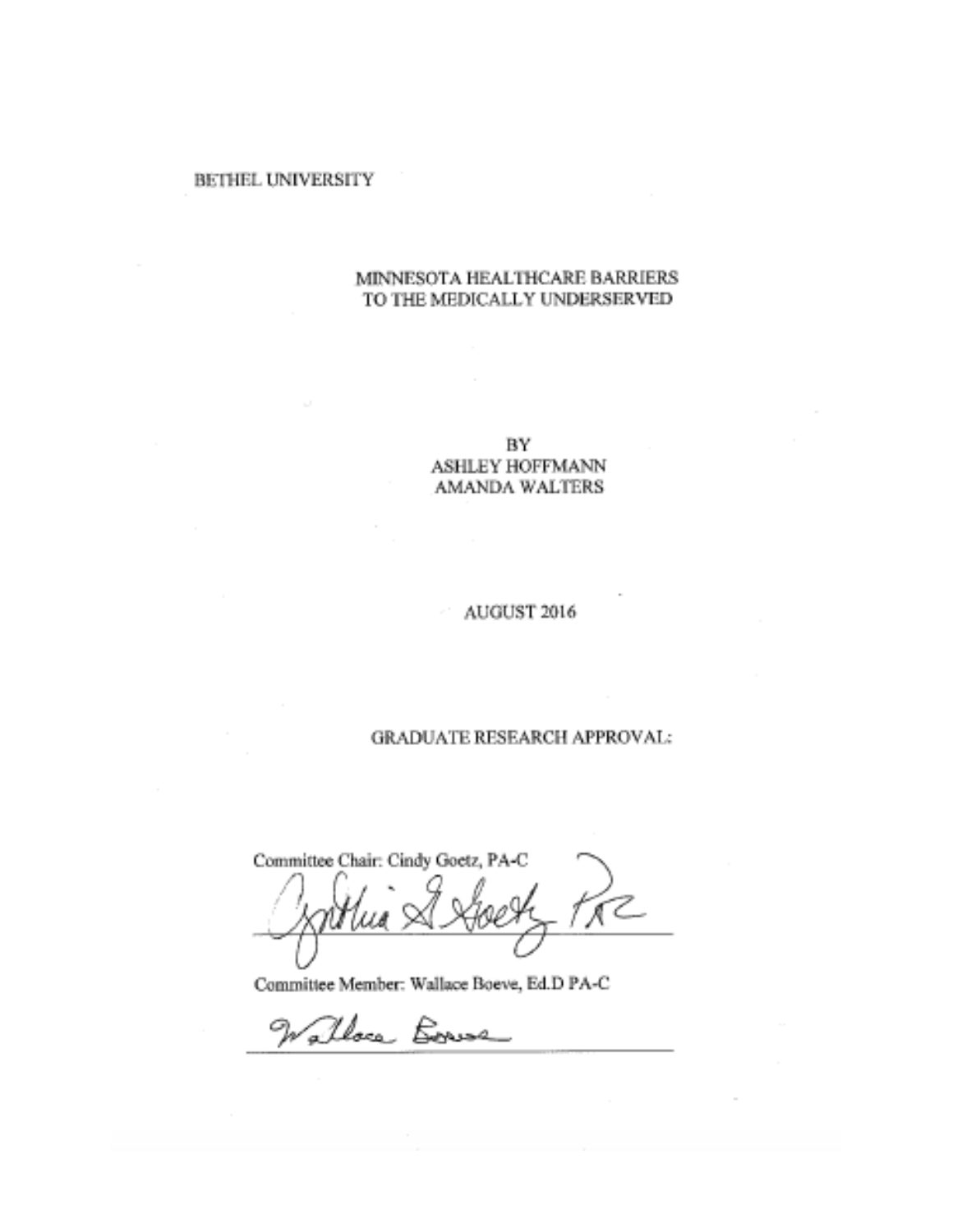## **ABSTRACT**

Quality medical services and patient-oriented satisfaction are important factors in a healthcare setting. Barriers preventing such factors are more prevalent in medically underserved areas (MUAs) (Brems, Johnson, Warner, & Roberts, 2006). The purpose of this study was to identify barriers in the care of patients within Minnesota MUAs. The study was conducted by an online survey emailed to Minnesota Academy of Physician Assistant (MAPA) members, and only members who were currently employed in a Minnesota MUA county had valid data collection. Twelve barriers to healthcare were listed on the survey and required the MAPA members to grade the barrier on a Likert scale. The survey response rate was only 8% of the MAPA population; of the responses, the barriers identified greater than 65% of the time as being prevalent in the workplace, were considered "significant" values (in context of our study). The three most common barriers reported were 1) patient misunderstanding of care and treatment plan, 2) time constraints, and 3) misunderstandings between co-workers. The three most reported areas of improvement for new PA graduates to have more education on were 1) cost effective care 2) time management skills and 3) understanding of insurance policies.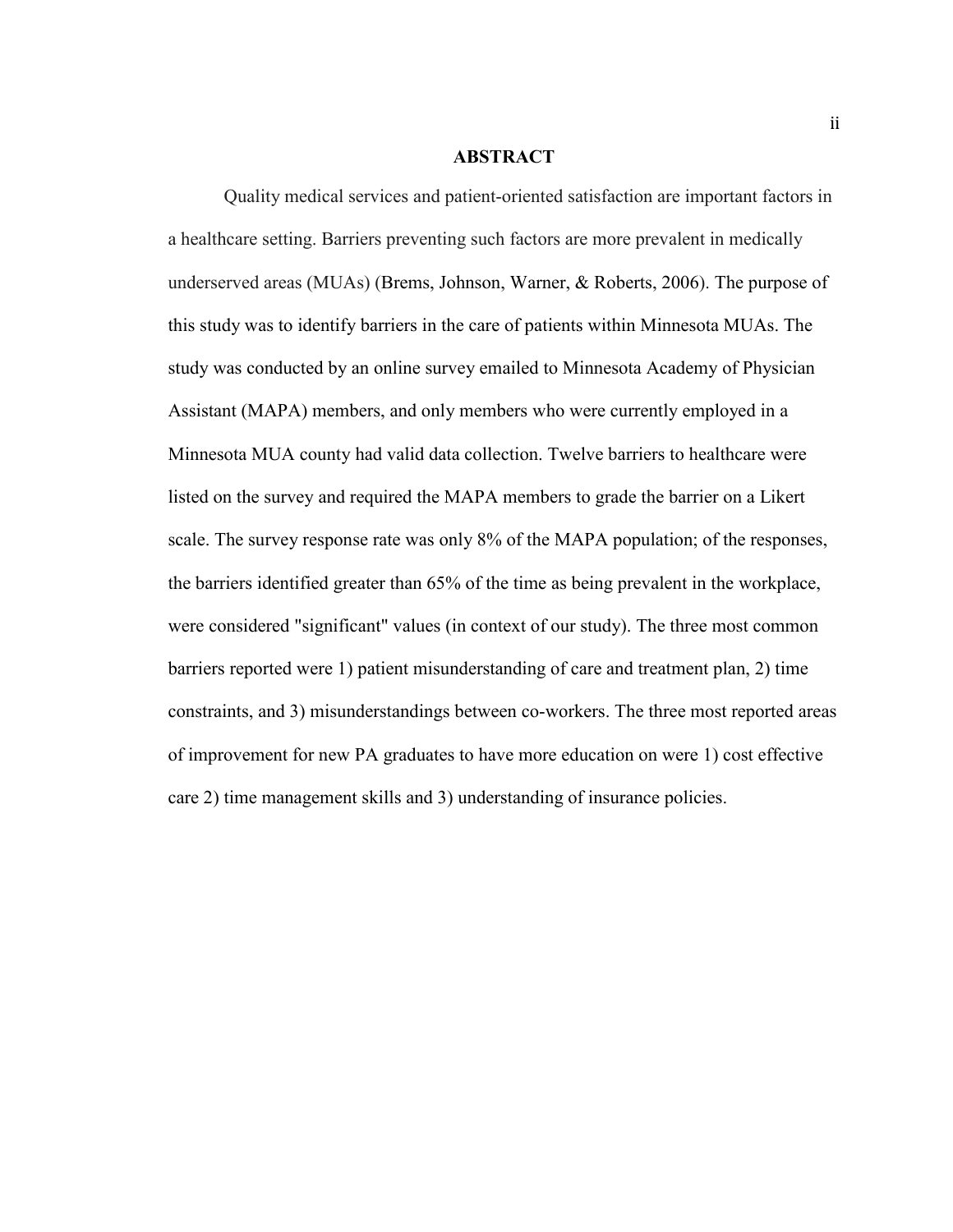# **ACKNOWLEDGEMENTS**

We would like to wholeheartedly thank our families for helping us through this time of our lives, and for their undying support. Additionally we would like to thank our professors and staff at Bethel University helping us make this happen. We couldn't have done it without you all.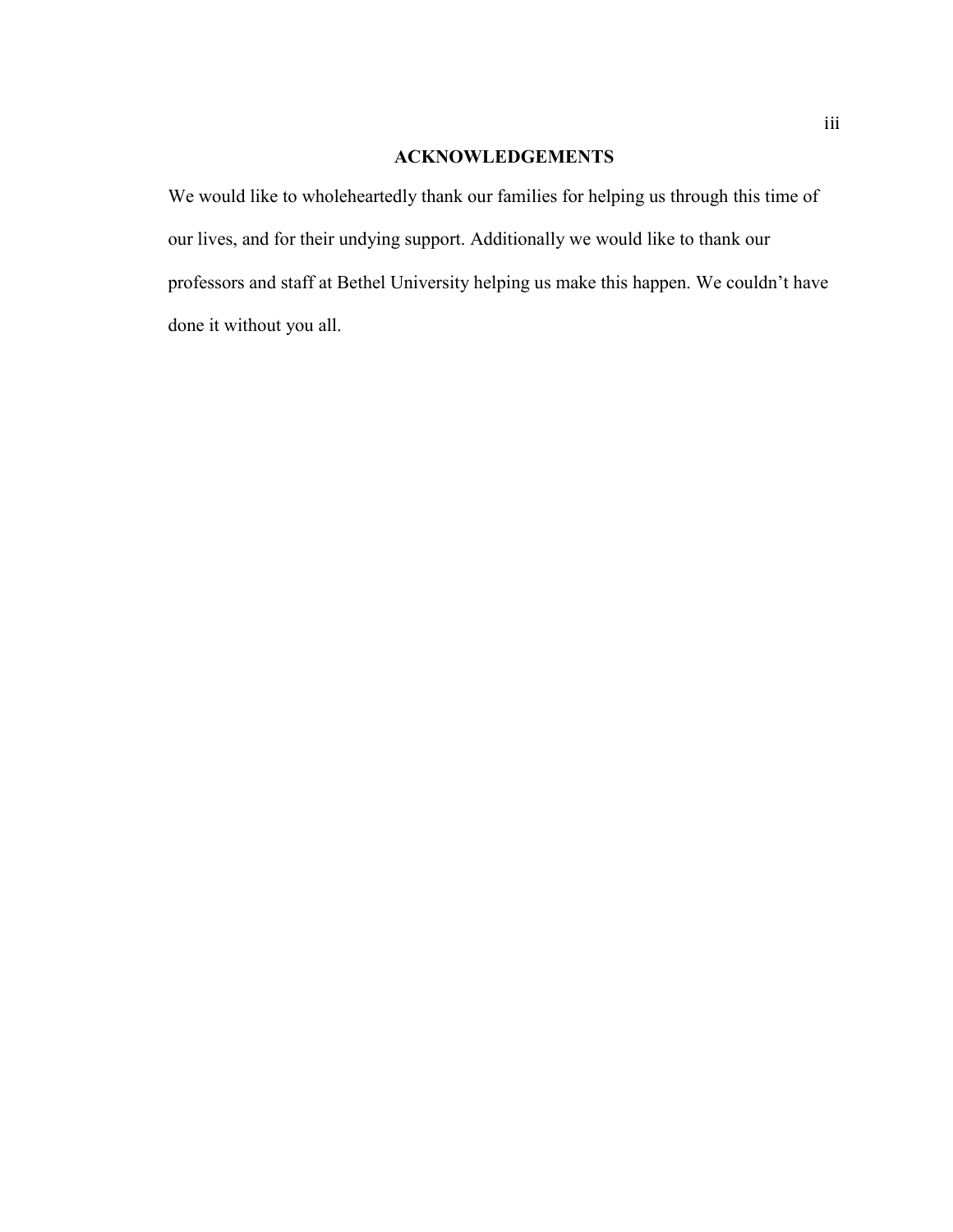# **TABLE OF CONTENTS**

| <b>ABSTRACT</b>                     |                                           |                |
|-------------------------------------|-------------------------------------------|----------------|
| <b>ACKNOWLEGEMENTS</b>              |                                           | 111            |
| <b>TABLE OF CONTENTS</b>            |                                           | iv             |
| <b>LIST OF FIGURES</b>              |                                           | vii            |
|                                     | <b>CHAPTER 1: INTRODUCTION</b>            |                |
|                                     | Background                                | $\mathbf{1}$   |
|                                     | Problem Statement                         | $\overline{2}$ |
|                                     | Purpose/Aim                               | 3              |
|                                     | Significance of the Problem               | 3              |
|                                     | Hypothesis                                | $\overline{4}$ |
|                                     | <b>Research Questions</b>                 | $\overline{4}$ |
|                                     | Limitations of the Study                  | 4              |
|                                     | Definition of Terms                       | 5              |
| <b>CHAPTER 2: LITERATURE REVIEW</b> |                                           |                |
|                                     | Introduction                              | 7              |
|                                     | Patient and Practitioner Miscommunication | 7              |
|                                     | <b>Travel Constraints</b>                 | 10             |
|                                     | Lack of Resources                         | 10             |
|                                     | Shortage of Providers                     | 11             |
|                                     | <b>Time Constraints</b>                   | 13             |
|                                     | Costs                                     | 14             |
|                                     | Conclusion                                | 15             |

PAGE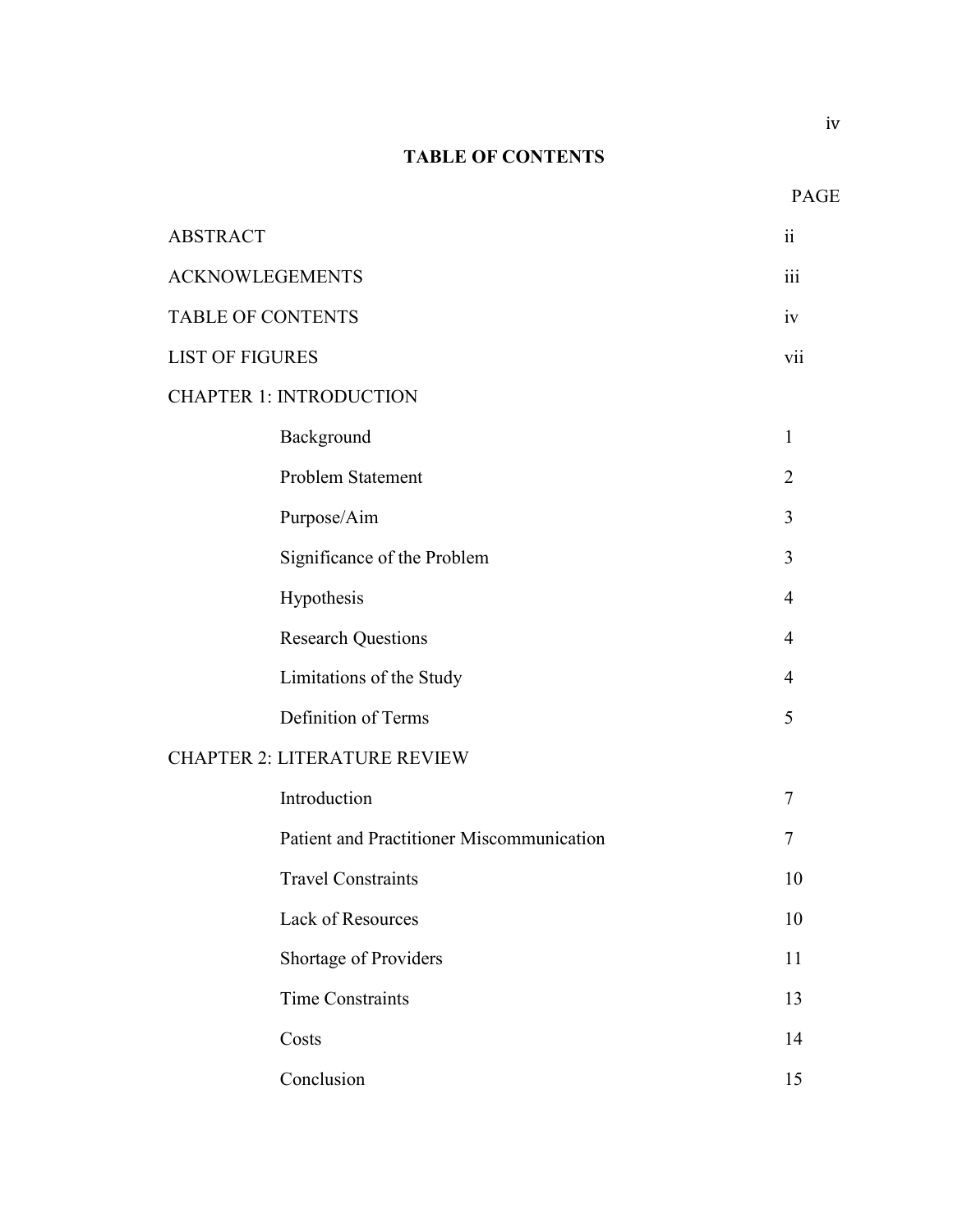# CHAPTER 3: METHODS

|                           | Introduction                                  | 17 |
|---------------------------|-----------------------------------------------|----|
|                           | <b>Study Design</b>                           | 17 |
|                           | Population or Samples                         | 17 |
|                           | Validity and Reliability                      | 18 |
|                           | Data Collection                               | 19 |
|                           | Data Analysis                                 | 20 |
|                           | Limitations and Delimitations                 | 20 |
| <b>CHAPTER 4: RESULTS</b> |                                               |    |
|                           | Introduction                                  | 22 |
|                           | Data Analysis                                 | 22 |
|                           | <b>CHAPTER 5: DISCUSSION &amp; CONCLUSION</b> |    |
|                           | Introduction                                  | 29 |
|                           | Discussion of Findings                        | 29 |
|                           | Limitations                                   | 34 |
|                           | <b>Suggestions for Further Research</b>       | 35 |
|                           | Implications to Practice                      | 35 |
|                           | Conclusion                                    | 38 |
| <b>REFERENCES</b>         |                                               | 39 |
| <b>APPENDIX A</b>         |                                               |    |
|                           | <b>MAPA Approval for Survey</b>               | 44 |
| <b>APPENDIX B</b>         |                                               |    |
|                           | <b>IRB</b> Approval                           | 45 |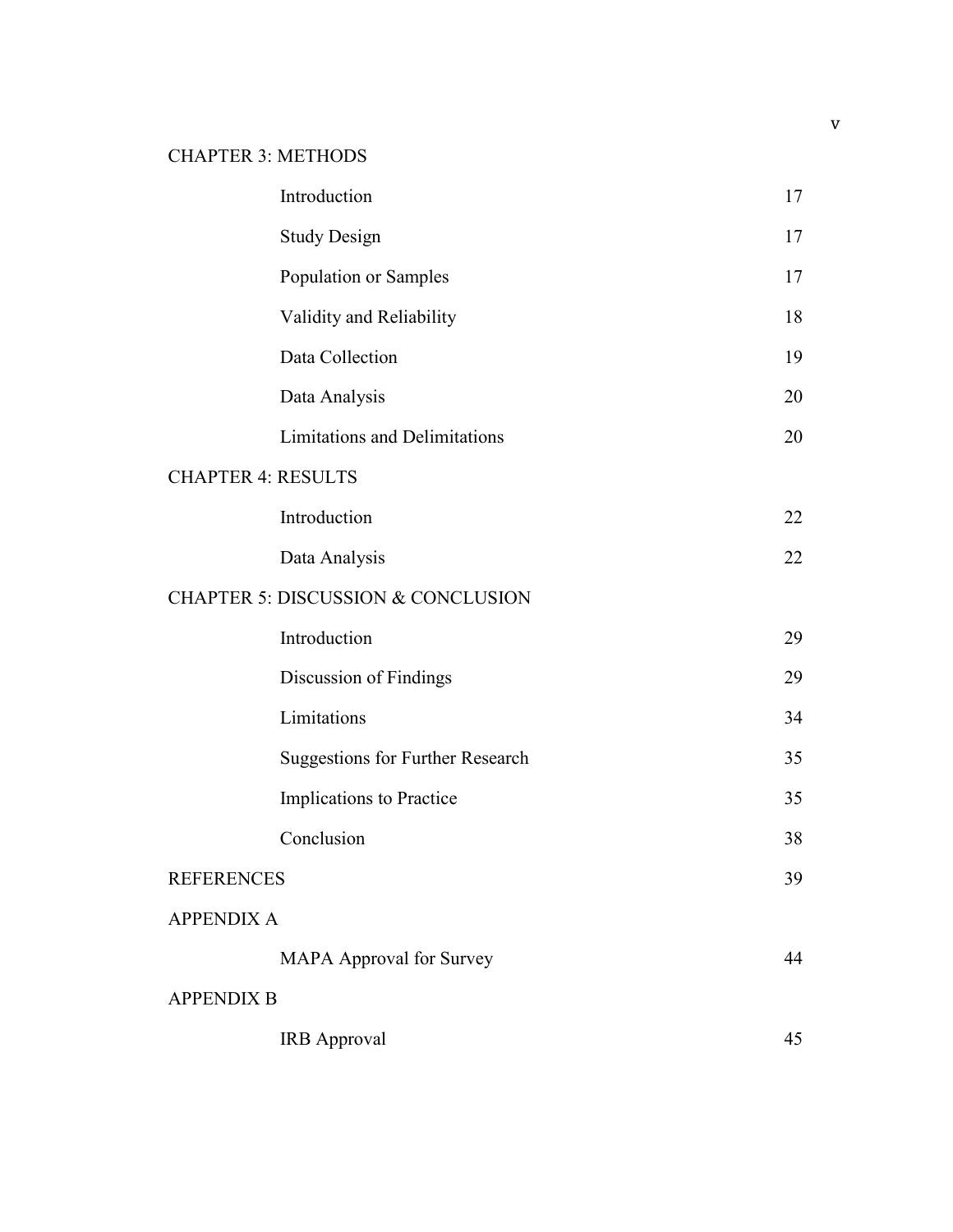| <b>APPENDIX C</b>                                 |    |  |
|---------------------------------------------------|----|--|
| Informed Consent for Survey                       | 46 |  |
| <b>APPENDIX D</b>                                 |    |  |
| <b>Survey Questionnaire</b>                       | 47 |  |
| <b>APPENDIX E</b>                                 |    |  |
| Figures of Non-Statistically Significant Barriers | 50 |  |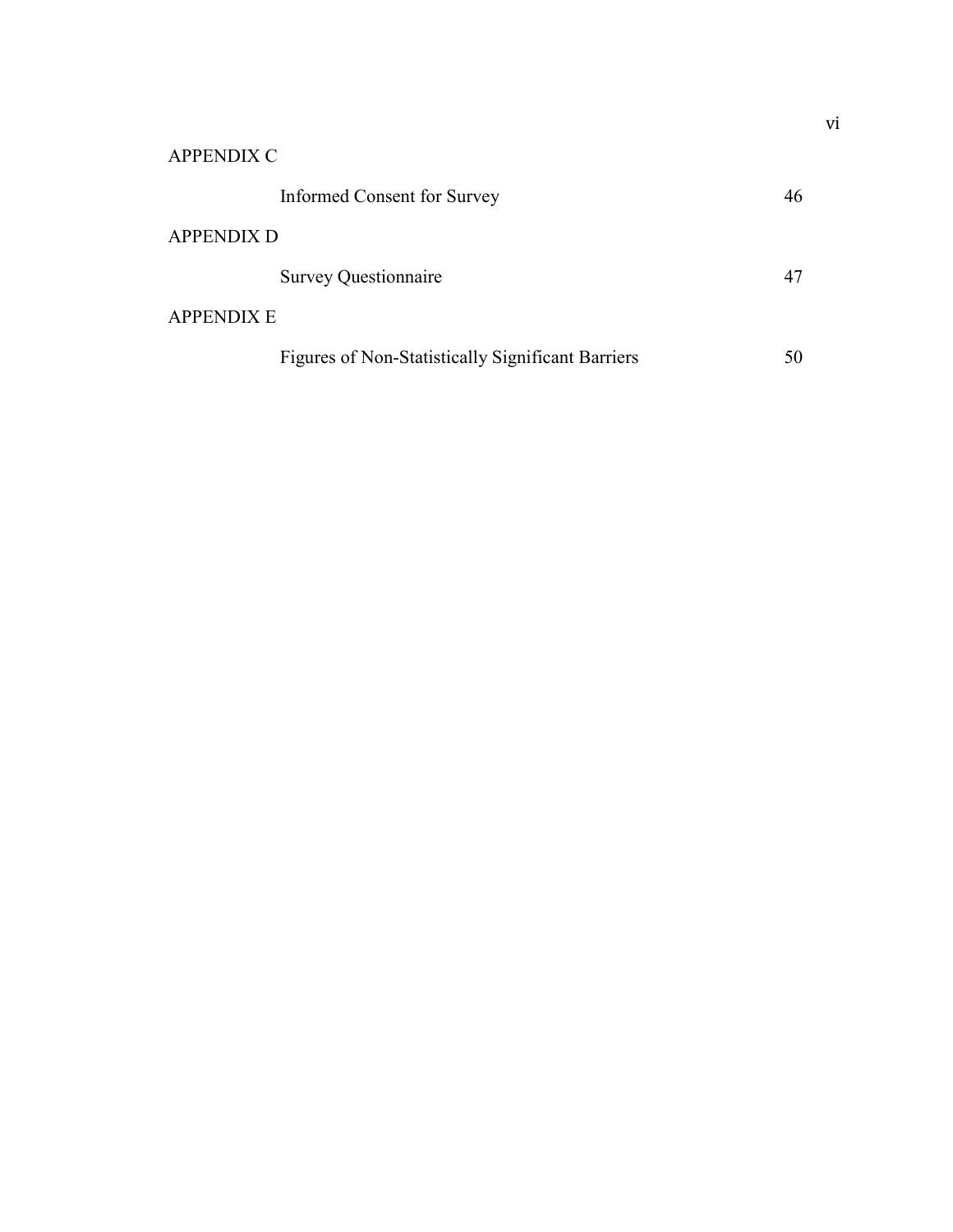# **LIST OF FIGURES**

| Figure 1: Number of Respondents Working in a Non-MUA County           | 23 |
|-----------------------------------------------------------------------|----|
| Figure: 2: Gender Percentage of Respondents                           | 23 |
| Figure 3: Work Experience in the PA Profession                        | 24 |
| Figure 4: Current Clinic Experience                                   | 24 |
| Figure 5: Prominent Barriers to Care                                  | 25 |
| Figure 6: Areas of Improvement Needed for New PAs                     | 26 |
| Figure 7: Common Patient Misunderstandings of Care and Treatment Plan | 27 |
| Figure 8: Time Constraints                                            | 27 |
| Figure 9: Ability to Utilize Layman's Terms                           | 28 |
| Figure 10: Facility is Understaffed                                   | 50 |
| Figure 11: Adequately Equipped Facility                               | 50 |
| Figure 12: Cost of Care is Affordable                                 | 51 |
| Figure 13: Sufficient Training in the Area of Work                    | 51 |
| Figure 14: Sufficient Training of Co-Workers                          | 52 |
| Figure 15: Common Misunderstandings Between Co-Workers                | 52 |
| Figure 16: Limited Access to Care for Patients                        | 53 |
| Figure 17: Cultural and Language Barriers                             | 53 |
| Figure 18: Patients Hesitant to Ask Questions                         | 54 |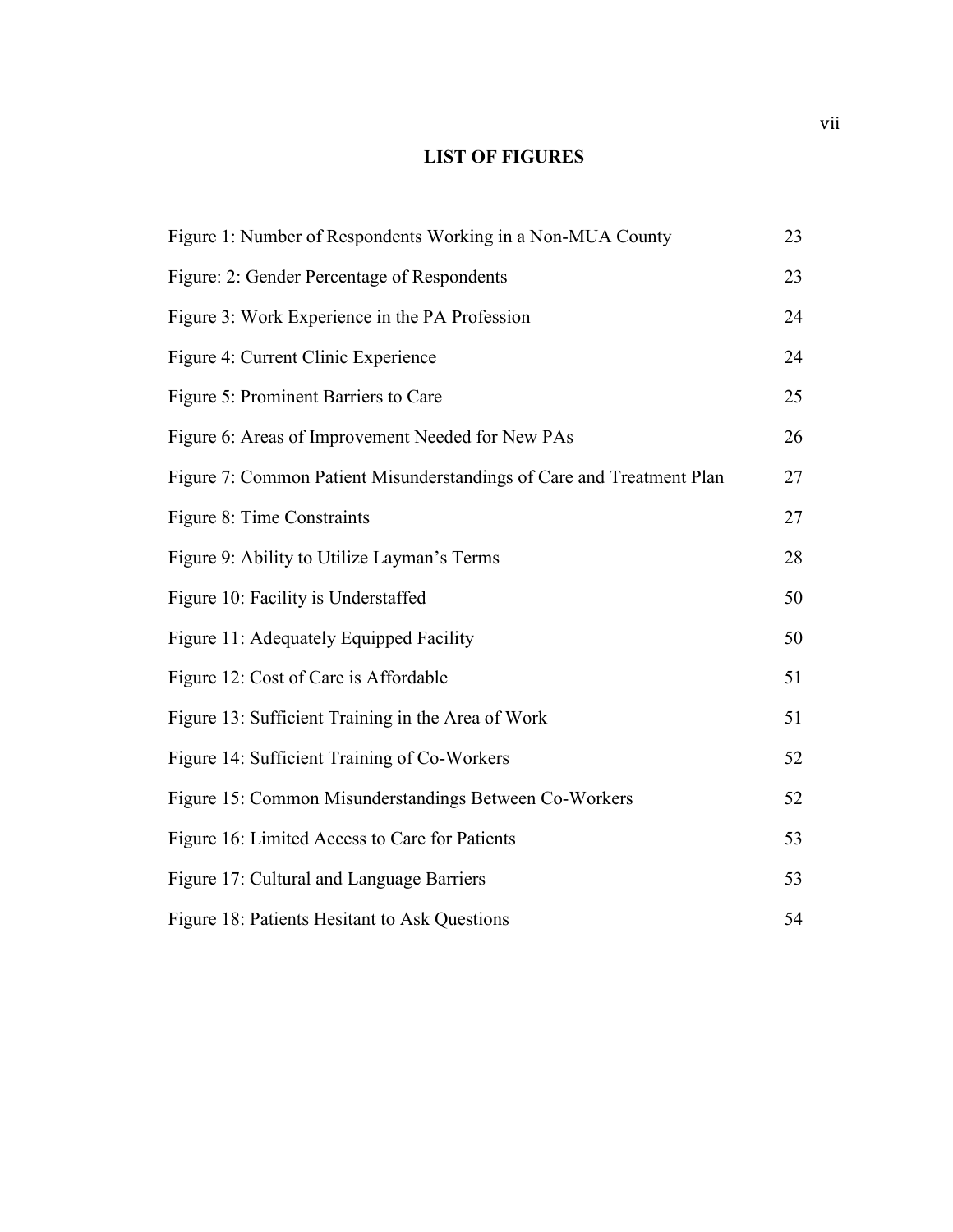#### **Chapter 1**

#### **Introduction**

## **Background to Problem**

In the medical field, the constant need to improve patient care is never ending. Patient care requires the involvement of the patient, the provider, and the facility itself. Previous research reports that rural areas have an increased shortage of sufficient healthcare that leads to lower patient care quality (Brems, Johnson, Warner, & Roberts, 2006). The literature supports that insufficient healthcare has a high tendency to correlate with specific barriers (Weinhold & Gurtner, 2014). Common healthcare barriers in rural areas as reported by literature are: patient financial barriers, training and clinical skills of healthcare workers, miscommunication both between patient and provider as well as between healthcare workers, patient travel constraints, patient and provider cultural/language barriers, and lack of patient education, whether it be the lapse of explanation by the provider or the inability of the patient to vocalize their misunderstanding (Weinhold & Gurtner, 2014). These barriers are often not addressed by the patient or the provider, but are instead ignored by both the patient and provider leading to frustration, misunderstanding, and, most importantly, a lower quality of patient care (Shapiro, Hollingshead, & Morrison, 2002).

The United States Census reported in 2010 that roughly 60 million people live in rural America (US Census Bureau, 2010). In Minnesota alone, 58% of the counties are considered to be rural counties, which are defined as having a population less than 10,000 people (US Census Bureau, 2013). Furthermore, Minnesota's Office of Rural Health and Primary Care reports that 69 out of the 87 counties in Minnesota qualify as medically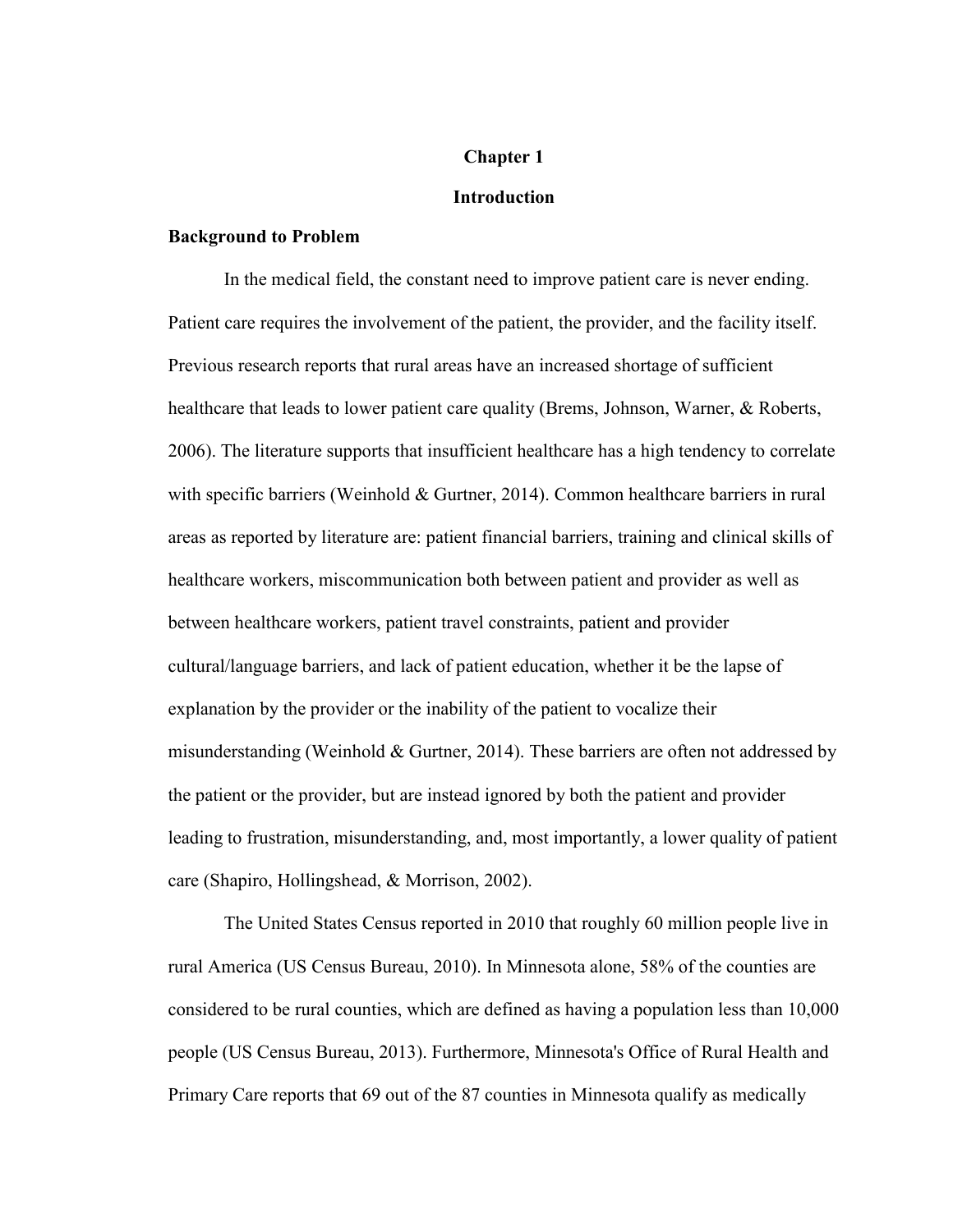underserved areas (MUA) (Health Resources and Services Administration, 1995). In order for an area to be considered a MUA, the following score criteria are used: 1) Ratio of primary medical care physicians per 1,000 population, 2) Infant mortality rate, 3) Percentage of the population with incomes below the poverty level, and 4) Percentage of the population age 65 or over (Office of Rural Health and Primary Care, 2008). The higher the ratio or percentage, the more the area is weighted as a medically underserved area by the Index of Medically Underserved scoring criteria (Office of Rural Health and Primary Care, 2008). A location must score a 62 or less on the Index of Medically Underserved to be considered a MUA (Office of Rural Health and Primary Care, 2008).

Medically underserved areas of healthcare are prevalent in Minnesota, with 69 out of 87 counties considered MUAs. Therefore, the reported barriers among MUA healthcare facilities may be hampering the patient care in Minnesota healthcare facilities. With this in mind, the need to address and reduce these barriers is essential to improving patient care. Resolving the barriers within the MUA healthcare setting in Minnesota requires specifically identifying the barriers present in the state and devising teamwork to overcome the barriers. Teamwork in a healthcare setting is not limited to healthcare workers, but also includes patient participation and interaction with their own medical plan and therapy.

#### **Problem Statement**

Previous literature studies have been conducted to report patient care barriers in rural population settings. However, no previous studies have been conducted within the state of Minnesota. This study chooses to identify and compare barriers in patient care for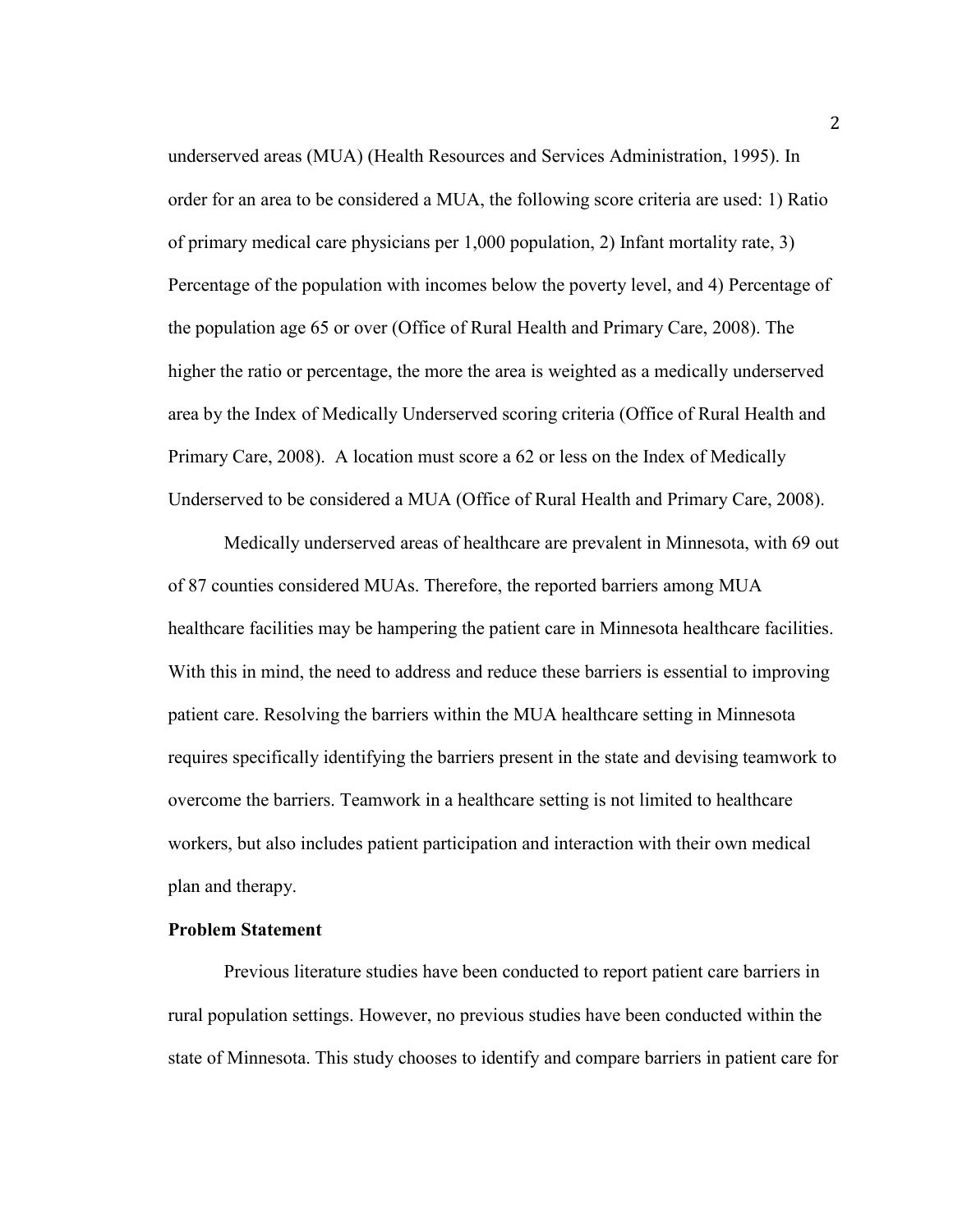medically underserved populations/areas in Minnesota as defined by Minnesota Academy of Physician Assistants (MAPA).

## **Purpose/Aim**

The purpose of this study was to identify barriers to the care of patients within medically underserved areas, as reported by MAPA physician assistants.

## **Significance of the Problem**

Previous literature has identified numerous barriers to patient care resulting in decreased patient care and reduced quality of healthcare. These barriers have resulted in patients waiting to go to the doctor until their conditions have exacerbated or have become potentially irreversible. Therefore, rural healthcare providers play an important role in identifying and addressing barriers providers face while providing medical services. Through a self-reporting survey, Minnesota physician assistants (PAs) will be able to identify barriers in patient care that they feel are most pertinent to current healthcare settings within the state of Minnesota. Identifying these barriers will also increase collaboration and communication between providers. The resulting research will strengthen patient care and allow future practicing PAs to be educated with this knowledge to address and eliminate the reported barriers.

On average, Minnesota is graduating approximately 90 PA students per year which started in 2015. Incorporating the reported barriers specific to Minnesota into the curriculum will provide students with a better understanding as they enter practice, allowing them to strategize methods to alleviate or eliminate the barriers.

The goal of the didactic year in a graduate level physician assistant program is to prepare students with knowledge of clinical medicine and skills in order to provide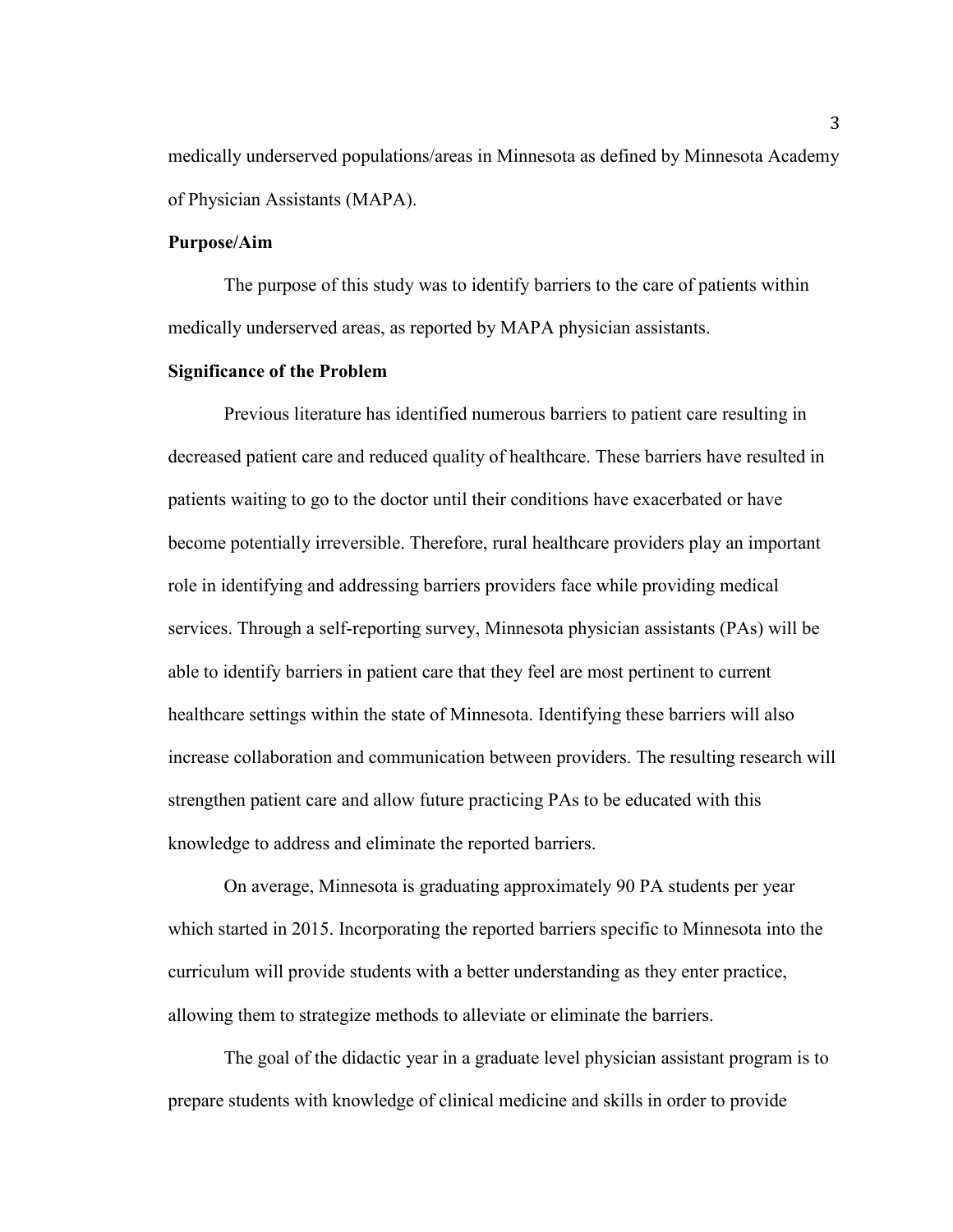proper care (Bethel University, 2014). Educating PA students about healthcare barriers during their didactic year will be beneficial because they will be able to apply this knowledge towards reducing patient care barriers specific to Minnesota. This education will also make students mindful of diagnostic testing cost; medical insurance coverage; pharmaceutical generic options; proper patient education based on culture, language, and socioeconomic status; as well as many other considerations in patient care. Preparing students early in their careers will not only make for better practitioners but also improve rural healthcare.

#### **Hypothesis**

For this research it was hypothesized that the three most prominent barriers to care would be time constraints, shortage of providers, and miscommunications/misunderstandings between patients and providers.

## **Research Questions**

The following research questions were addressed in this study:

- What are the current barriers to patient care in Minnesota healthcare settings as self-reported by MAPA physician assistants?
- What are the three most common barriers reported that might better prepare future providers if educated on them?

#### **Limitations of the Study**

 The limitations faced in the study include the population of PA providers surveyed. Since this research surveyed and was sent to only Minnesota PAs that were current members of MAPA there were Minnesota PAs that were not be surveyed. As stated by a MAPA representative, as of September 2014 there were 2,169 active licensed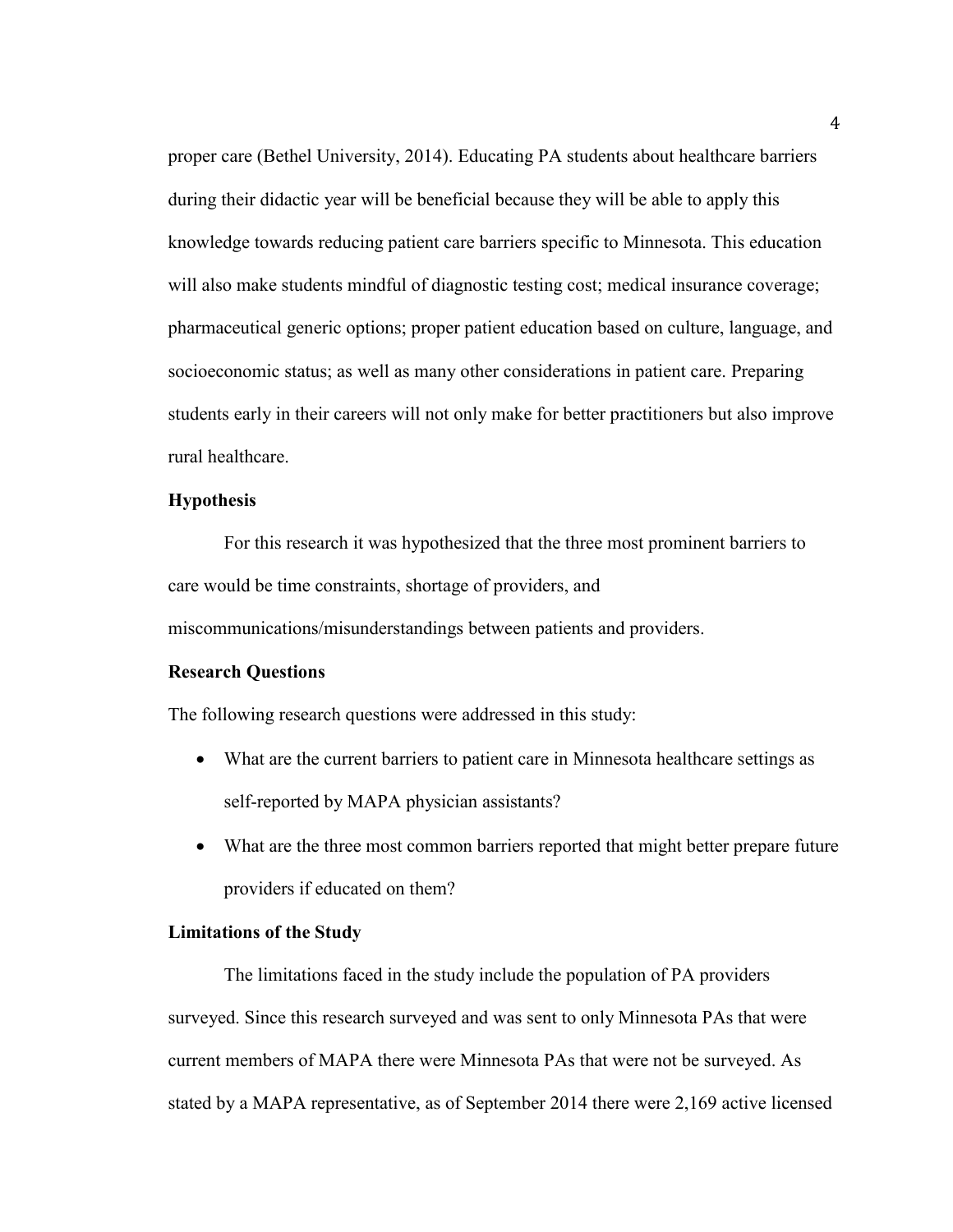PAs in Minnesota, but only 613 of those were MAPA members (MAPA, 2014). That means only about 28% of the PAs in Minnesota were surveyed. It must also be noted that since the research was conducted in a survey format, certain providers chose not to complete the survey resulting in less than 100% response rate due to personal preferences. In addition, only MUA Minnesota MAPA physician assistant surveys were recorded because the focus of the study was conducted on patient care barriers present in MUA Minnesota healthcare settings.

## **Definition of Terms**

The following are key terms for the study and their definitions:

- Barriers that were addressed and researched were based on common prevalence in previous literature: Factors which contributed to a decrease in patient compliance and follow up to appointments, include: 1) Cost – insurance coverage, patient average income, 2) Training of healthcare workers, 3) Communication – appointment reminders to patient and inter-office communication, 4) Travel requirements of the patient, 5) Cultural/Language Barriers, and 6) Patient Education.
- MAPA: Minnesota Academy of Physician Assistants is a constituent chapter of the American Academy of Physician Assistants (AAPA); MAPA represents Minnesota Physician Assistants concerning regional and national affairs. MAPA representatives participate in AAPA House of Delegates, and in visits to Minnesota legislators in Washington DC.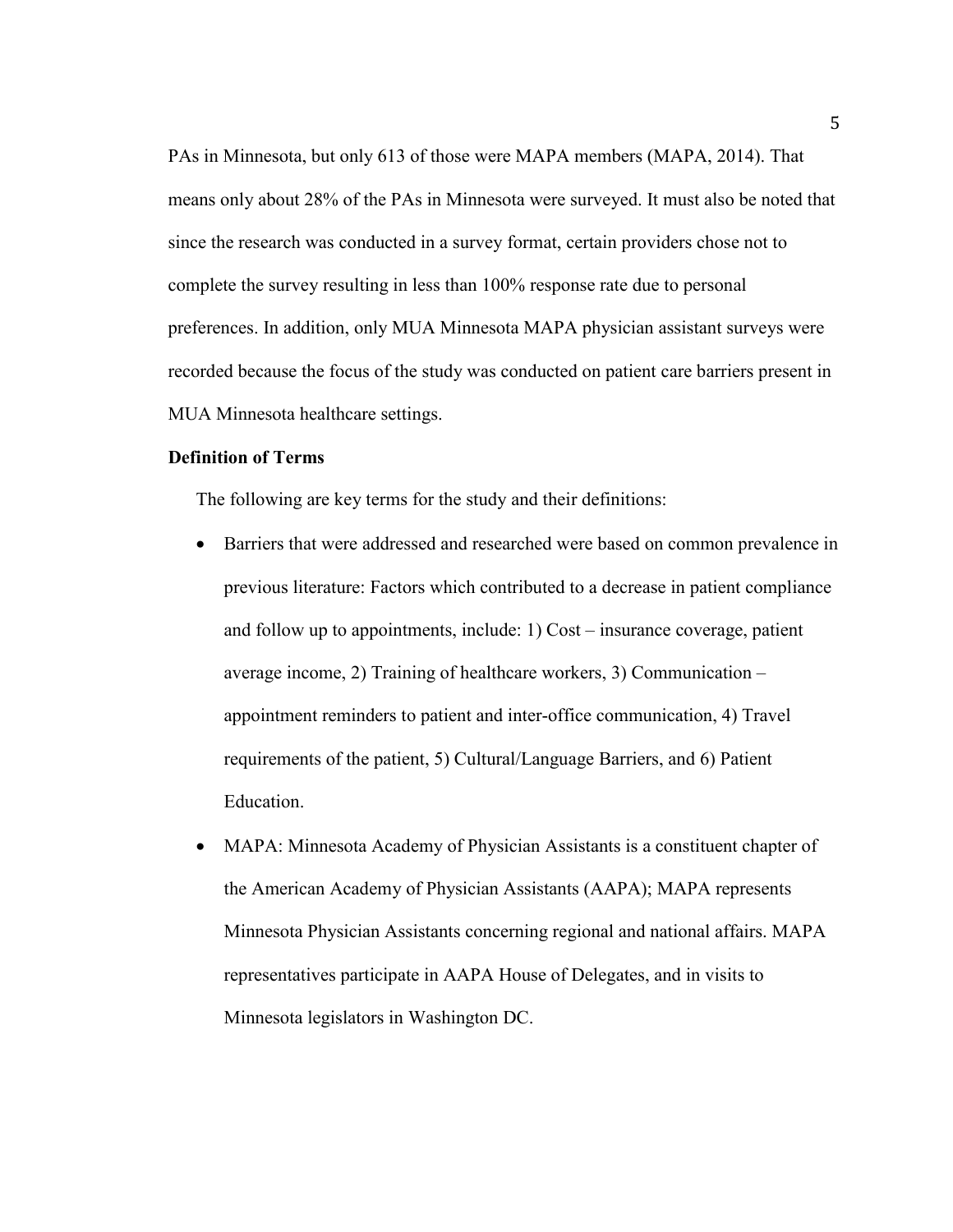- Medically underserved areas: MUAs are scored off of the following criteria below; these scores are weighted and calculated into an Index of Medically Underserved score.
	- 1) Ratio of primary medical care physicians per 1,000 populations
	- 2) Infant mortality rate
	- 3) Percentage of the population with incomes below the poverty level
	- 4) Percentage of the population age 65 or over
	- Study selection criteria excluded 18 counties in Minnesota out of the total 87 that are not considered MUAs by the Health Resources and Service Administration.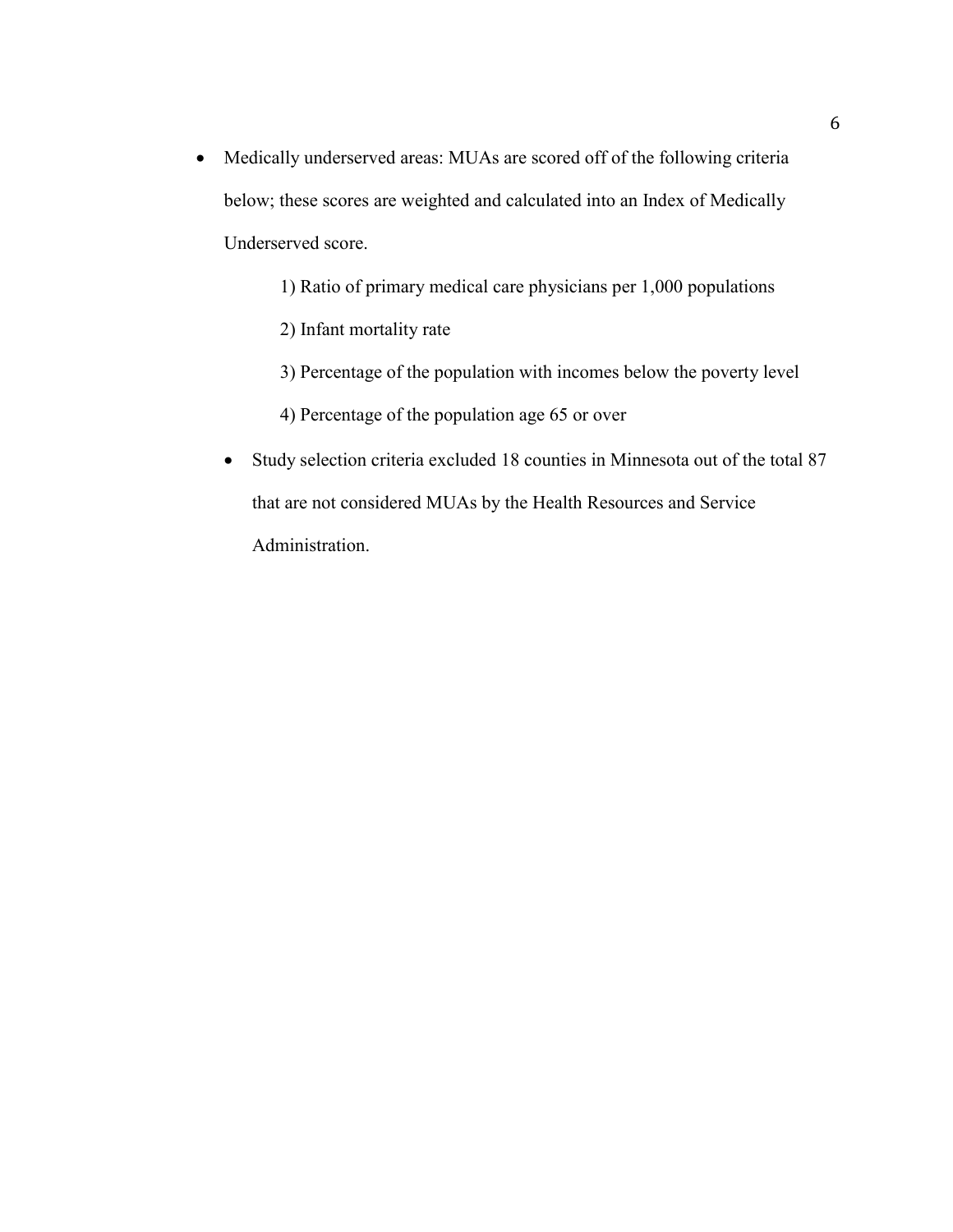#### **Chapter 2**

## **Literature Review**

## **Introduction**

This literature review explored the gaps in healthcare as reported by previous research. The previous conducted studies reported barriers which affect the quality of healthcare to patients; however, these studies have not been focused on the state of Minnesota, nor have resolutions been made to decrease the presence of the barriers within the medical setting.

 The scope of this literature review was to examine the previous research in order to identify medical barriers in North America as well as their proposed theoretical methods to decrease or eradicate the barriers. The dominant barriers found in the research literature were: patient and practitioner miscommunication, travel constraints, lack of medical resources, and shortage of providers, time constraints, and cost of care.

## **Patient and Practitioner Miscommunication**

This barrier encompasses the broad category of potential miscommunications between the practitioner and the patient. Examples of such miscommunication are lack of patient education, lack of practitioner inclusion of patient in diagnosis and therapeutic plan, language and cultural differences, and lack of patient appointment reminders.

An estimated 90 million people in the USA have difficulties understanding and using health information (Hawkins, Kantayya, & Sharkey-Anser, 2010). One in five American adults reads at a 5th grade level or below, while the average American reads at a 9th or 10th grade level, yet most healthcare information is written above a 10th grade level (Hawkins, et al., 2010). The obvious lack of patient education exists thereby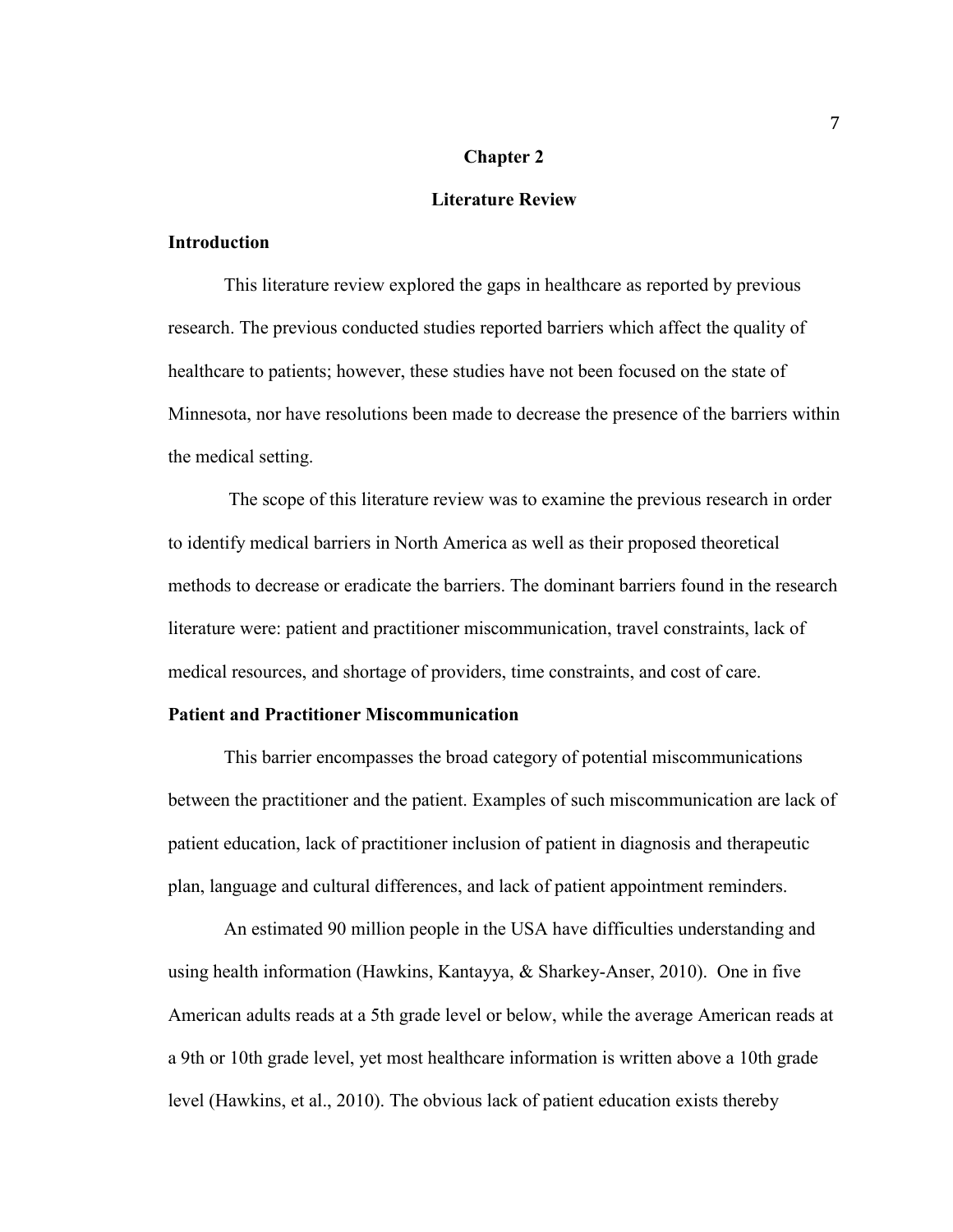creating more confusion and a reduction of compliance to medical advice. In fact, such lack of adherences due to patient illiteracy is costing the US healthcare \$50 to \$70 billion per year (Hawkins, et al., 2010). While this information is startling, there is a gap in the correlation of patient healthcare illiteracy, not only by geographic locations, such as a specific states, but as well as the population setting of patients (i.e. rural versus urban setting).

In a study conducted using separate patient and primary care physician focus groups, participants were asked to report obstacles that they felt impeded effective doctor-patient communication. The patients' overwhelming response was that poor communication was exhibited by physicians because of physicians' use of an authoritative model of care. Patients stated that good communication, alternatively, involved using a collaborative model of care. This model of care included incorporating the patient in the decision making process about their treatment plan and taking into account their particular situation (Shapiro, et al., 2002). Lowering the use of medical jargon and including the patient's opinions and wishes into the treatment plan will help to increase the effectiveness of the relationship between the practitioner and the patient.

Cultural and language barriers between patients and practitioners are an obvious obstacle to effective communication between the patient and the provider. However, the extent of these barriers being the main cause of the miscommunication is often overexaggerated. Physicians often report that cultural and language barriers were the starting point of all other miscommunications because without being able to have language, how else are they to communicate to their patient? One physician specifically reported that "if they could simply speak to their patients in a common language everything else would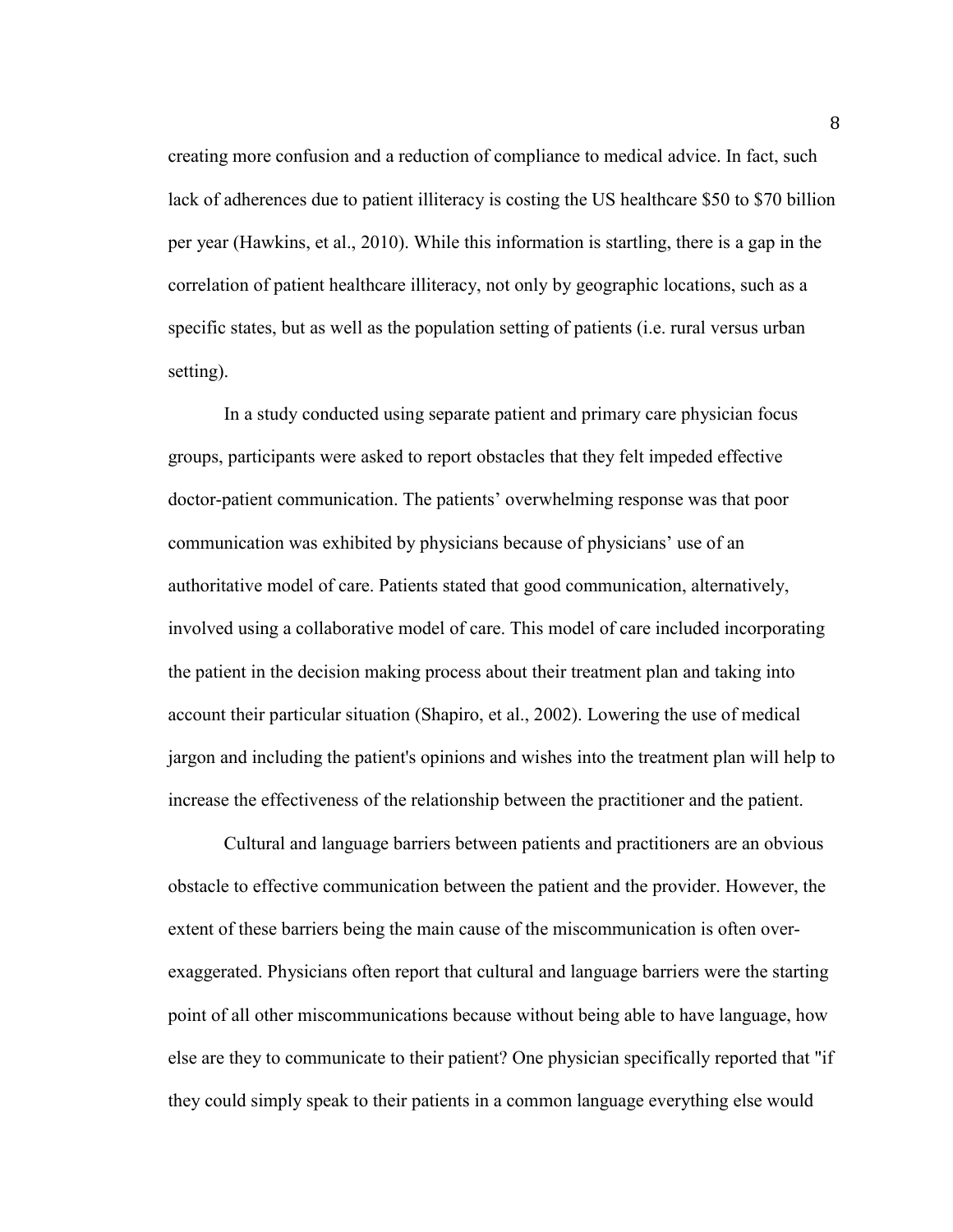fall into place" (Shapiro, et. al., 2002). However, that same study interviewed patients on their opinion of cultural and language barriers affecting their relationship with their physician. Patients reported that they often did not see cultural barriers as an issue, and language barriers could be overcome by using an interpreter. A startling patient response also noted that, while using an interpreter, it is key that they "convey the doctor's empathy, as well as the facts" (Shapiro, et. al., 2002). Another study found that language spoken by patients did not change whether patients showed up to their appointment or not, meaning that language did not play a factor in appointment attendance (Kaplan-Lewis & Percac-Lima, 2013). Reports of cultural and language barriers are not often reported in correlation with specific populations or geographic locations. Providing such correlations with language and cultural barriers can provide healthcare workers with expectations to encounter difficulties and target ways to work around such barriers. This includes scheduling an interpreter or having a patient bring in a family member who speaks both the practitioner's language as well as the patient's native language.

 A retrospective study was conducted at a community health center serving a predominantly low-income population, which revealed that the second most common reason to a missed appointment, only to forgetting, was miscommunication between the healthcare facility and the patient. The patients specifically stated that they thought they had cancelled the appointment, thought the appointment was a different date or time, tried to call the clinic but did not get through, or did not realize they needed to call and cancel (Kaplan-Lewis & Percac-Lima, 2013). Simple call reminders by clinics or other health centers to the patient can easily eliminate this obstacle to receiving proper healthcare.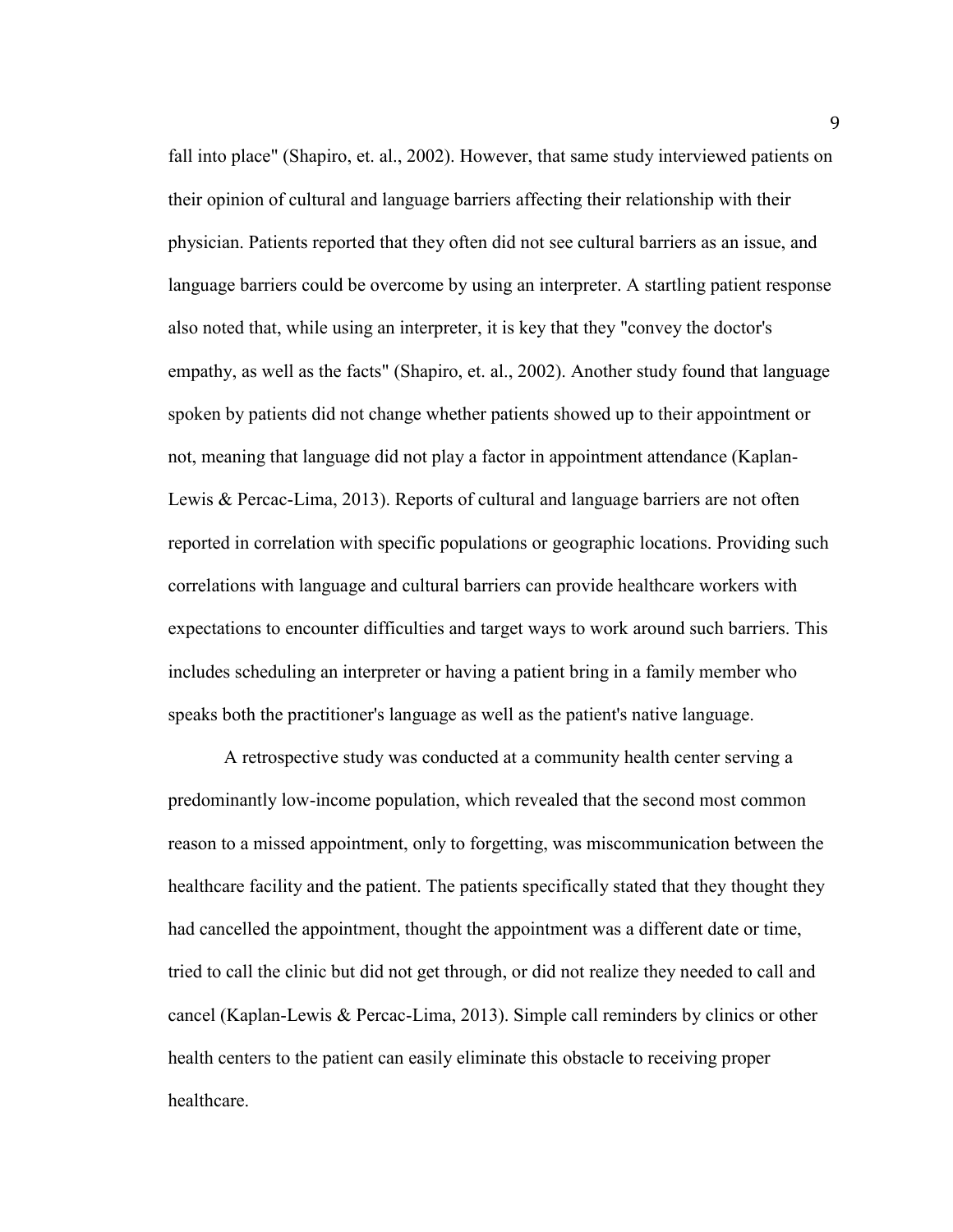#### **Travel Constraints**

 The lack of access to services due to transportation difficulties and travel distances were overwhelmingly reported more by rural than urban providers (Brems et al., 2006). In addition, burdens in accessing healthcare due to weather, geographic remoteness, terrain challenges and high transportation costs are further burdens on rural residents (Bull, Krout, Rathbone-McCuan, & Shreffler, 2001). A study in Canada reported that distance as a barrier to healthcare was more often raised in an urban setting as opposed to a rural setting. According to the study, distance was accepted as a way of life in a rural setting; therefore, it was rarely invoked as a barrier. However, due to the lack of public or specialized transport, even small distances can be a major barrier in rural areas for those without vehicles or those with limited mobility (Haggerty, Roberge, Levesque, Gauthier, & Loignon, 2014). Recognizing these constraints on patients to receive medical care enables providers to better tailor the patient's care plan in a way that acknowledges the patient's limitations to access healthcare.

#### **Lack of Resources**

The lack of resources in a rural medical setting includes the shortage of healthcare providers. A recent study in 2014, stated that the shortage of healthcare providers was due to higher workloads and increased after hour responsibility such as on-call duties, excessive paperwork, professional isolation, insufficient consultation opportunities among colleagues, and insufficient access to hospitals (Weinhold, 2014). Specific to the state of Minnesota, shortage of healthcare providers is present in 79% of state counties (Health Resources and Services Administration, 1995). Surveying Minnesotan PA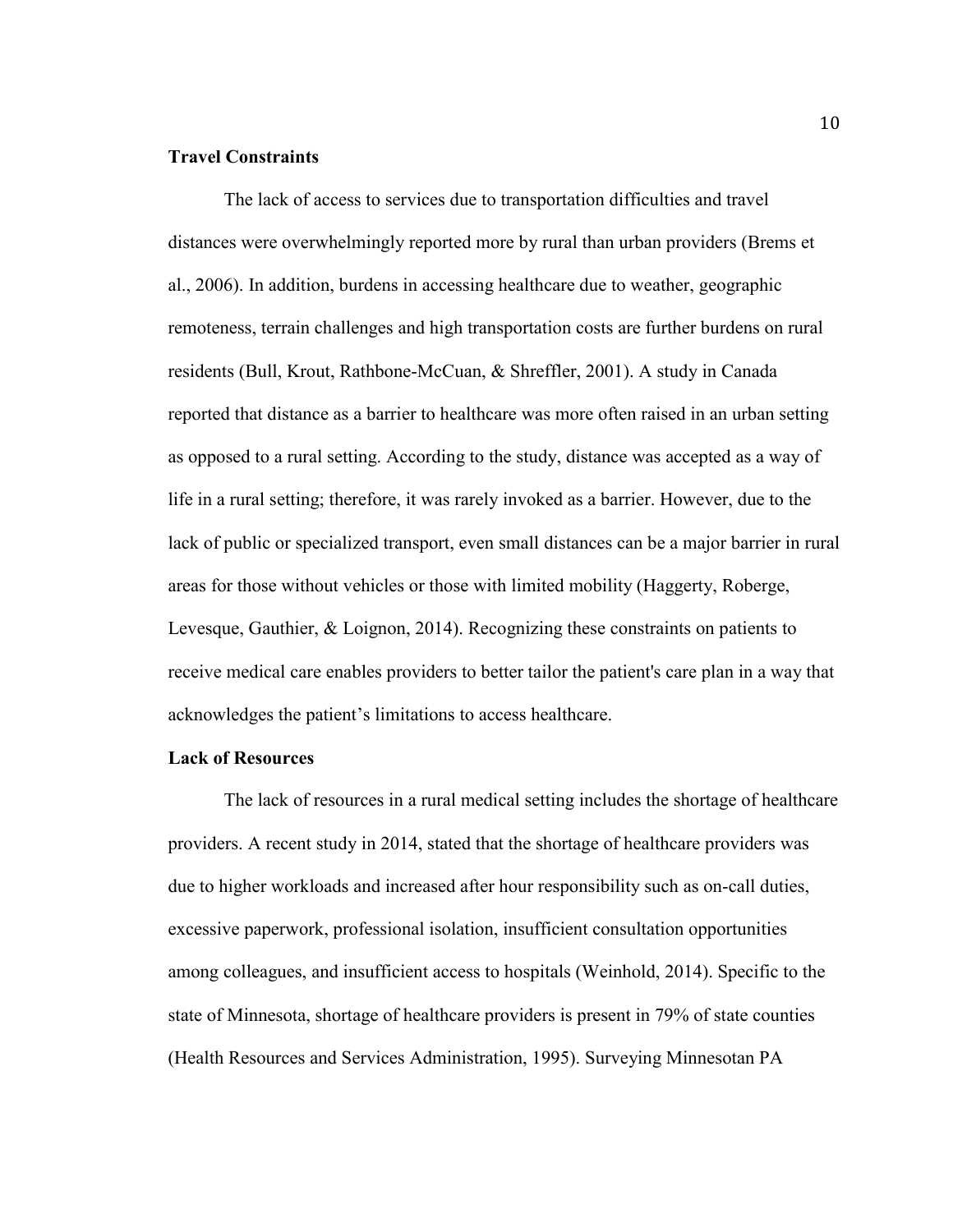viewpoints will enable an up-to-date evaluation of the healthcare provider shortage as a state overall.

Healthcare resources such as medical equipment and supplies are also key factors in barriers to healthcare whether in an urban or rural setting. Those patients living in rural communities face challenges receiving proper diagnostic testing from a clinic due to their lack of medical resources. The lack of resources stems from the small community sizes, lack of health insurance coverage, overall lower incomes from the community, lower rates of Medicaid and Medicare reimbursement, and the constant increase of costs to the healthcare facility (Florida Health, 2013). These factors culminate into a lack of funding which results in the inability of the facility to provide updated medical equipment, resources, and care.

 Practitioner training constraints provide an additional influence onto a lack of sources. Most often rural practitioners feel that they have less access to training of various types due to time and staffing limitations. In addition, professional isolation for rural providers is profound and providers often feel they have little opportunity to practice for even short periods of time due to lack of vacation coverage (Gibb, Livesey, & Zyla, 2003).

## **Shortage of Providers**

Literature states that there has been a decrease in the number of physicians interested in pursuing primary care fields, while the proportion of specialists continues to increase. There are several factors at play which contribute to this decrease, such as lifestyle concerns and lack of prestige, with primary medicine most commonly noted (Lakhan & Laird, 2009).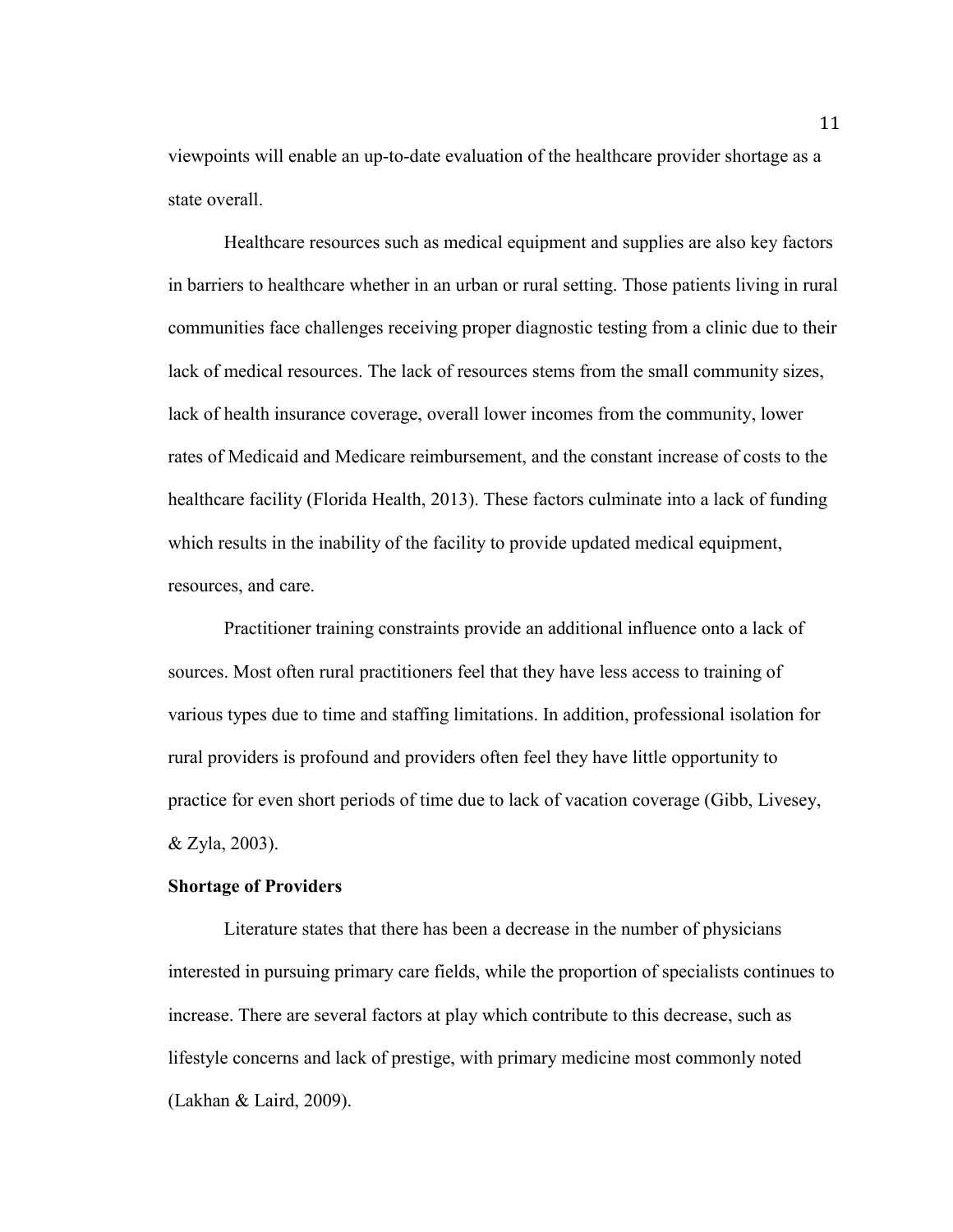Additionally, providers tend to locate and practice in relatively affluent urban and suburban areas. About 20% of the U.S. population (more than 50 million people) live in rural areas, but only 9% of the nation's physicians practice in rural communities, and this deficit causes a lack of access to care due to the provider shortages (Rosenblatt, & Hart, 2000). To counteract some of the medically underserved areas, populations with too few physicians have been categorized as health professional shortage areas, thus becoming eligible for a broad array of governmental assistance. This aid is in hope of increasing future providers to these areas as they implement loan repayment options to the providers that sign-on for a period of time at a particular facility with a shortage of providers (Rosenblatt, & Hart, 2000).

Other tactics medical schools are implementing include trying to recruit more people from rural areas in the hope that they will return to those areas to practice with benefits such as grants, scholarships, and higher salaries offered to those that work in underserved areas. Some countries have even made it mandatory for healthcare professionals to work for a period of time in underserved areas (Grobler, Marais, Mabunda, Marindi, Reuter, & Volmink, 2009). In particular, a Pennsylvania school introduced a Physician Area Shortage Program (PSAP) and for 22 years studied medical school graduates who went on to practice in primary care. The study found that the graduates had a disproportionately large impact on the rural and underserved physician workforce, and this effect has persisted over time. Based on these program results, policymakers and medical schools can have substantial impact on the shortage of physicians in these areas with the correct implementation and incentives made accessible to providers (Rabinowitz, Diamond, Markham, & Hazelwood, 1999). By allotting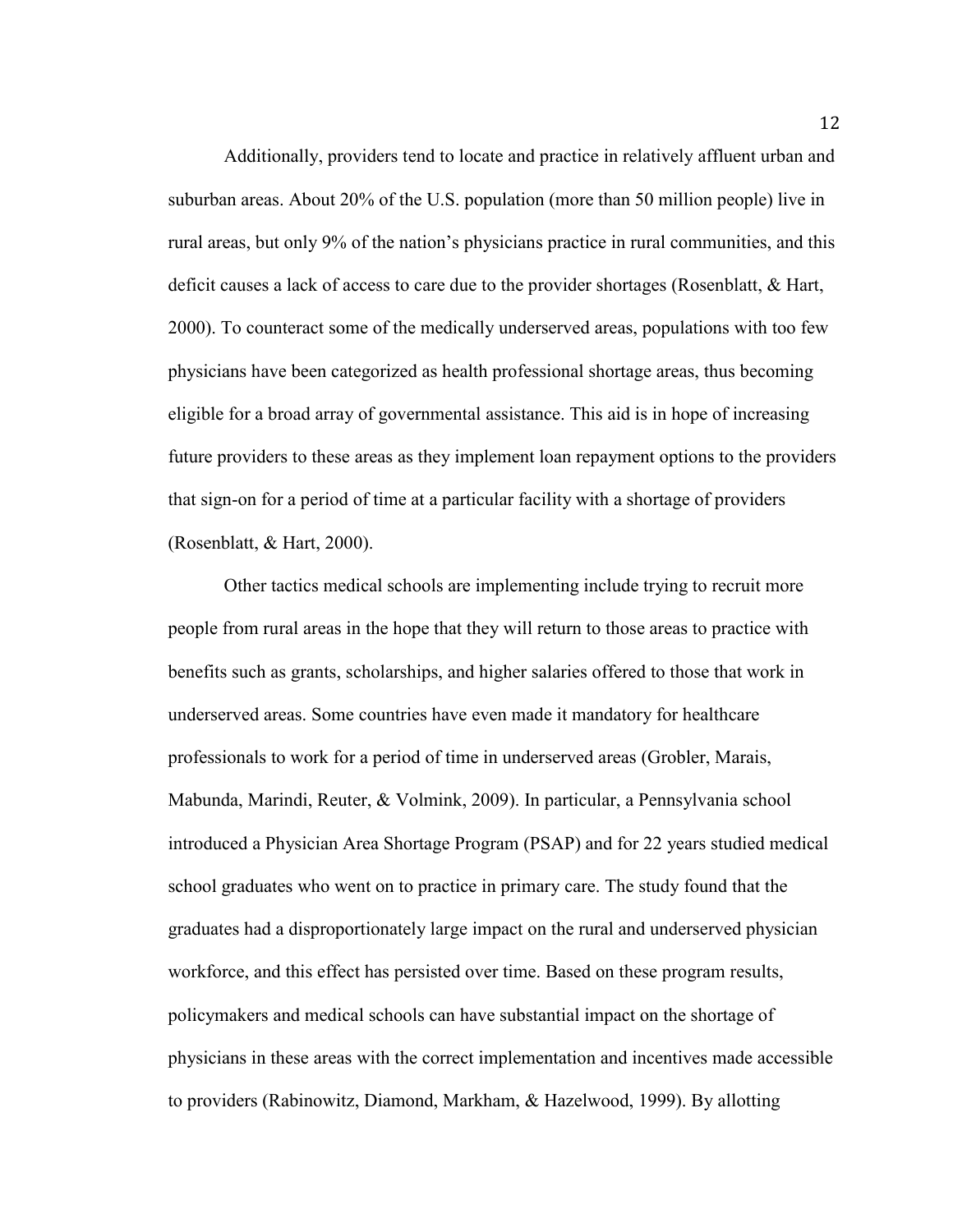benefits and loan repayment options, etc., to forthcoming providers, we can help eliminate the shortage of care within rural and medically underserved areas.

## **Time Constraints**

Studies have shown that time constraints on the providers have been an ongoing issue in healthcare for many years. One study done in Germany, Britain, and the United States showed that U.S. doctors were allotted the most time for their appointments, but all three of the countries reported that even with the time given for the appointment, the physicians still felt like they needed more time to perform a quality assessment of their patients (Konrad, Link, Shackelton, Marceau, Knesebeck, et al., 2010).

Similarly, a systematic review found no studies supporting a direct association between doctor stress and average appointment length, but found longer physician visits were associated with more attention to psychosocial problems, lower prescribing rates, better quality prescribing, lower referral rates, lower return consultation rates, and patient satisfaction indicators reflecting "patient-centeredness" and "enablement" (Wilson & Childs, 2002).

Physicians throughout the world consult with patients under time limitations. Alongside several consequences for patients and physicians (such as decreased satisfaction and increased risk of errors), clinical diagnosis and history taking under "time constraints" could be strongly flawed (Moayyeri, Soltani, Moosapour, & Razac, 2011). There is a need to get through patients quickly so that more can be seen and certain quotas are met, but ultimately healthcare pays the price, as this may cause further appointments and unnecessary emergency room visits.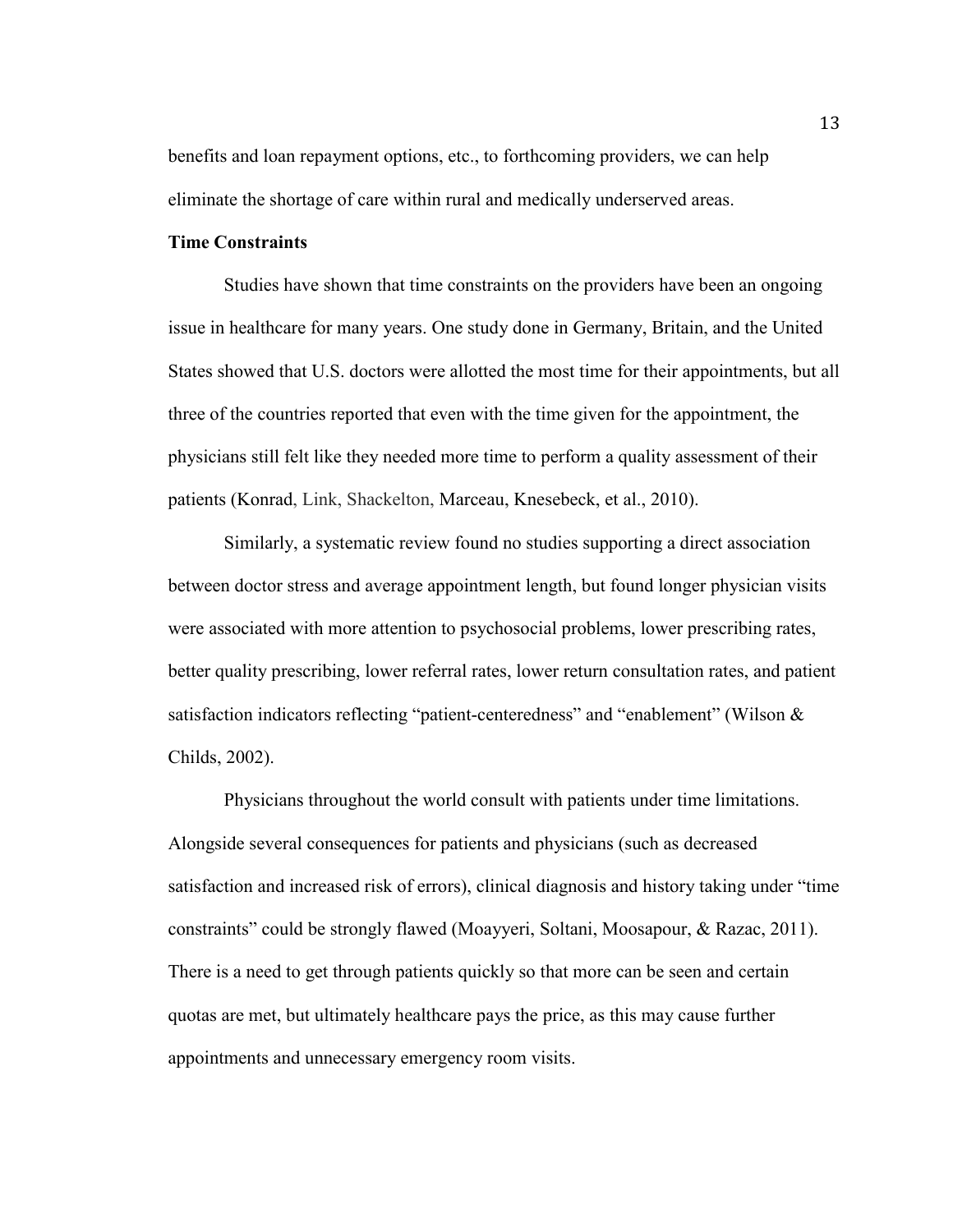#### **Costs**

 A 2013 survey found that American adults, in comparison to their peers in 11 other countries, were significantly more likely to not seek medical treatment during their initial symptoms due to the cost of medical care. In addition, those patients who forewent care did include those who were medically insured (Schoen, Osborn, Squires, & Doty, 2013). These findings confirm that many American patients tend to decline care or refuse to seek care simply due to the cost of medical care, even if they are insured. This refusal of care often brings repercussion not only to the patient, but also to the medical system in that patients often seek emergency department care later on for their symptoms which dramatically increases both cost to the patient and the medical system.

A retrospective study determined that those patients with poor to intermediate levels of primary care had the highest odds of seeking out emergency department care in non-emergent medical situations. These inappropriate emergency department visits cost the United States' medical system a grand total of \$379 million (Xin, Kilgore, Sen, & Blackburn, 2015).

The Affordable Care Act became operational in all 50 states in 2014 and has posed a promise to lower healthcare costs, extend coverage, and prevent a significant rise in insurance premiums (Blumenthal & Collins, 2014). While the Affordable Care Act looked promising to help target medical care costs this seismic issue may have been underestimated. In the last quarter of 2013, health care spending grew at the quickest pace seen in the last ten years. That quarter experienced an \$8 billion hospital revenue; which was partially due to an increasing profit margin of hospital based and affiliated emergency rooms since the start of the Affordable Care Act (Geymen, 2015). While the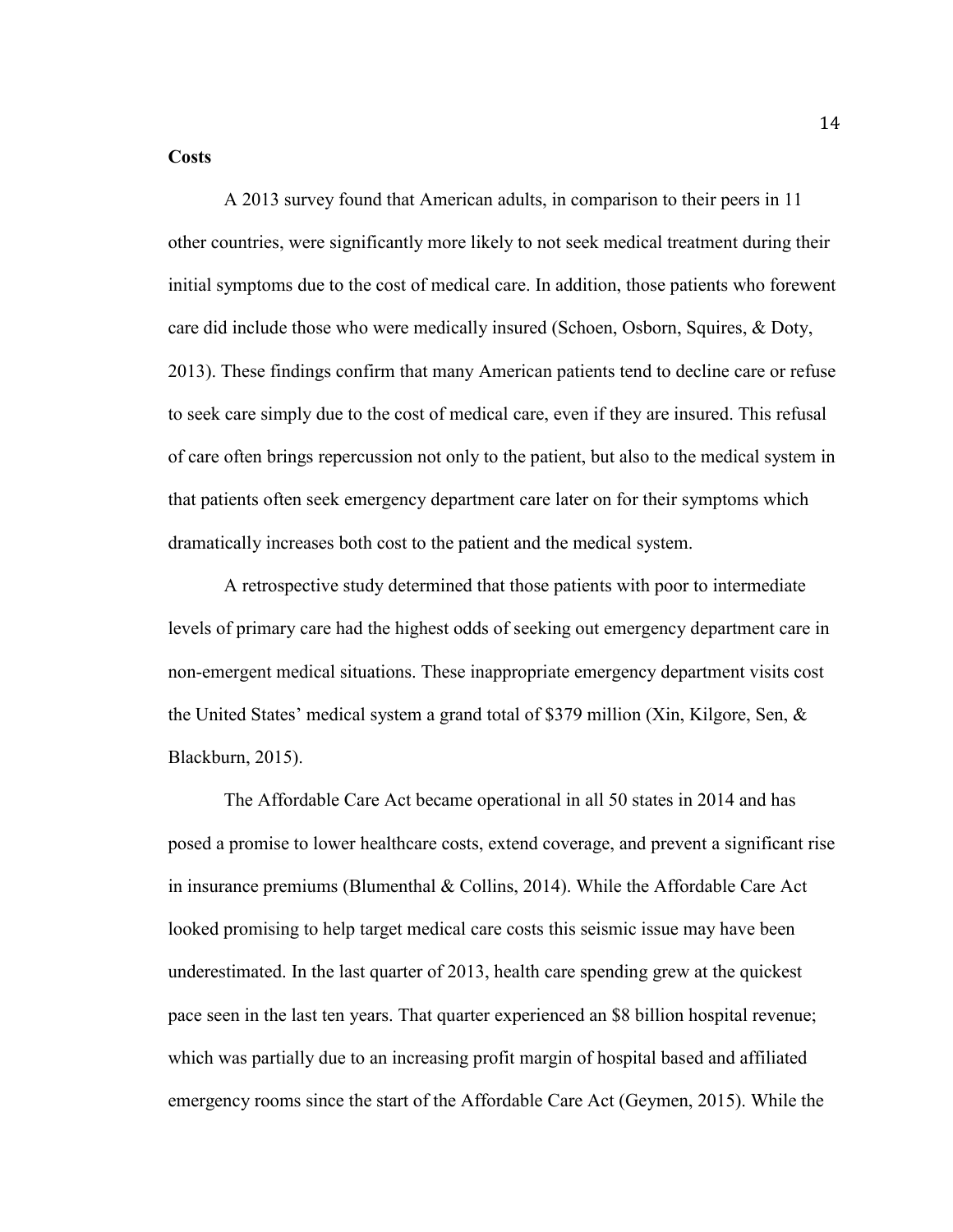promises of the Affordable Care Act may have fallen short due to lower costs, patients' distrust of the medical insurance policies and affordability have yet to waiver, even with the extension of insurability that the Affordable Care Act does provide.

An associated press poll in October of 2014 found that roughly one quarter of Americans felt insecure about their ability to pay for necessary health care (Alonso-Zaldivar & Agiesta, 2014). This mistrust and misunderstanding of the health insurance coverage poses a looming barrier to healthcare providers who are hoping to prevent diseases and not treat them. If medical care providers struggle to get patients into their clinics at a primary care level to offer preventative care, medical education, and simple disease treatment, then the alleviation of this issue proves to be more difficult. Without a plan to monitor drug costs, medical care costs, or alleviate unnecessary/inappropriate medical spending, these premiums will continue to raise, further costing patients more and more to access healthcare. This implies that while many families may be able to become insured, they will be receiving insurance through high deductible plans that cover less of the cost of actual health care.

#### **Conclusion**

The literature review revealed multiple studies identifying dominant barriers within the healthcare system. Of the previous studies, none have researched barriers presented in a specific state or patient population. The proposed qualitative study will focus on identifying barriers as reported by MUA physician assistants that work in MUAs distinct to the state of Minnesota. Identification of the barriers will provide up to date information for healthcare workers, which in turn will educate both present and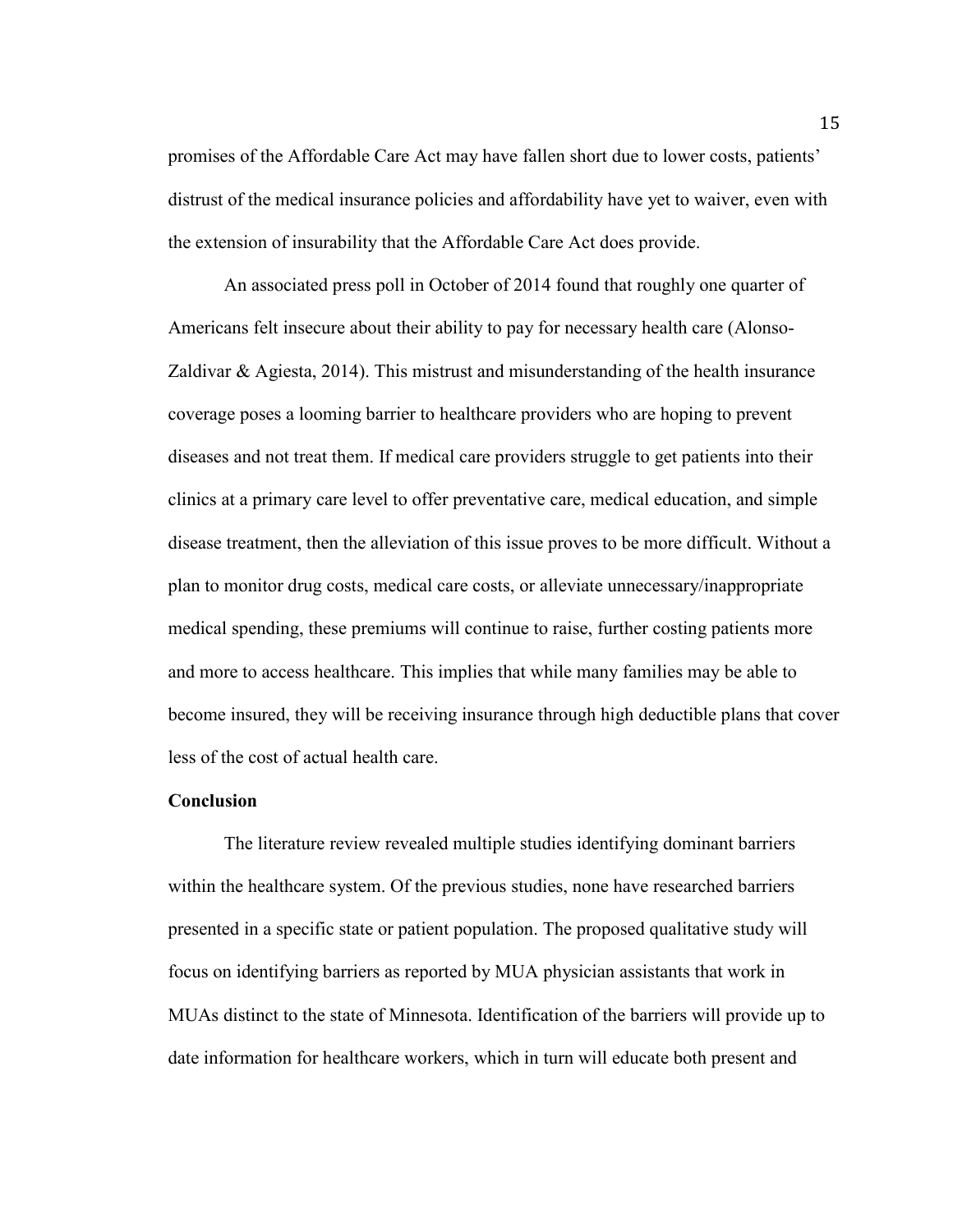future providers for the state of Minnesota. These changes will bring about new resolutions to barriers and improvements in the quality of patient care.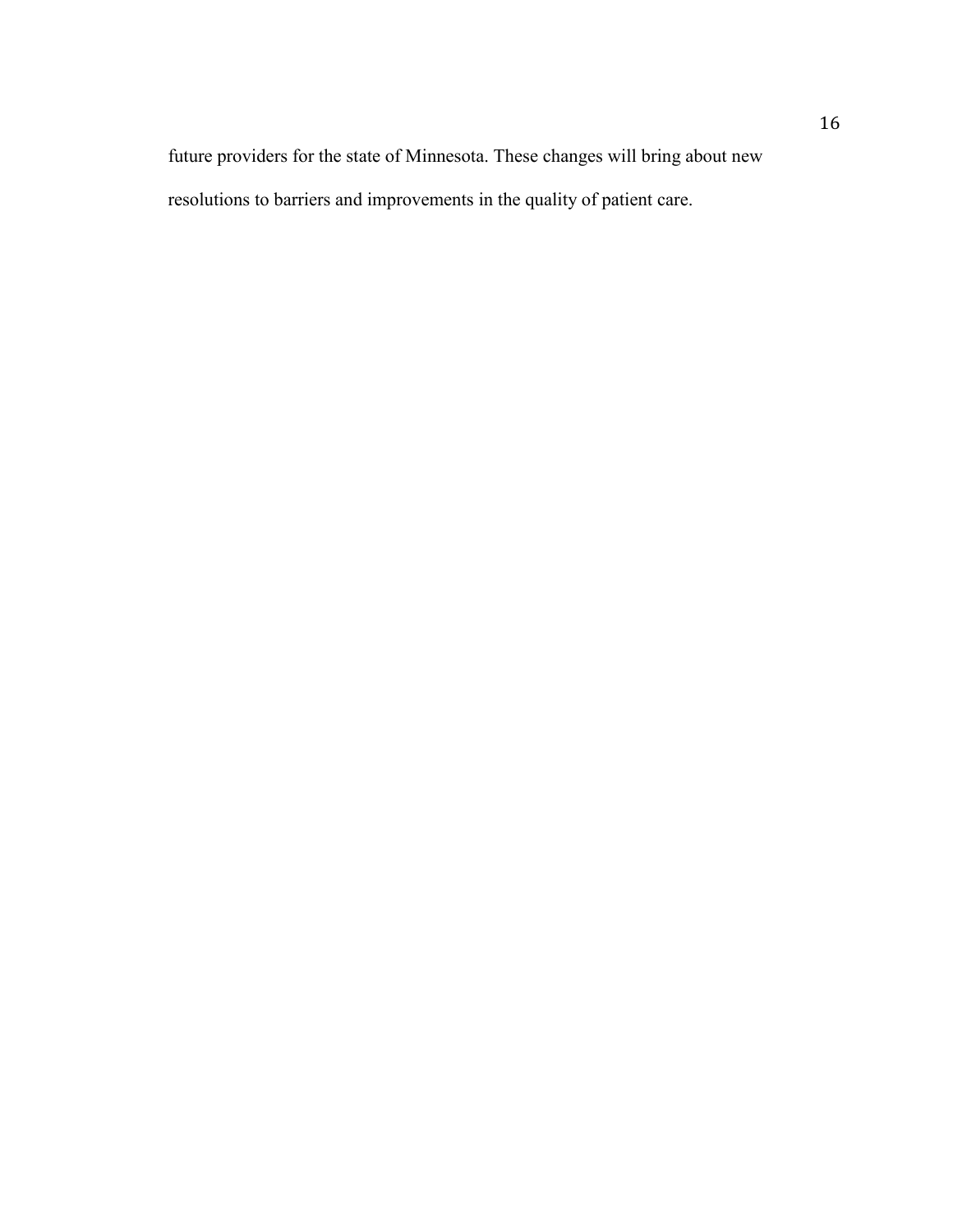# **Chapter 3**

## **Methods**

## **Introduction**

This study identified the current barriers to patient care in Minnesota healthcare settings as self-reported by MAPA physician assistants as well as how these barriers can be addressed in the future to resolve the impending barriers and improve patient care in a MUA in Minnesota. Our purpose was to identify potential barriers in the care of patients between medically underserved areas, as reported by MAPA physician assistants. Specifically within this chapter, the following areas are addressed: Study design, population/samples, validity and reliability, data collection, data analysis, and limitations and delimitations.

## **Study Design**

The pre-experimental design study is descriptive of the barriers to patient care. In this study, an online survey was emailed to MAPA members with the first question addressing whether they work in an MUA county. If they did not work in an MUA county, their responses were eliminated from the data, and they did not need to continue with the survey. For those members that did continue they were asked a series of questions regarding barriers to patient health care and rated them on a Likert scale as to the prominence they saw in their own practices. This was a controlled study, therefore, as we set the guidelines for the participants.

#### **Population or Samples**

MAPA physician assistants were the focus of this study, specifically those that are employed in MUAs within the state of Minnesota. The PA was required to be a member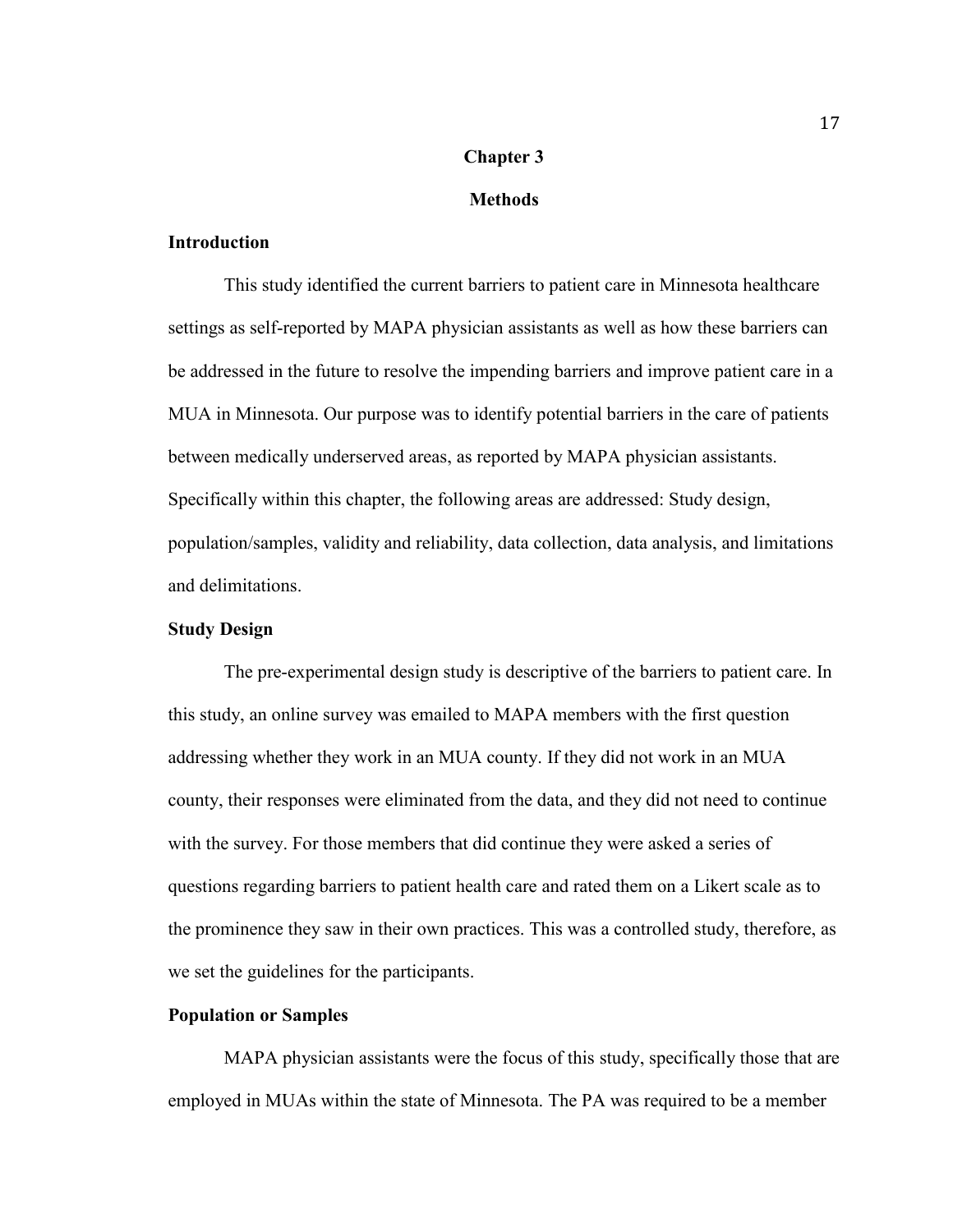of MAPA and a licensed PA within the state. This group was studied specifically since the study is focused within the state of Minnesota. The state of Minnesota had 2,169 actively licensed PAs as of 2014, however only 613 were members of MAPA. This means that approximately 28% of PAs in the state of Minnesota are MAPA members and within the population study. The goal number of respondents for this study was 25.

 Through contacts at MAPA and Bethel University as well as being student members of MAPA, we were granted access to send out this survey (Appendix A). Additionally we were granted approval to conduct the survey through the IRB (Appendix B). In time, were able to adequately assess our study by sending an anticipatory alert email to the survey, and two days later sending out the survey, with a week allowed for completion. From the data collected we then had six months to process the responses and complete the study.

## **Validity and Reliability**

 The study conducted was reproducible as the same survey questions could be sent out in survey format after a number of years to see how the viewpoint on healthcare barriers have changed. MAPA members could still be surveyed, but the population and number of members will most likely grow. In terms of the survey being reliable, responses cannot be predicted or coerced, and the data had the potential to reflect opinions rather than hard data, but the survey could be conducted in the very same manner, thus making this study reliable.

 This study identified barriers to healthcare in MUAs through the survey responses; this data was collected and validated the current barriers to healthcare in Minnesota. Upon responses to the survey, these identified barriers can be addressed in the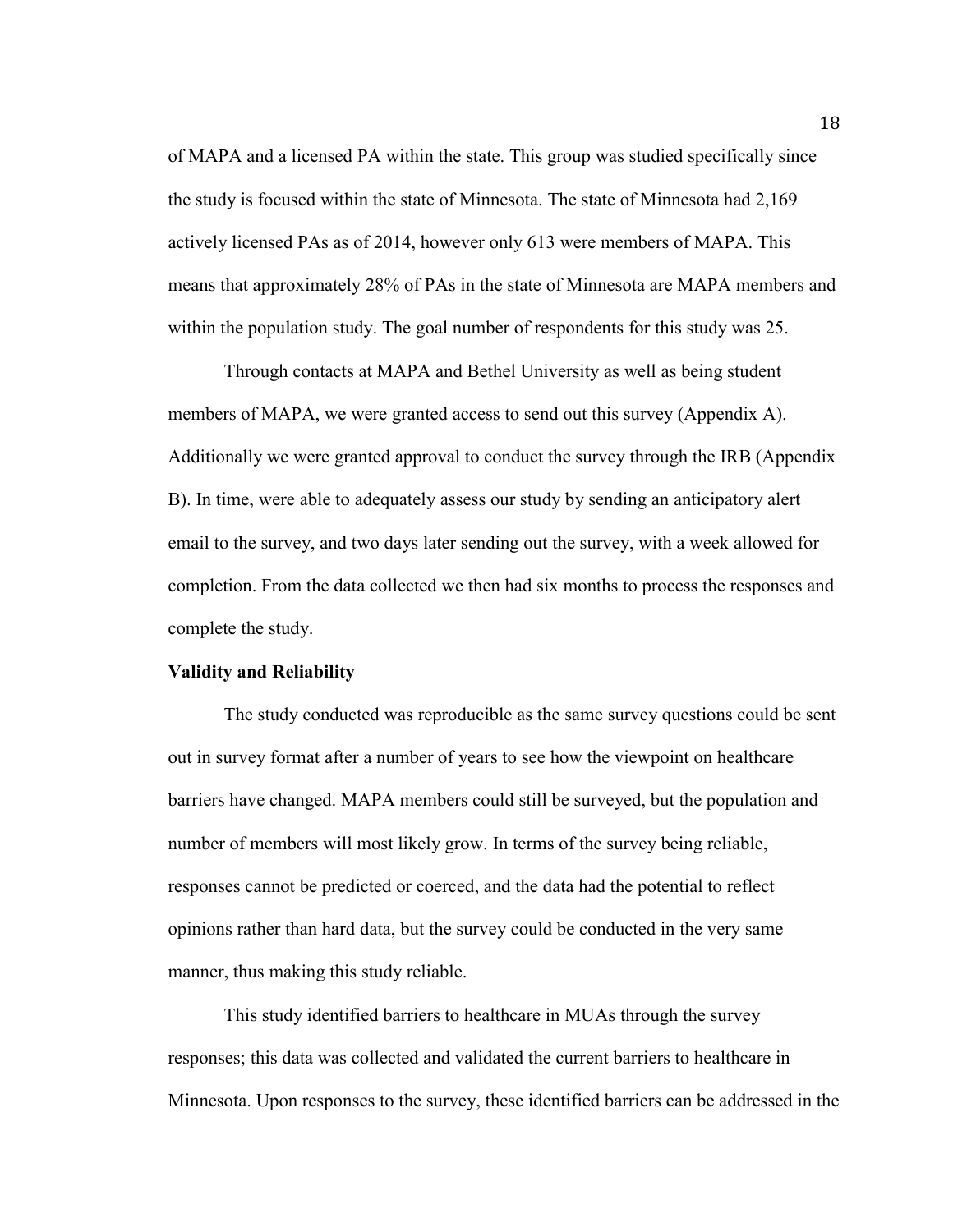didactic year of schooling. These results in turn may alert upcoming PAs of the barriers, in the hopes that they would be better equipped to address and work towards eliminating them. Since this was a novel study, the survey was created by the researchers and not based of any previous surveys. However, the barriers in the survey were chosen based off their prominence in the literature. The Likert scale was utilized to provide a range of opinions. The choices of "Agree, Somewhat Agree, Somewhat Disagree, Disagree" were used to reduce the harsh implications of a provider identifying the barrier in their practice. Validity was also increased as the survey was reviewed by the Committee Chair, and two of her colleagues within the state of Minnesota prior to the survey being sent out.

## **Data Collection**

 This study collected data through the use of an online survey tool. Specifically, Bethel Qualtrics was utilized to send out and receive responses from MAPA PAs. The initial survey was sent out and indicated certain counties, 18 specifically in the state of Minnesota that were not considered MUAs. The responses of the PAs that work in these areas were eliminated from the data collection, as we were only gathering data from PAs that work in MUAs. The survey was sent out, and concluded one week later. This gave participants one week to complete the survey. They also received an alert email one week before the survey was released so the MAPA members were aware the survey was coming. The responses gathered from this survey were anonymous, thereby protecting the subjects surveyed. See Appendix C for the informed consent statement, and for the survey questionnaire please see Appendix D.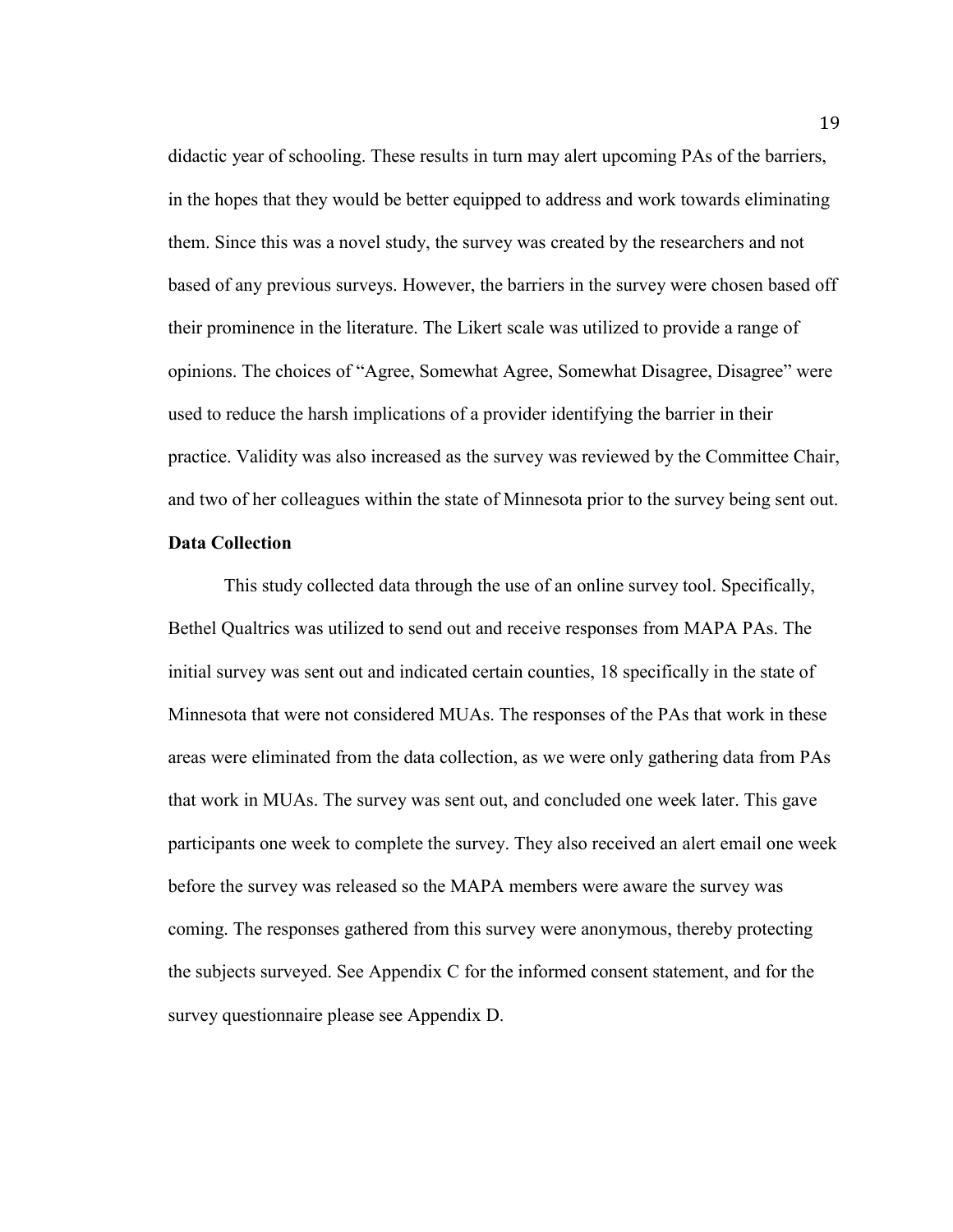## **Data Analysis**

Data analysis was completed to identify the most commonly reported barriers by percentage of respondents. Each individual question addressed a specific barrier, and percentages were gathered as to whether MAPA members in MUAs felt the barriers were present in their area of work. The ranking questions (questions 17 and 18) helped identify the three most prominent barriers as reported by MAPA members, as well as the mainstay in which MAPA members felt students need to be better prepared in their education to provide quality patient care.

Data was reported in percentages and reflected in bar graphs and pie charts. The Likert scale options of "Agree and Somewhat Agree" were overall regarded as in agreement to the survey question being presented, which was reported as "Agree" in the figures. The options of "Disagree and Somewhat Disagree" were overall regarded as in disagreement to the survey question being presented, which was reported as "Disagree" in the figures. Only the most statistically significant responses ( $>65\%$ ) were reported this way. The three most common barriers were also reported in a similarly graphed fashion.

At the conclusion of the study, all data was stored on a flash drive and kept at Bethel University PA Program in a secure file.

## **Limitations & Delimitations**

 This survey faced limitations including the number of correspondents and response rate. Since there were 613 MAPA members out of the 2,169 licensed PAs in the state of Minnesota, this qualified only 28% of PAs in the state of Minnesota to be surveyed.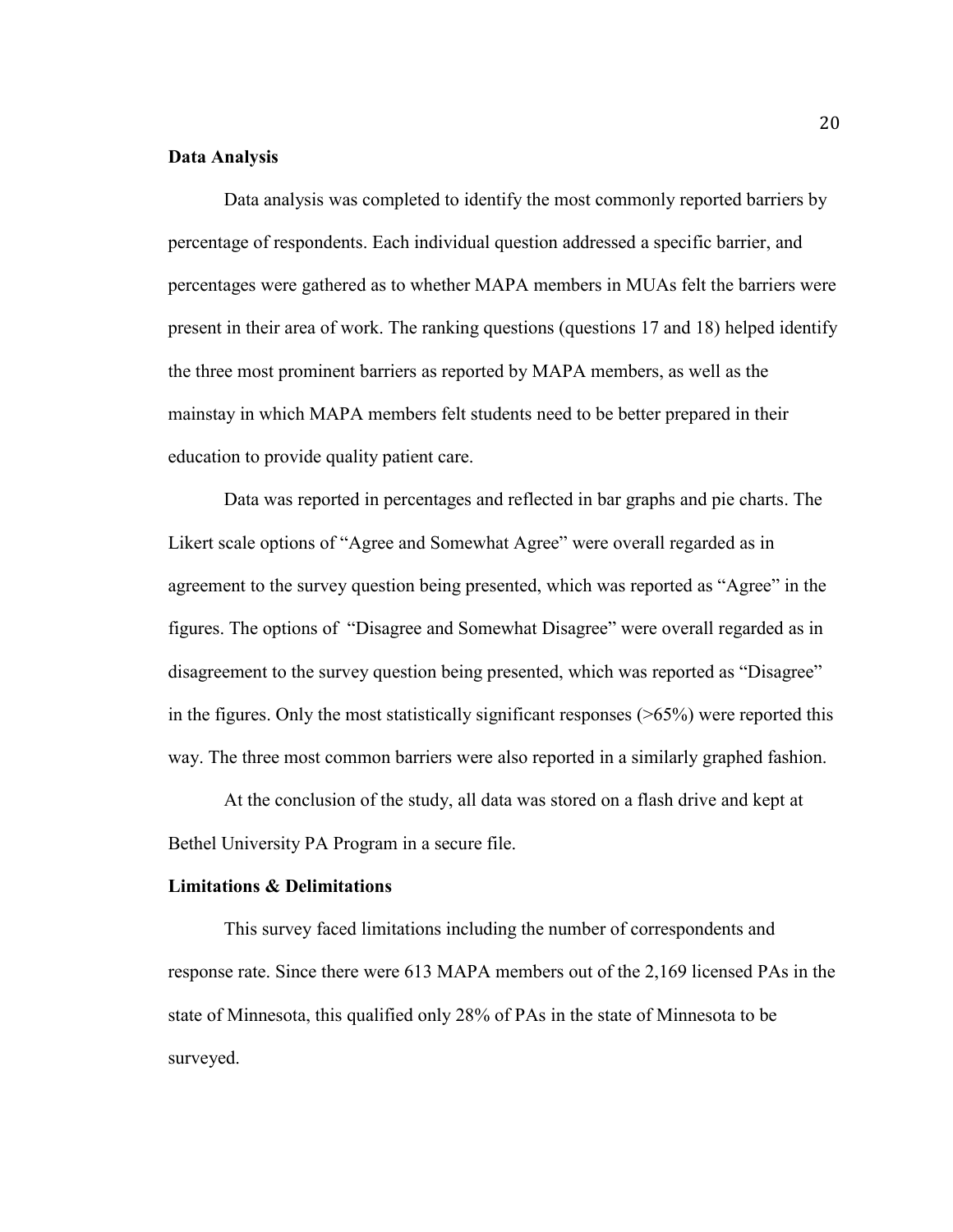Subjects included only Minnesota Physician Assistants who were members of the Minnesota Academy of Physician Assistant (MAPA) and of those, MAPA members who were currently practicing in a medically underserved area in the state of Minnesota.

Subjects excluded were Minnesota Physician Assistants who were not members of MAPA and those who were not currently practicing in a medically underserved area, which included clinics that are located in the following 18 counties: Anoka County, Carver County, Chippewa County, Crow Wing County, Dakota County, Douglas County, Goodhue County, Isanti County, Kanabec County, Kandiyohi county, Lake County, Le Sueur County, Olmsted County, Pennington County, Scott County, Steele County, Stevens County and Washington County. Therefore, PAs who worked within these counties at the time of the survey were excluded after answering the first question.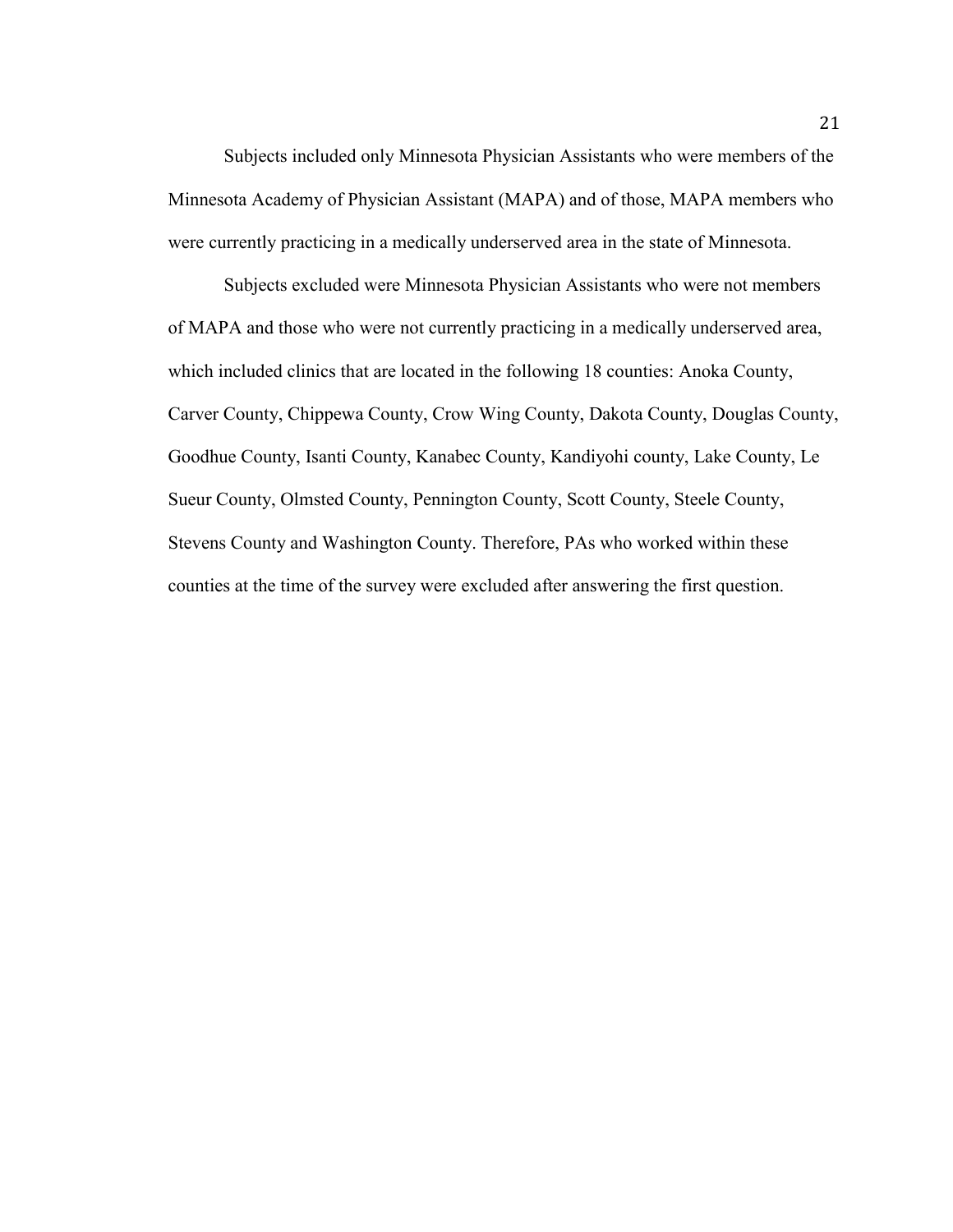## **Chapter 4**

## **Results**

## **Introduction**

This chapter will explain the data collected from the survey. The data collected did meet statistically significant values, which were set by the researchers and defined in chapter three. The data collected was analyzed and showed that some healthcare barriers did have respondent rates of 65% or greater and the number of valid respondent surveys, a total of 28, exceeded the respondent number required of 25 valid surveys. The data calculations were split by each (healthcare) barrier question's response and calculated into figures. Demographic related responses are represented in bar graphs and the barrier responses represented in a pie chart.

#### **Data Analysis**

Fifty MAPA participants responded to taking the survey during the one-week time frame the survey was available. However, of those 50 participants that took the survey only 56% of the total respondents worked in a MUA (Figure 1). Therefore, 22 surveys of the 50 were not applicable to this study. Additionally, three respondents started but did not complete the survey; these survey results were also removed from the data analysis. The remaining 28 appropriate and completed surveys were recorded and formatted into figures using Microsoft Excel.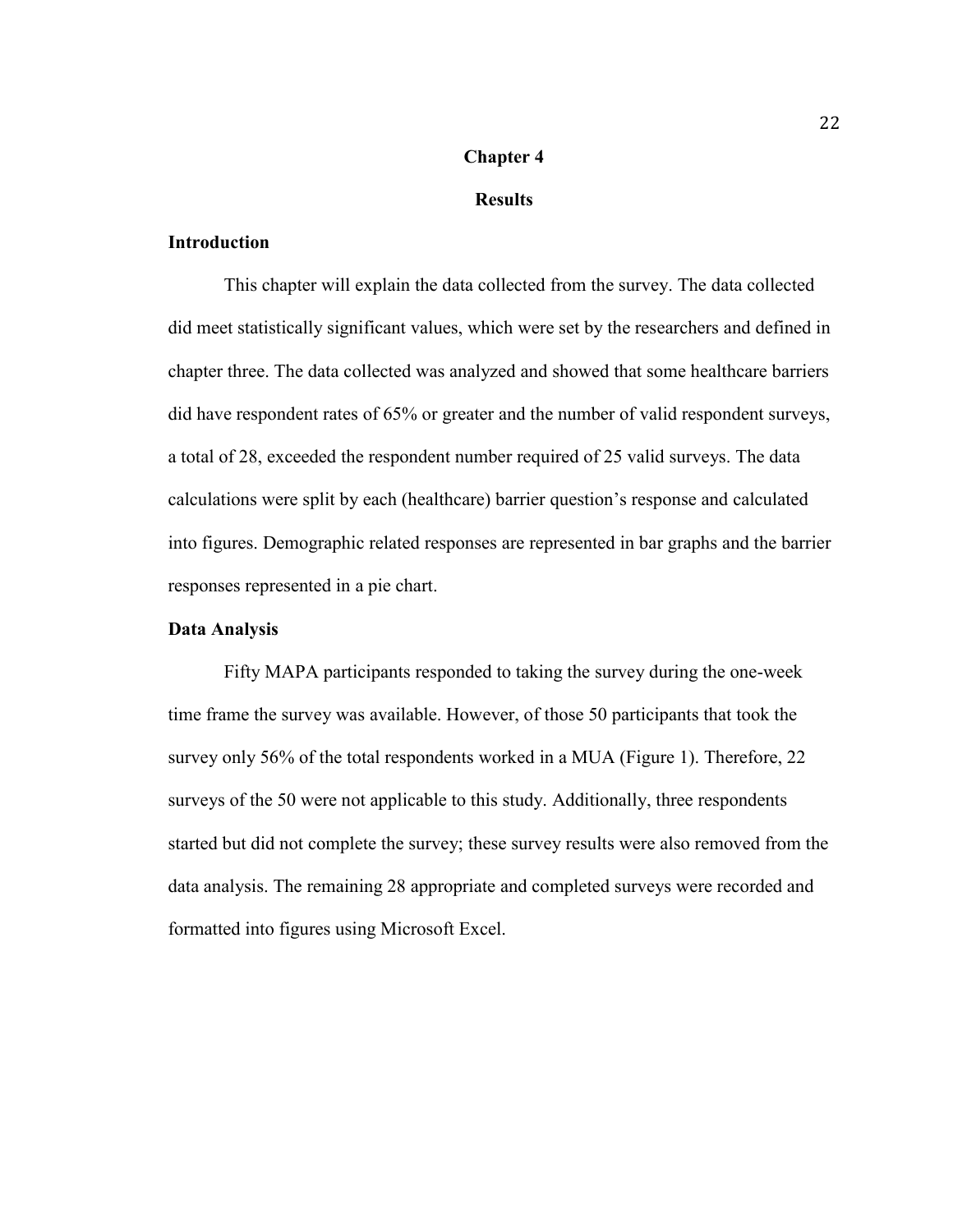

*Figure 1. Number of Respondents Working in a Non-MUA County.* 

Of the 28 respondents that did work in a MUA, 27 of those were female and one was male. This resulted with a 96% female response rate compared to a 4% male response rate (Figure 2). Due to this skew in demographics, no accurate comparisons or trends of healthcare related barriers could be made by comparing female responses to male responses.



*Figure 2. Gender Percentage of Respondents.*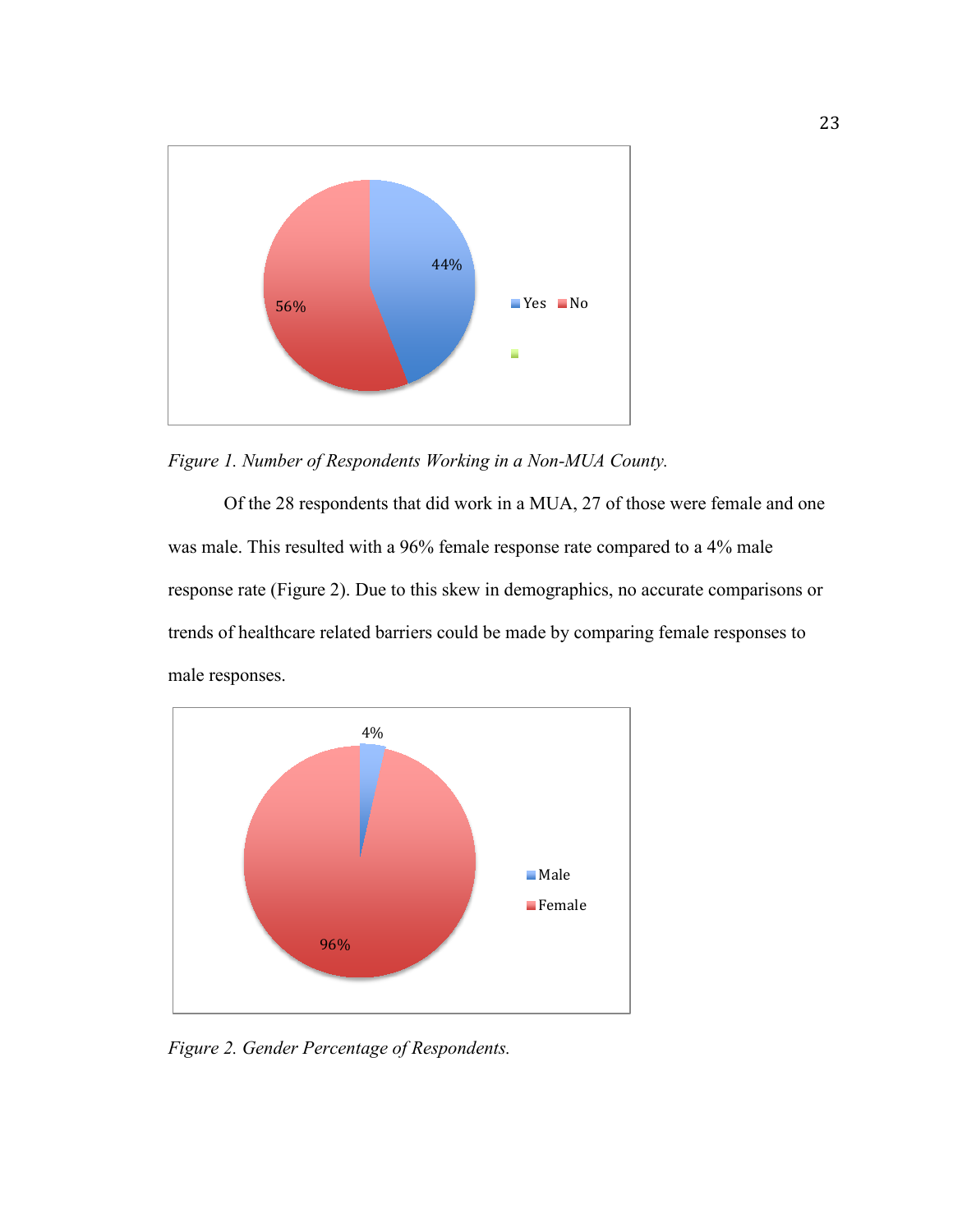The number of respondents did vary based on the number of years in practice as a PA (Figure 3), as well as the number of years worked within the MUA clinic or hospital (Figure 4). The majority of respondents reported practicing as a PA for over ten years. In addition, responding providers reported they had worked at their current facility for greater than ten years, or were new to the profession. There were not many respondents that had been working at an MUA between three and ten years.



*Figure 3. Work experience in the PA Profession.* 



*Figure 4. Current Clinic Experience.*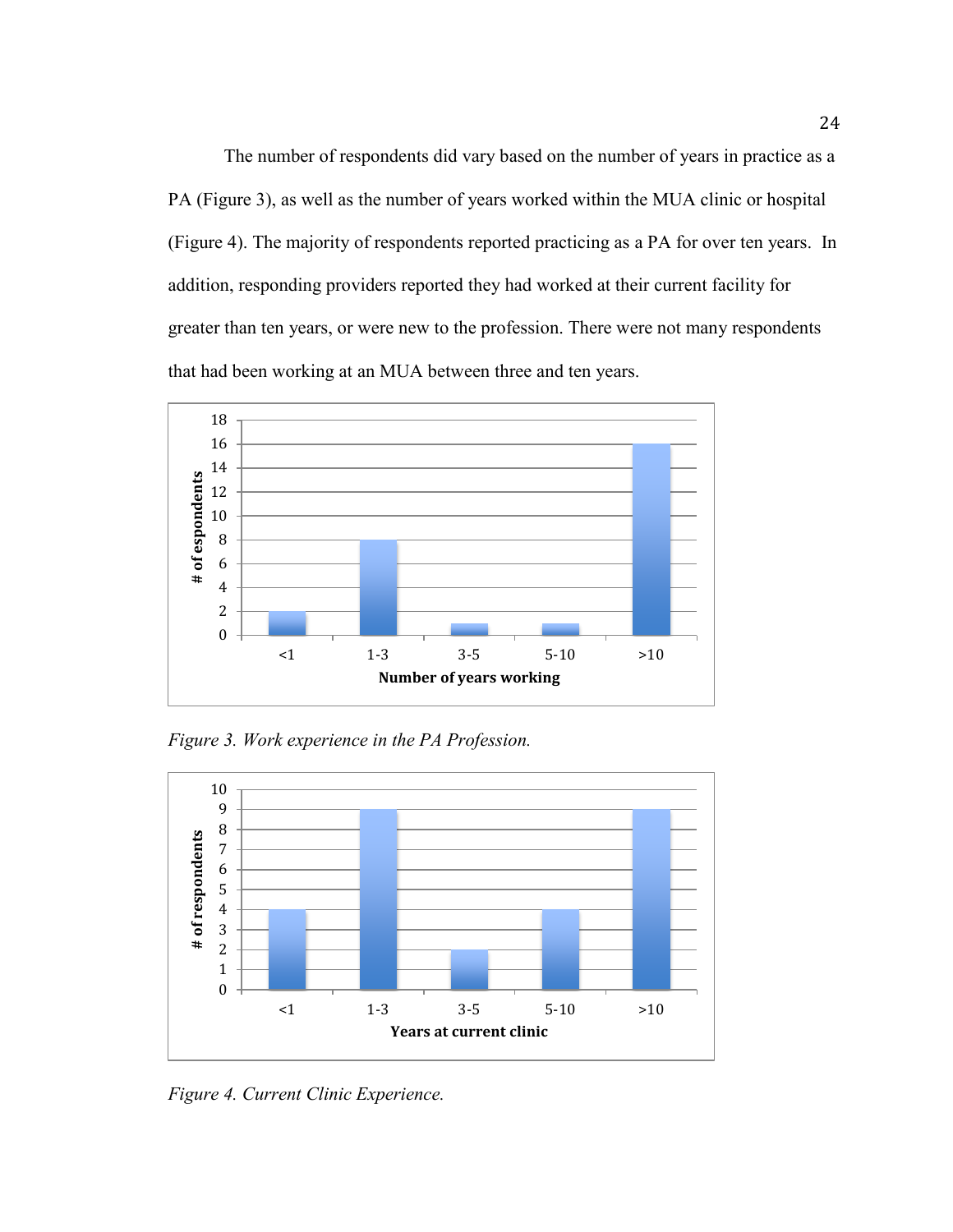In comparison to the hypothesis presented for this research, it was originally hypothesized that the three most prominent barriers to care would be time constraints, shortage of providers, and miscommunications/misunderstandings between patients and providers. The hypothesis was supported in two of the three barriers hypothesized; those supported barriers being misunderstandings and time constraints. When prompted to pick the three most prominent barriers (question number 17 in the survey), time constraints (27%), cost of care to the patient (24%), and patient understanding of healthcare plan (19%) were the most commonly selected (Figure 5). Of note, there was not one barrier that was identified most commonly throughout the survey.





The final question of the survey, (question 18), asked MAPA members to identify the area that would most benefit future PAs during their didactic year of schooling (Figure 6). The analysis on this question showed that a better understanding of cost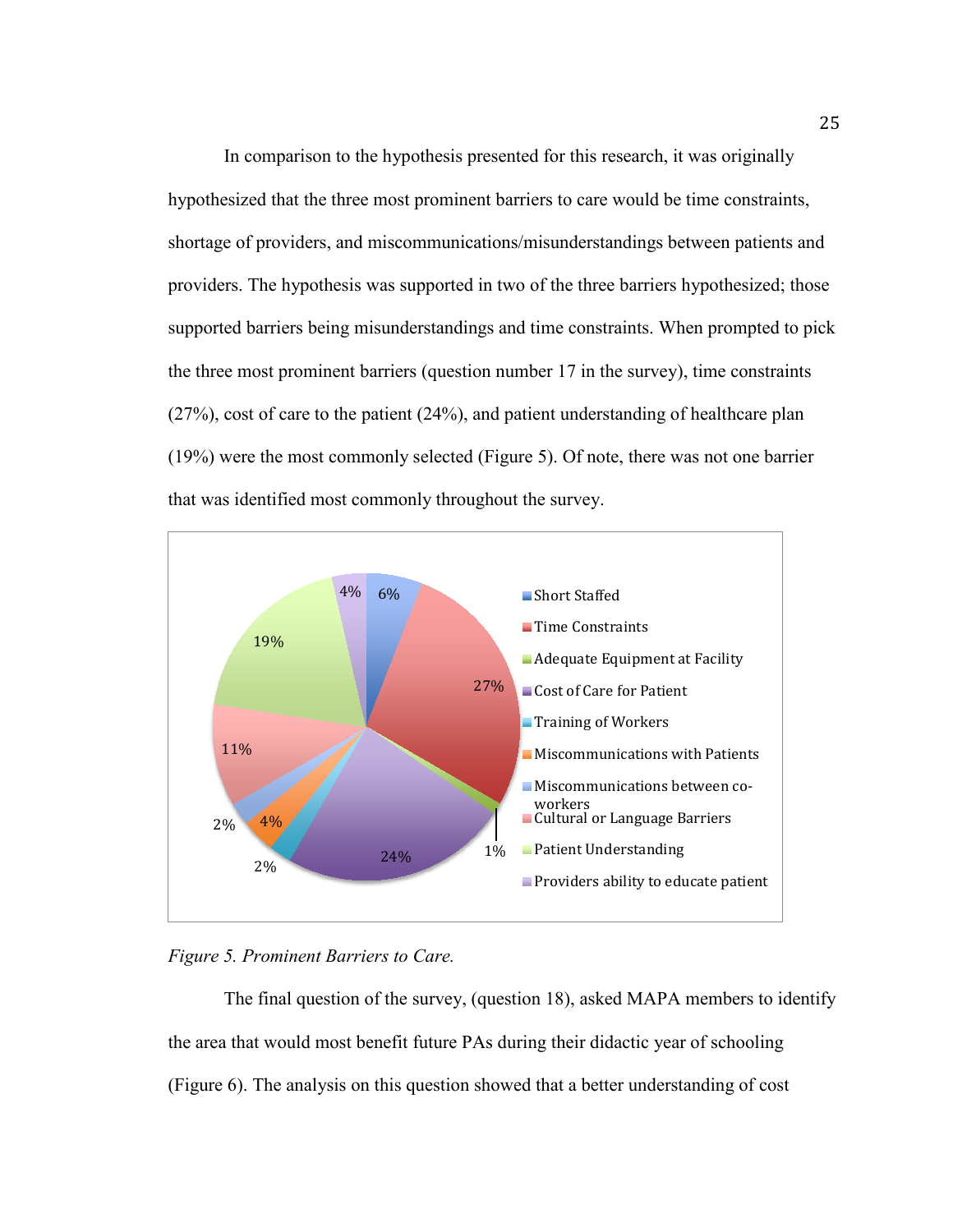effective care (29%) would most benefit current students, followed by better time management skills  $(25\%)$ , and a better understanding of insurance policies  $(21\%)$ . While none of the responses in question 18 were considered statistically significant since their respective percentages were less than 65%; the responses do report a majority favored answer as 29% of respondents stated cost effective care was a worthy understanding for new PAs.





The Likert scale options of "Agree and Somewhat Agree" were overall regarded as in agreement to the survey question being presented, which was reported as "Agree" in the figures. The options of "Disagree and Somewhat Disagree" were overall regarded as in disagreement to the survey question being presented, which was reported as "Disagree" in the figures. Additionally our research identified two statistically significant barriers (>65%) that were evident in the respondents practice. These barriers were patient misunderstandings (Figure 7) and time constraints (Figure 8).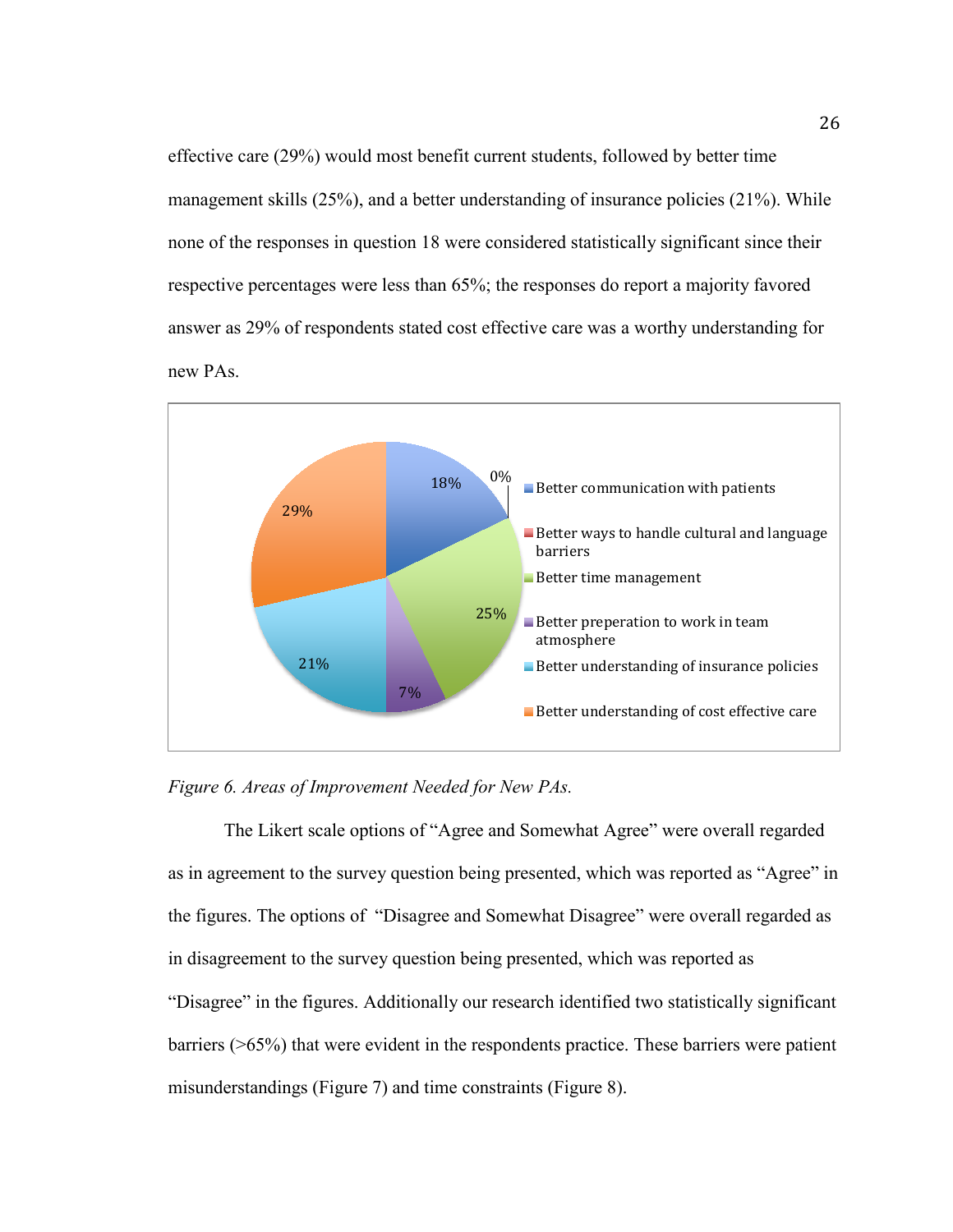

*Figure 7. Common Patient Misunderstandings of Care and Treatment Plan.*



*Figure 8. Time Constraints.* 

Interestingly, all providers reported that the ability to use layman's terms during medical explanations to enhance patient understanding was not a barrier. Therefore, all reporting providers felt they had the full ability to utilize layman's terms for patient understanding (Figure 9).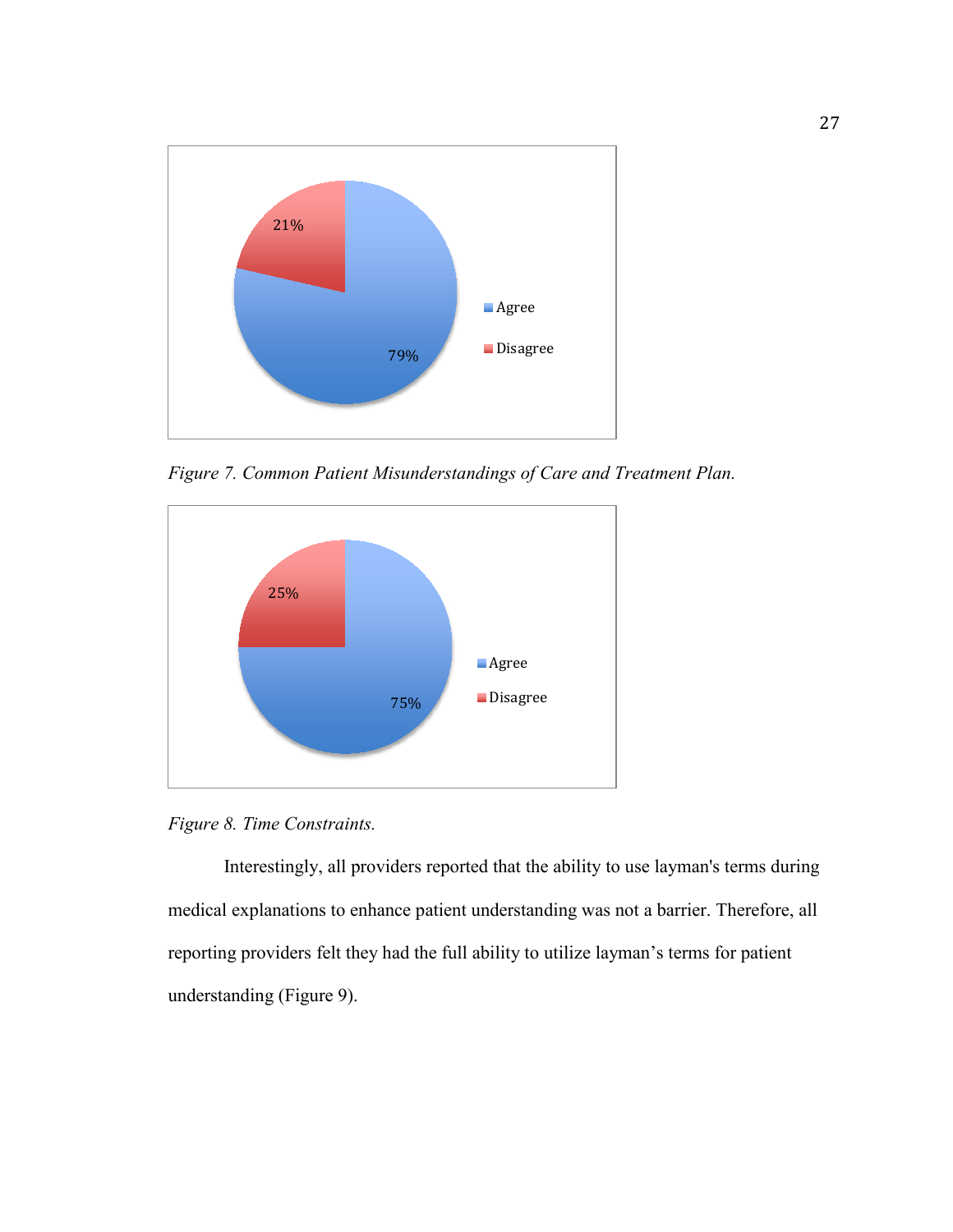

*Figure 9. Ability to Utilize Layman's Terms.* 

The remaining barriers to care did not provide statistically significant values, meaning the response rate was less than 65%. Therefore, no further analysis of these barriers with a response rate of less than 65% was necessary. Please see Appendix E for the remaining barriers that were not statistically significant (Figure  $10 -$  Figure 18).

 The above information was all collected in this novel study. Chapter 5 will further discuss these findings as well as compare them to previous literature findings, ending with a summative conclusion of this study.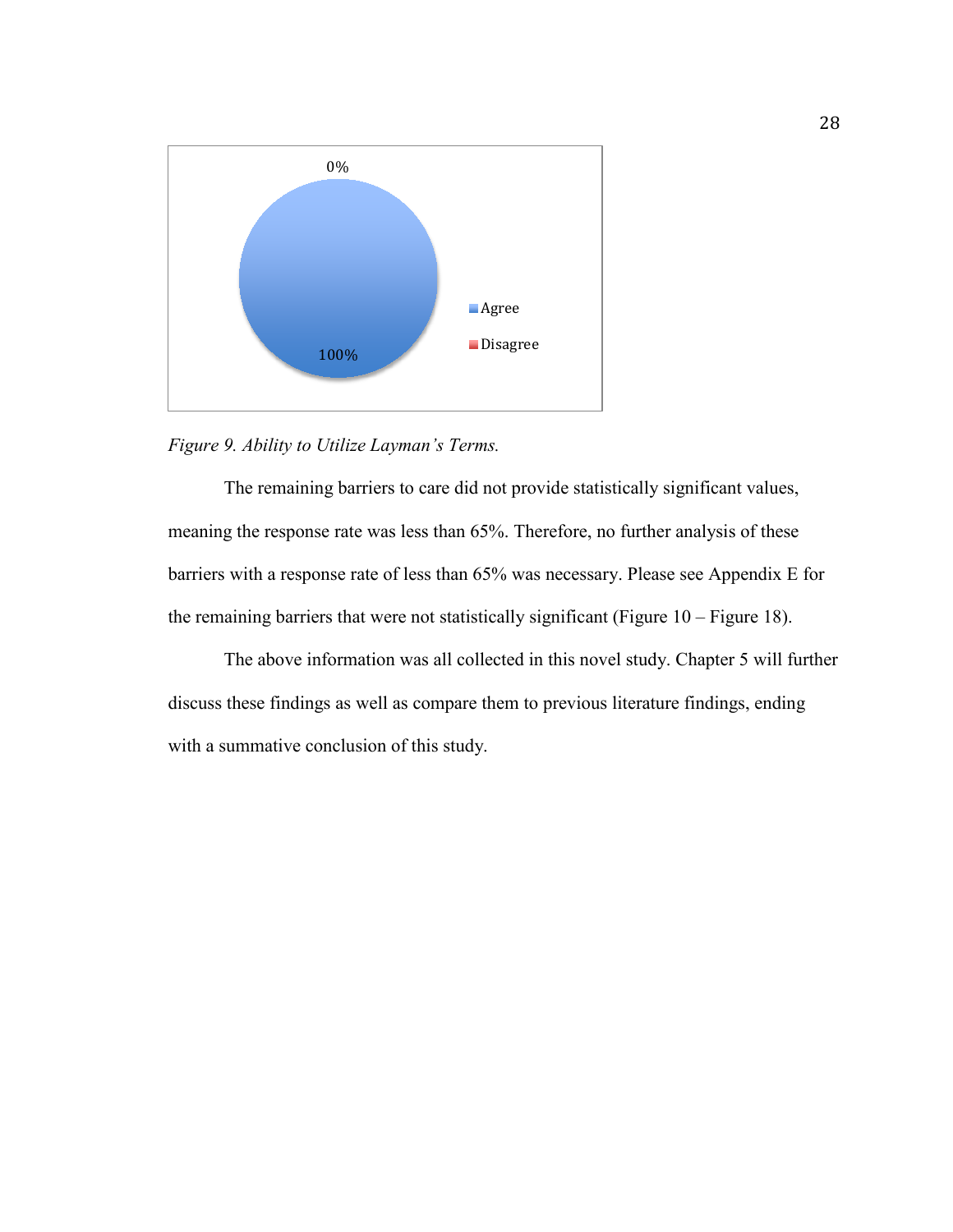#### **Chapter 5**

## **Discussion & Conclusion**

## **Introduction**

The research was a novel study identifying barriers to healthcare in Minnesota MUAs as reported by Minnesota PAs. The data collected for this study identified the three most prominent barriers to care in Minnesota MUAs, identified the most important area to increase PA students knowledge, and identified statistically significant barriers in MUAs by a response rate greater than 65%. By identifying barriers, this research's aim was to make current and future providers aware so they can implement primary prevention of the barriers, in addition to incorporating techniques to overcome barriers, which cannot be prevented. The study also paves a pathway for future researchers to continue identifying barriers in the healthcare setting, which can be expanded to medically adequate healthcare settings or the Midwest region healthcare setting.

## **Discussion of Findings**

The survey in its entirety resulted with an 8% (50 of 613) response rate of the 2015 MAPA member population. The low response rate prevented demographics and correlations between demographics and barriers from being meaningful; as there was limited variation in the reports of the demographics. Provider demographics were not researched the in previous studies that were reviewed. However, future research studies could utilize a larger population size to create variation in demographics and allow for correlations of specific barriers in the healthcare system.

The three most prominent barriers reported in the survey were ranked 1) provider time constraints, 2) cost effective care and 3) patient misunderstanding. Our hypothesis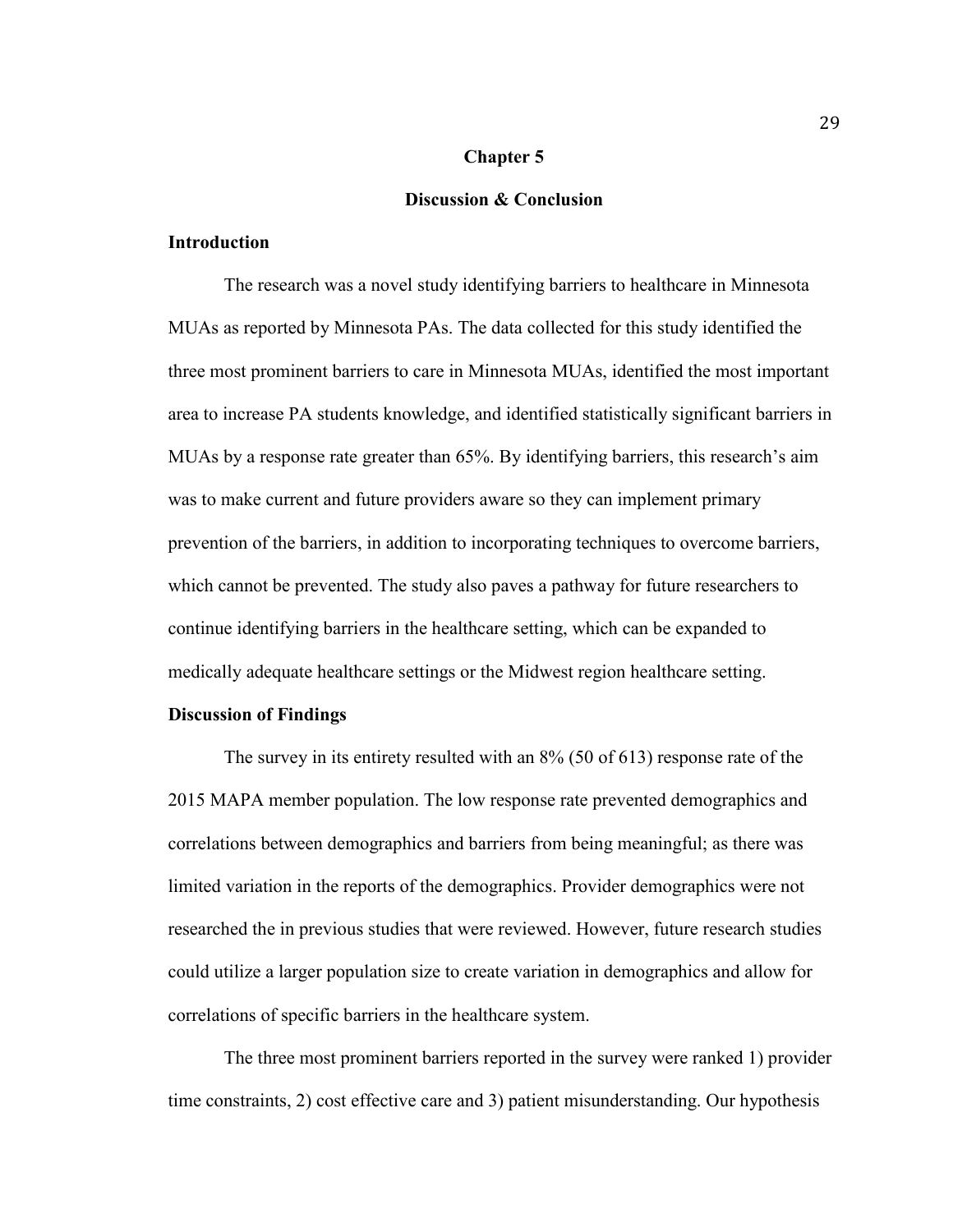was somewhat supported in identifying the three most prominent barriers in MUAs in Minnesota. Our hypothesis correctly identified two of the three barriers; time constraints and patient misunderstandings. However, our hypothesis was unsupported by results showing that cost effective care and not shortage of providers was the third barrier most prominently reported.

Interestingly, by definition, a MUA has a provider shortage; as the ratio of primary care physicians to 1,000 people is a criteria in qualifying the county as medical underserved. Therefore, the majority of providers working in MUAs in Minnesota did not feel that the shortage of providers inhibited their care to patients or caused a barrier in the MUA healthcare setting. Literature supports our hypothesis but not the survey results. A previous study noted that provider shortage in rural populations causes a decreased access to care and, therefore, a barrier to healthcare (Rosenblatt, & Hart, 2000). Additionally, about 20% of the U.S. population (more than 50 million people) live in rural areas, but only 9% of the nation's physicians practice in rural communities (Grobler, Marais, Mabunda, Marindi, Reuter, & Volmink, 2009).

The results of the ranking of the three most prominent barriers reported that the most prominent barrier was time constraints. Time constraints as a barrier to healthcare can range from time constraint of the visit with the patient, hours allotted in the workday, and inadequate time spent with patients. The literature supported the finding of time constraints as a barrier to care. A study in 2002, found that longer physician visits were associated with more attention to psychosocial problems, lower prescribing rates, better quality prescribing, lower referral rates, lower return consultation rates, and patient satisfaction indicators reflecting "patient-centeredness" and "enablement" (Wilson &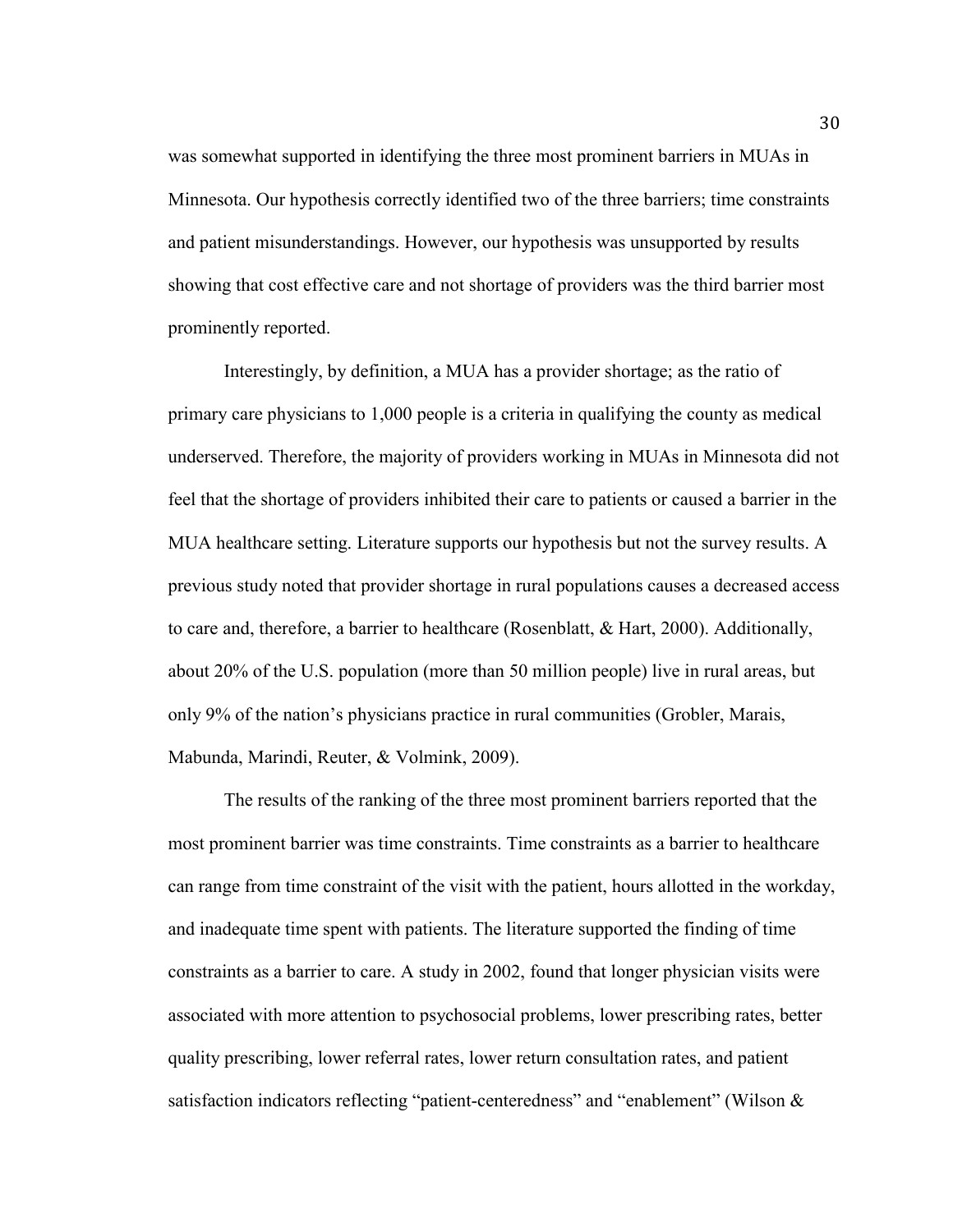Childs, 2002). Time constraints on providers also increase the risk of errors occurring (such as in physical exam findings, lab results, imaging results) and decrease patient satisfactions causing consequences for both the patient and physician (Moayyeri, Soltani, Moosapour, & Razac, 2011). Time constraints on providers cause a barrier as supported by the literature. Constraints due to the increased pressure to stick to rigid appointment times, meet daily patient quotas and allotted work hours are present in the healthcare field.

The second most prominent reported barrier was cost effective care. Cost effective care is based off the development of a concept of quality-adjusted life year (QALY). The QALY concept reflects the years a patient gains with a (specific) medical intervention (Weinstein, 2010). However, what the literature reported is that patients often do not utilize the proper route for receiving medical intervention which causes the lack of cost effective medical care. American adults were less likely to seek medical treatment during initial presentation of symptoms due to the "alleged" cost of medical care (Schoen, Osborn, Squires, & Doty, 2013). This delay of patient presentation ultimately leads to patient presentation at an inappropriate level of medical care or higher medical care required due to life threatening symptoms or condition. Additionally, patients with poor access to intermediate levels of primary care had the highest odds of seeking out emergency department care in non-emergent medical situation, which causes a drastic increase to the cost of medical care. These patient presentations and initial symptoms are more appropriately handled in a primary care setting and have an increase cost effectiveness unknown to patients. With the ultimate inappropriate patient presentation to emergency medical care these visits cost the United States' medical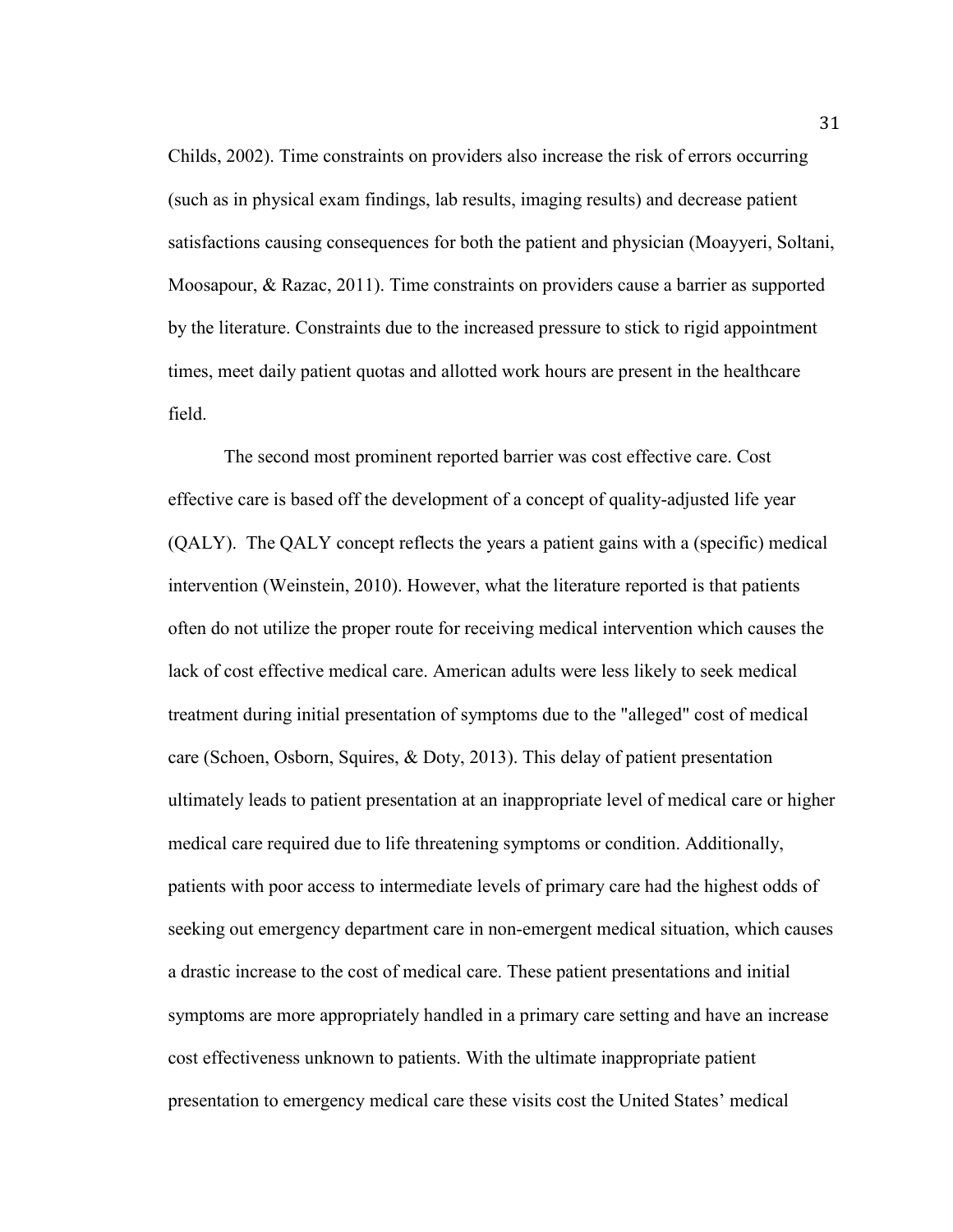system a grand total of \$379 million annually (Xin, Kilgore, Sen, & Blackburn, 2015). Our research was in support of the literature and other research findings that cost of care causes healthcare barriers. In turn, with patient misunderstanding of cost of care, this causes an increase cost of care to patients and the medical system.

The final and third most prominent barrier reported was patient misunderstanding. Patient misunderstanding is inclusive of misunderstanding of the entire medical staff, which includes, providers, nurses, technicians, schedulers and other medical team members in contact with the patient. A study demonstrated that a simple reminder message from the scheduling staff significantly reduced patients missing appointments (Kaplan-Lewis & Percac-Lima, 2013), as the most common reason for missed appointments was patient forgetfulness.

While patients need to take a role in the responsibility of their healthcare, often providers forget that patient opinion and input is a necessity for good patient-provider relationship and, comparably, good patient communication of medical care. In a research study, patients' reported an overwhelming response that poor provider communication was exhibited due to the provider's use of an authoritative model of care. The study results showed that patients reported good communication incorporated the patient in the medical decisions and took patient situation information into account (Shapiro, et al., 2002).

Good provider communication also includes good explanations of the diagnosis, lab results, imaging results, and treatment plan. In the United States, 90 million people have difficulties understanding and using health information (Hawkins, Kantayya, & Sharkey-Anser, 2010). Difficulties with patient understanding of medical information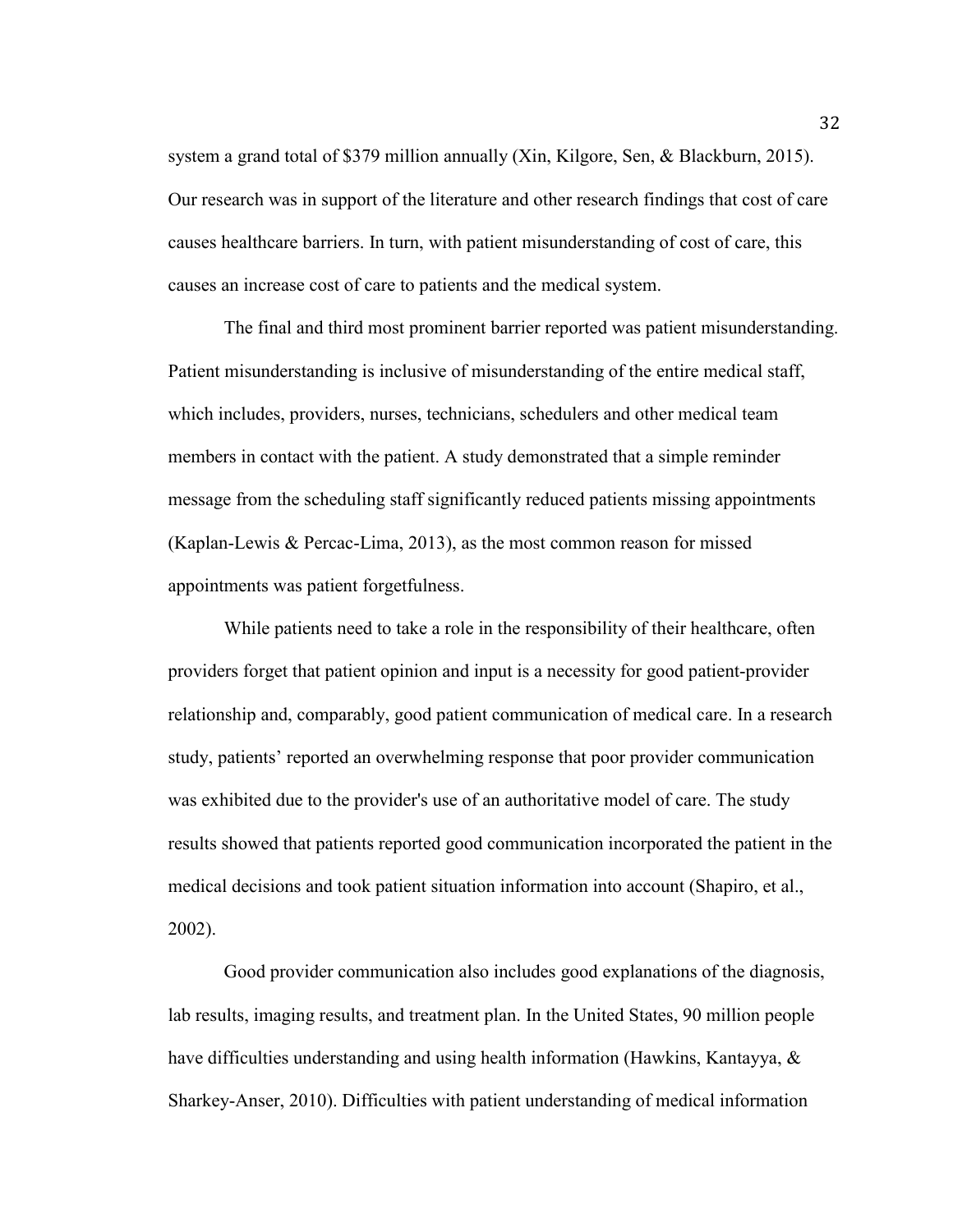make it imperative that medical providers explain medicine in a way patients are able to understand. Of note, our research study found that 100% of providers reported that they could use layman terms in order to describe medical diagnosis, testing, medications, or other pertinent information in a way that their patient felt informed and educated upon conclusion of the of patient's appointment (Question 16). It is strikingly interesting that 100% of the time providers feel that they explained medically relevant information to their patient without causing any misunderstanding, yet they reported patient misunderstanding in their clinical practice. These two conclusions clearly do not add up. Therefore, further exploration in future research is needed to find the bridge missing between the two points.

The research reflected that the most important area of knowledge for future PA providers was a better understanding of cost effective care. Cost effective care has been a well-supported barrier in the literature as well. However, no research studies have been conducted on specific physician assistant schooling programs (or other medical provider schooling programs) of the importance, provider effectiveness, or future provider preparedness in relation to cost effective patient care.

In the analysis of statistically significant healthcare barriers, (greater than 65% response rate), two barriers emerged from the research. The data analysis resulted patient misunderstandings (79%), and time constraints (75%) as statistically significant barriers in MUAs in Minnesota. Therefore the healthcare barriers of time constraint, and patient misunderstanding were consistently identified throughout the survey and analysis as prominent and statistically significant barriers.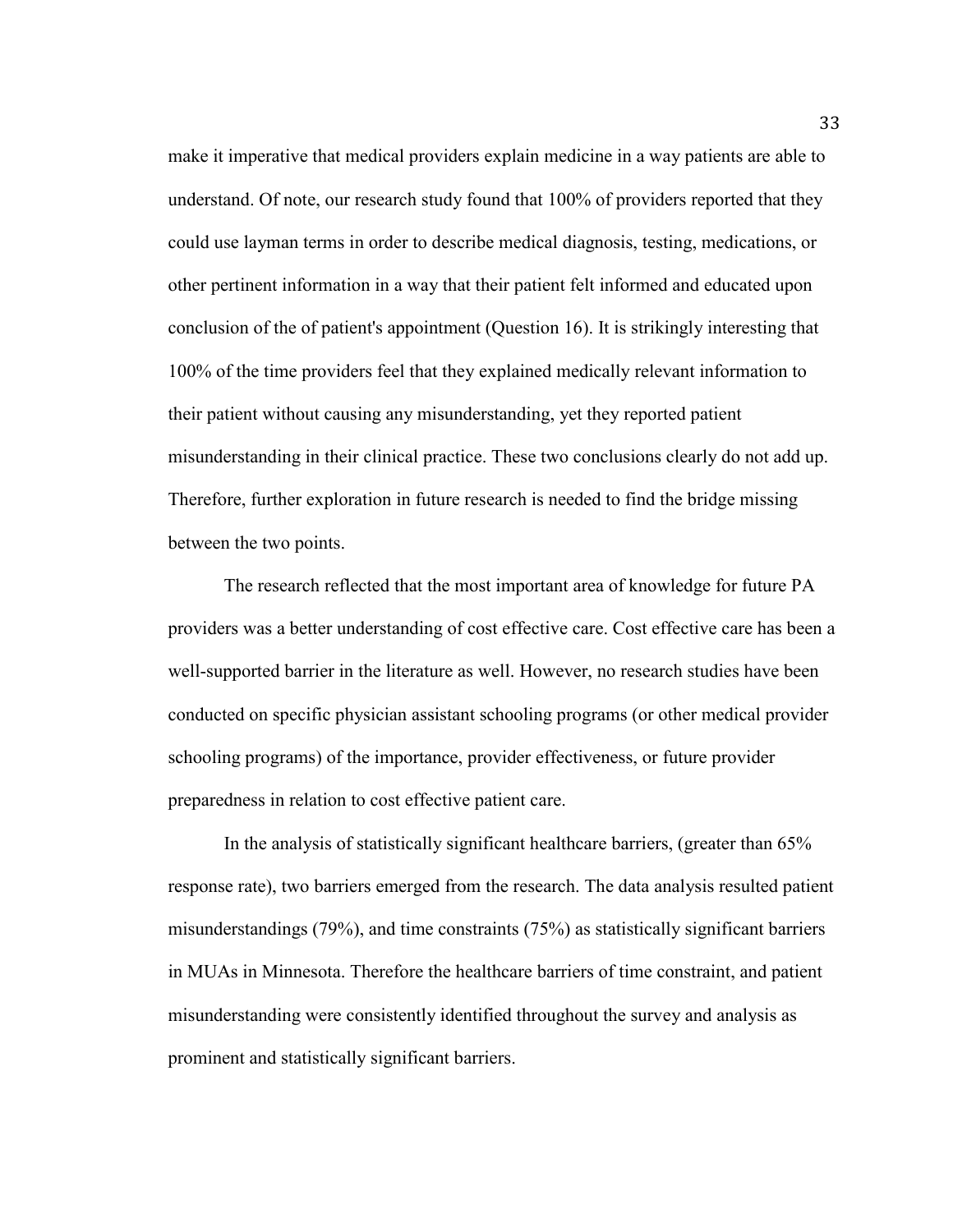## **Limitations**

Limitations to the applicability and generalization of the results in the study are reduced based on the number of responses and the selection of participants. The respondents were comprised of solely MAPA members; while there are many other PAs within the state of Minnesota who may work in a MUA, the researchers focused on this demographic as communicability and member information was easily accessible. In future studies it may be beneficial to find a way to open the survey to all PAs within the state of Minnesota as well as including other healthcare providers with similar patient care responsibilities, such as Nurse Practitioners (NP), Medical Doctors (MD), and Doctors of Osteopathic Medicine (DO).

The number of respondents also represented a limitation to the study. The sample population was small with only 28 of the total 50 respondents reported as working in a MUA at the time of the survey. In future studies, the amount of respondents may be increased with the addition of a reminder email during the survey period, as well as a longer surveying period, or by contacting MUA clinics or hospitals and requesting survey participation.

Limitations to the reliability of the study primarily stem from the survey chosen. By implementing an email format and using a select list of MAPA member emails, the researchers were unable to confirm if the surveys were completed in a controlled environment. Respondents may have possibly questioned co-workers for their opinions before answering the questions. In addition, since the survey was sent out via email with a link corresponding there is the potential that non-PA medical providers may have taken the survey, through forwarding or other means. As researchers the link was originally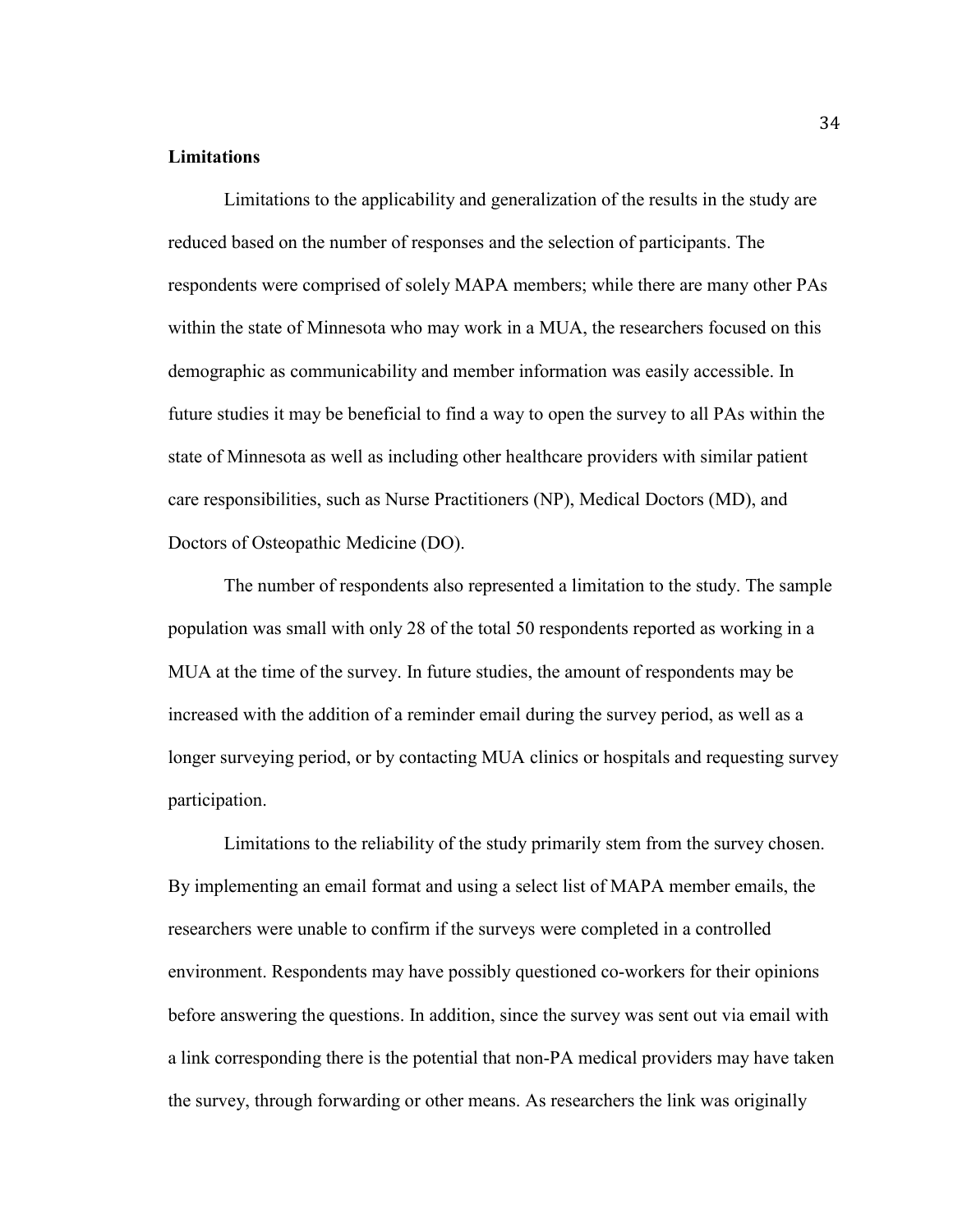only sent to Sustaining and Fellow members of MAPA to reduce the chance that the link was not sent to non-practicing PAs or PA students.

#### **Suggestions for Further Research**

 Based on the results of the study there is still a wide array of data uncollected. In the future, it would be desirable to replicate the study with a longer survey period and larger sample population to determine if the prominent barriers are sustained in comparison to this study. Surveying PA populations in neighboring states to gain an understanding of the barriers to care throughout the Midwest would be beneficial, and would help obtain a more representative sample and more generalizable data. Implementing some of the areas identified as needing improvement within PA school to see how the educational aspect could potentially decrease the barriers to care would also be desirable. All of these suggestions would help support reliability of this study and future studies.

#### **Implications to Practice**

Patient care barriers represent a flaw in healthcare that leads to ineffective and unsatisfactory patient care. Healthcare barriers are also implicated in reduced physical and mental health of patients (Wilson & Childs, 2002). If these barriers can be addressed by medical staff and taught to students during their didactic year of schooling, there is potential for the reduction of the number and severity of barriers to care.

Time constraints was reported as the most prominent barrier in Minnesota MUAs. Resolution to time constraints in a healthcare setting is often difficult because visit times are often set by the corporation the provider is employed through. However, providers and medical staff must advocate for more time for chronic disease patients, patients with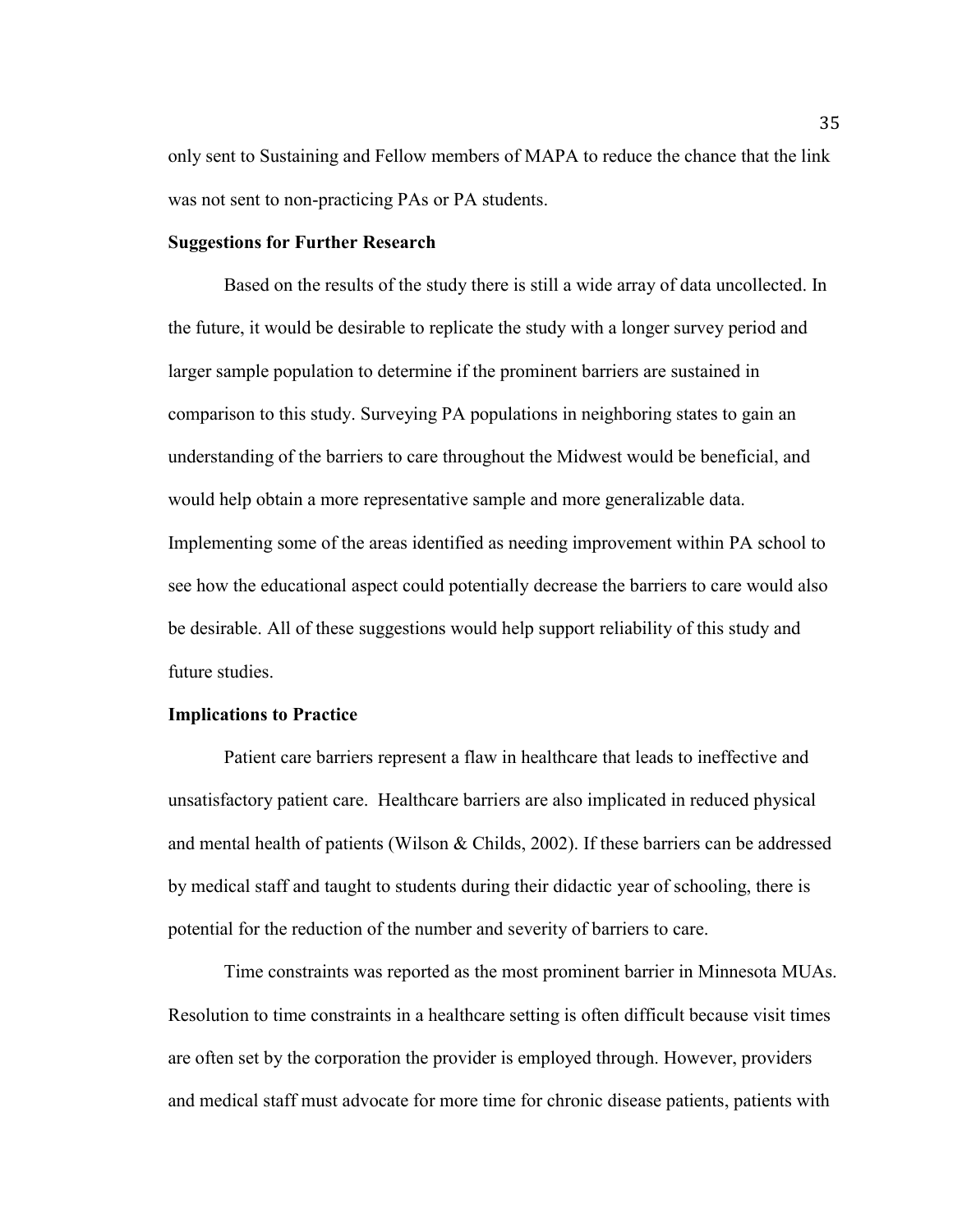multiple complaints, or other patients deemed with complex symptoms. These complex patients should be allotted increased appointment time to address the issues at hand. Patients with chronic diseases that require routine laboratory results should be requested to have lab draws and results available before their appointment with the provider. This not only improves the flow of the appointment but also allows the provider to review the results before the patient is seen as well as discuss results with the patient face to face. This face to face time allows patients to address questions easily with the attending provider.

Patient misunderstanding of providers, whether it be exam findings, laboratory results, imaging, diagnoses, treatment, or healthcare plan can drastically affect the physical health, mental health, and attitude of patients. Patients who leave a clinic unsure of their health status, unsure of how to resolve their symptoms or unsure of how take their medication(s) cannot comply and participate in attaining their mental or physical health goals. Providers need to check patient understanding as they complete the visit and should utilize the Teach - Back technique. The Teach - Back technique improves patient understanding and compliance by encouraging and requiring the patient to restate the diagnosis, treatment plan and importance of treatment plan (Kemp, Floyd, McCord-Duncan  $\&$  Lang, 2008). If the patient is either unable to explain or incorrectly states any of the areas (diagnosis, treatment plan, and importance of the treatment plan) the provider is then able to clarify and address the misunderstanding before the patient leaves the office. As this solution to the barrier seems simple, the Teach – Back technique is often forgotten in clinical practice. Providers often move quickly through the appointment and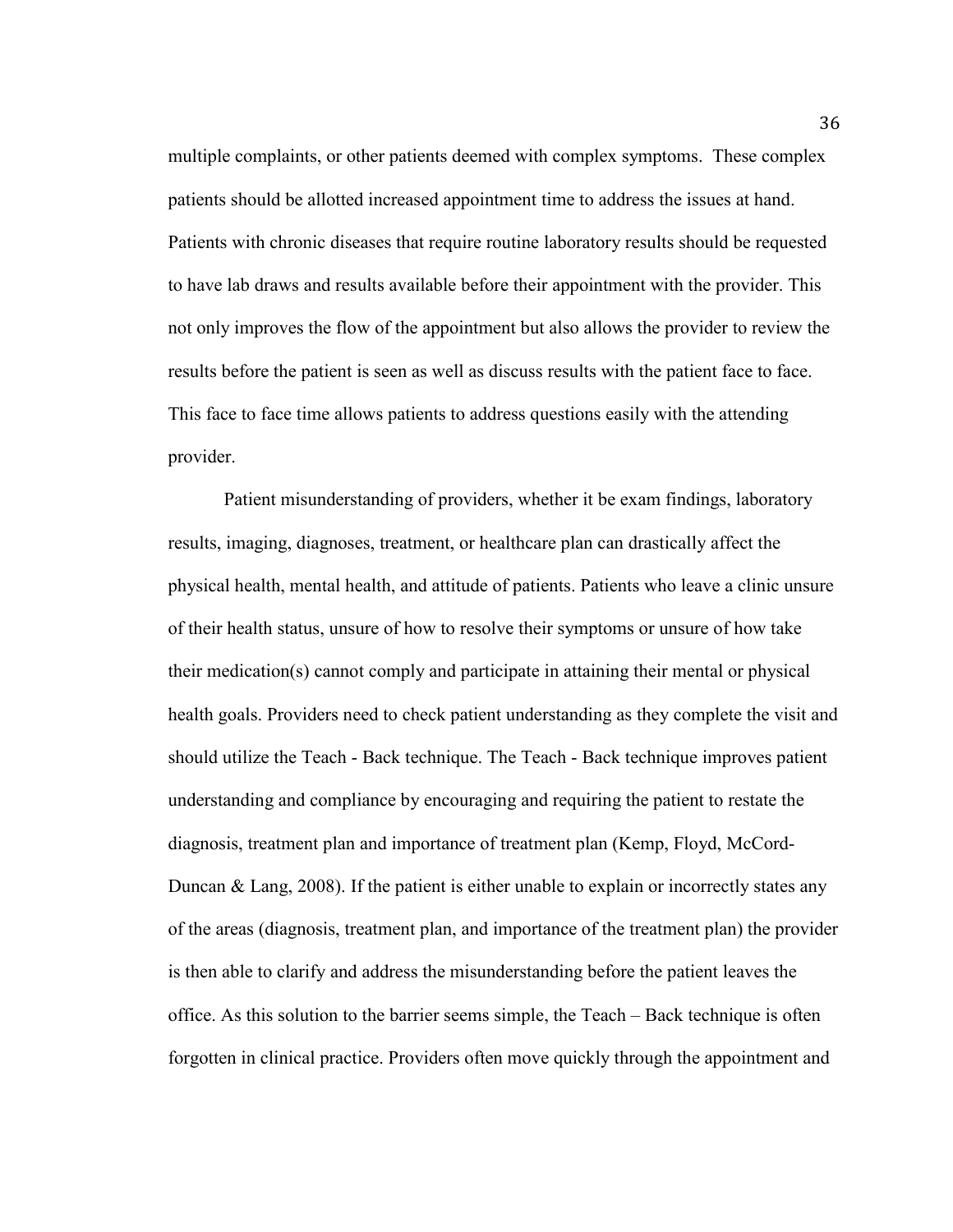quick explanations are sometimes not understood fully or patients are unable to think of questions or ask questions in comparison to the pace of the visit.

Lastly, increased medical knowledge in the didactic year of PA programs, as reported by practicing PAs, demonstrated that further review and understanding of cost effective patient care would be of most benefit to future PA providers. The importance of students understanding cost effective care also relays the argument that patient satisfaction and proper workup must have an equal balance. Patients often request labs, imaging or simple clinical procedures (which could be completed by the patient at home with over the counter treatments) without realization of the cost or effectiveness of the request. The providers job is to then educate the patient on why waiting for certain labs or imaging or a trying an over the counter option would be more beneficial to the patient as well as a financial benefit. Additionally, teaching students to order imaging and labs "from the ground up" is important. Clinical discussion of cases by faculty and guest speakers with students about cost of orders, cost effective care, and meeting the required workup per diagnosis should be discussed during the didactic year of studying. Cost effective care understanding could also assist a new graduate in practice when discussing care plans with patients; as again provider knowledge of costs can help to steer patients away from unnecessary imaging and labs which would be costly to the patient.

 The discussed clinical implications of the research study identifies starting points for current providers and future providers to reduce barriers present in their healthcare setting, most specifically MUAs. The implications can be applied to all healthcare setting as the ideas are universal throughout the healthcare system, but certain facilities may already have strategies to reduce barriers. The research findings from this study open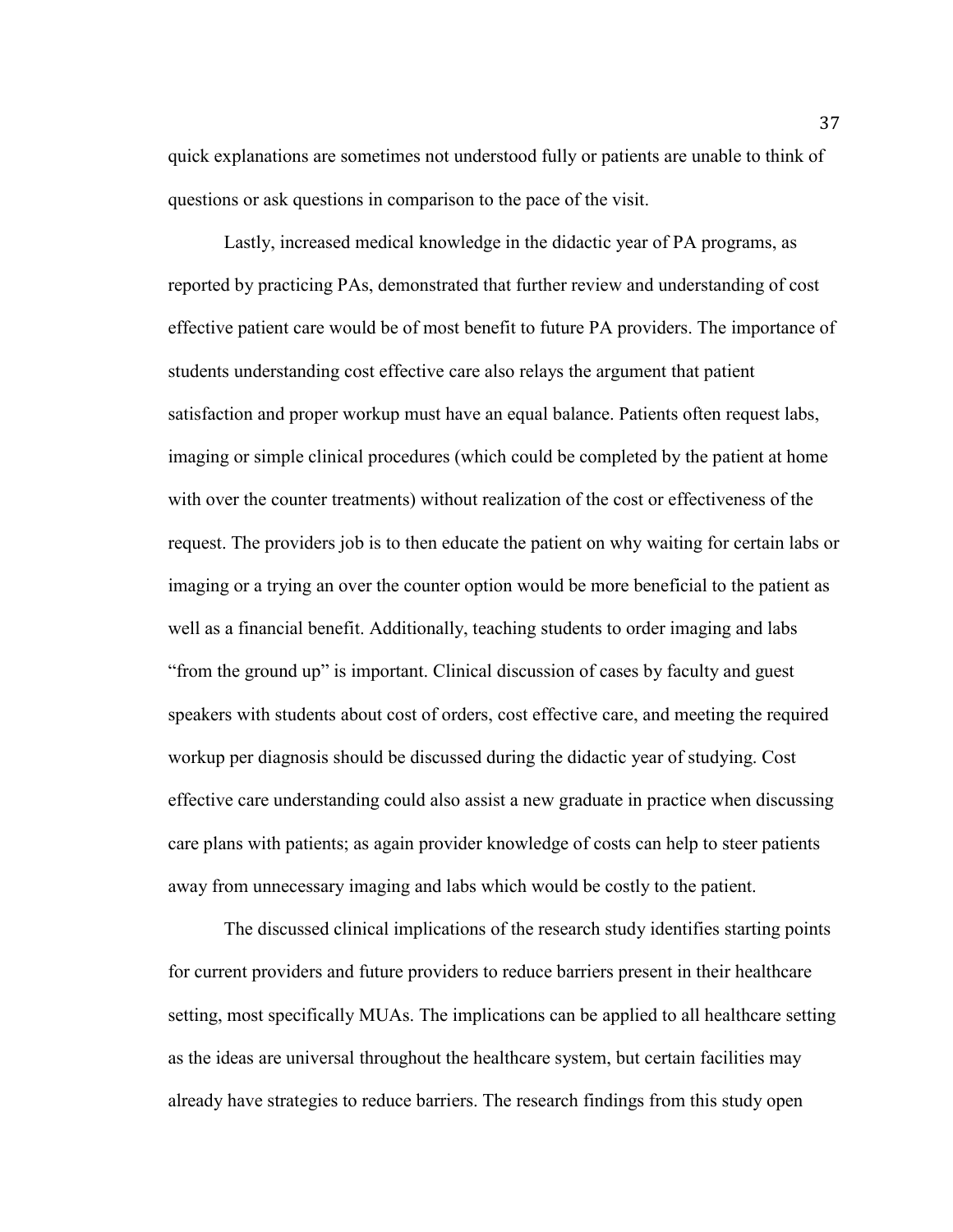pathways to continue to explore, identify, and provide awareness of barriers to care involving patients and providers in a healthcare setting. Looking ahead the research results hopes to aid in the ongoing improvement of healthcare service, patient understanding, and overall patient satisfaction.

## **Conclusion**

This novel research study was conducted to identify the barriers to healthcare, specifically in medically underserved areas in the state of Minnesota. The research found the three most prominent healthcare barriers and two statistically significant healthcare barriers that MAPA physician assistants employed in Minnesota MUAs felt were affecting their patient population and care. The three most prominent barriers reported were 1) provider time constraints, 2) cost effective care and 3) patient misunderstanding. The two statistically significant barriers, reported greater than 65%, were patient misunderstanding (79%) and time constraints (75%). In addition, the research identified areas of knowledge that practicing PAs felt further PA student education was needed on prior to beginning practice as a PA. The area of knowledge most highly identified was cost effective patient care.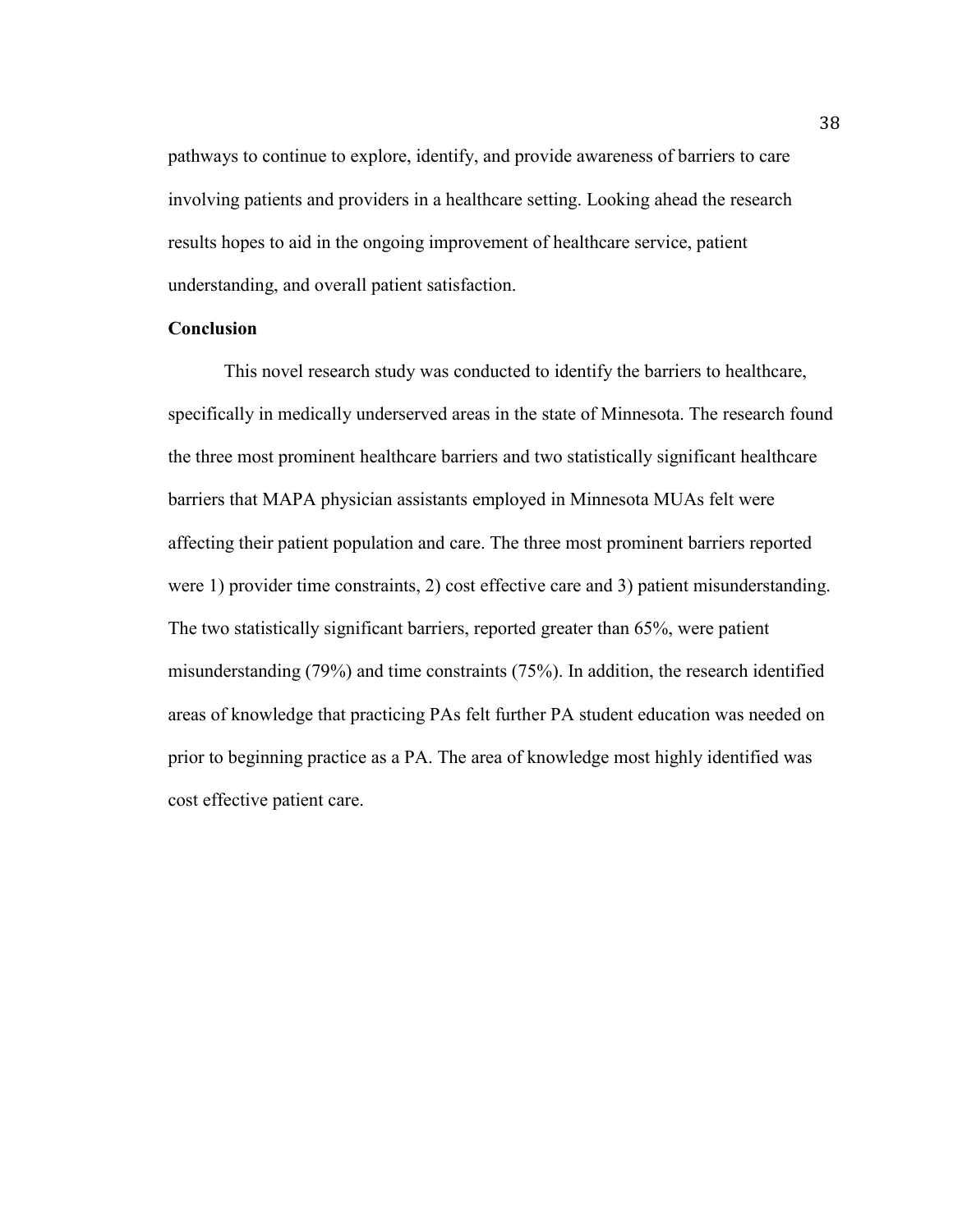#### **References**

Alonso-Zaldivar, R. & Agiesta, J. (2014). Poll: Many insured struggle with medical bills. Associated Press. Retrieved from:

[http://bigstory.ap.org/article/41df6bca84b8454cb059ffe9bef9e222/poll-many](http://bigstory.ap.org/article/41df6bca84b8454cb059ffe9bef9e222/poll-many-insured-struggle-medical-bills)[insured-struggle-medical-bills](http://bigstory.ap.org/article/41df6bca84b8454cb059ffe9bef9e222/poll-many-insured-struggle-medical-bills)

Bethel University. Program Details. (2014). Retrieved from:

<http://gs.bethel.edu/academics/masters/physician-assistant/program-details>

- Blumenthal, D., & Collins, S. R. (2014). Health care coverage under the Affordable Care Act—a progress report. *New England Journal of Medicine*, *371*(3), 275-281. Retrieved from:<http://www.nejm.org/doi/full/10.1056/NEJMhpr1405667>
- Brems, C., Johnson, M. E., Warner, T. D., & Roberts, L. W. (2006). Barriers to healthcare as reported by rural and urban interprofessional providers. *Journal of Interprofessional Care, 20*(2), 105-118.
- Bull, C. N., Krout, J. A., Rathbone-McCuan, E., & Shreffler, M. J. (2001). Access and issues of equity in remote/rural areas. *The Journal of Rural Health*. *17*(4), 356– 359. Retrieved from:

<http://onlinelibrary.wiley.com/doi/10.1111/j.17480361.2001.tb00288.x/abstract>

Florida Health. (2013). Rural Health Services. Retrieved from:

[http://www.floridahealth.gov/programs-and-services/community-health/rural](http://www.floridahealth.gov/programs-and-services/community-health/rural-health/rural-health-services.html)[health/rural-health-services.html](http://www.floridahealth.gov/programs-and-services/community-health/rural-health/rural-health-services.html) 

Geyman, J. P. (2015). A Five-Year Assessment of the Affordable Care Act Market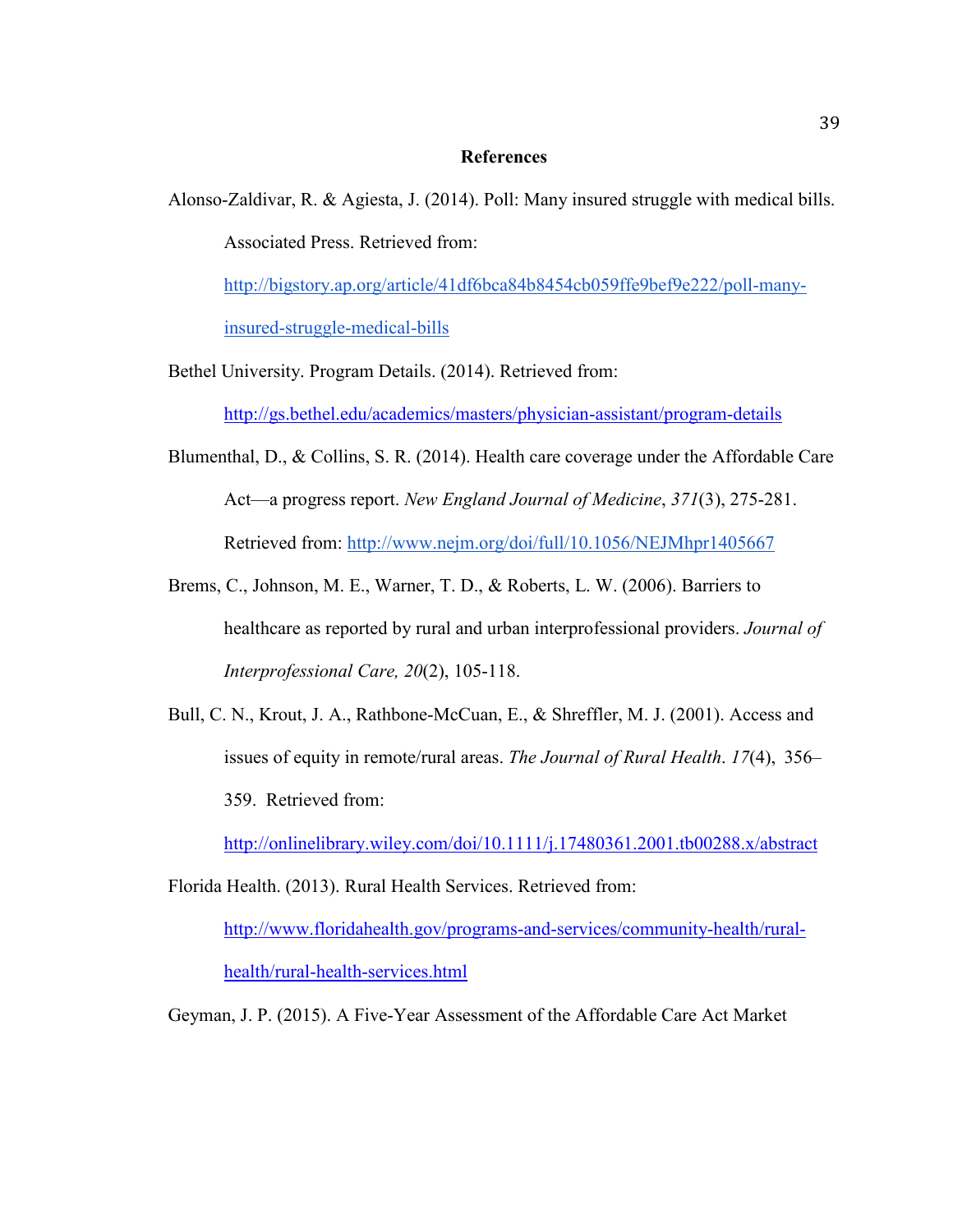Forces Still Trump the Common Good in US Health Care. *International Journal of Health Services*, *45*(2), 209-225. Retrieved from:

<http://joh.sagepub.com/content/45/2/209.short>

- Gibb, H., Livesey, L., & Zyla, W. (2003). At 3am who the hell do you call? Case management issues in sole practice as a rural community mental health nurse. Australasian Psychiatry. *11*(S1), S127–S13. Retrieved from: <http://onlinelibrary.wiley.com/doi/10.1046/j.1038-5282.2003.02005.x/abstract>
- Graham, J.E., Karmarkar, A.M. & Ottenbacher, K.J. (2012). Small Sample Research Designs for Evidence-based Rehabilitation: Issues and Methods. Arch Phys Med Rehabil. 93(8S),S 111-S116. Retrieved from:

http://www.ncbi.nlm.nih.gov/pmc/articles/PMC3413737/

Grobler, L., Marais, B., Mabunda, SA., Marindi, PN., Reuter, H., & Volmink, J. (2009) Interventions for Increasing the Proportion of Health Professionals Practising in Rural and other Underserved Areas. Cochrane Library. Retrieved from: [http://onlinelibrary.wiley.com/doi/10.1002/14651858.CD005314.pub2/abstract;js](http://onlinelibrary.wiley.com/doi/10.1002/14651858.CD005314.pub2/abstract;jsessionid=664DF718C5860CC217895E5405A2C689.f01t02?deniedAccessCustomisedMessage=&userIsAuthenticated=false) [essionid=664DF718C5860CC217895E5405A2C689.f01t02?deniedAccessCusto](http://onlinelibrary.wiley.com/doi/10.1002/14651858.CD005314.pub2/abstract;jsessionid=664DF718C5860CC217895E5405A2C689.f01t02?deniedAccessCustomisedMessage=&userIsAuthenticated=false) [misedMessage=&userIsAuthenticated=false](http://onlinelibrary.wiley.com/doi/10.1002/14651858.CD005314.pub2/abstract;jsessionid=664DF718C5860CC217895E5405A2C689.f01t02?deniedAccessCustomisedMessage=&userIsAuthenticated=false) 

Hawkins, PhD, Alesia O., Kantayya, MD, FAAFP, Vivek S., & Sharkey-Asner, MD, Carrie. (2010). Health literacy: A potential barrier in caring for underserved populations. *Disease-a-Month, 56*(12), 734-740. Retrieved from: [http://www.diseaseamonth.com/article/S0011-5029\(10\)00186-0/abstract](http://www.diseaseamonth.com/article/S0011-5029(10)00186-0/abstract) 

Health Resources and Services Administration. (August 2013). Medically Underserved Areas/Populations by State and County. US Department of Health and Human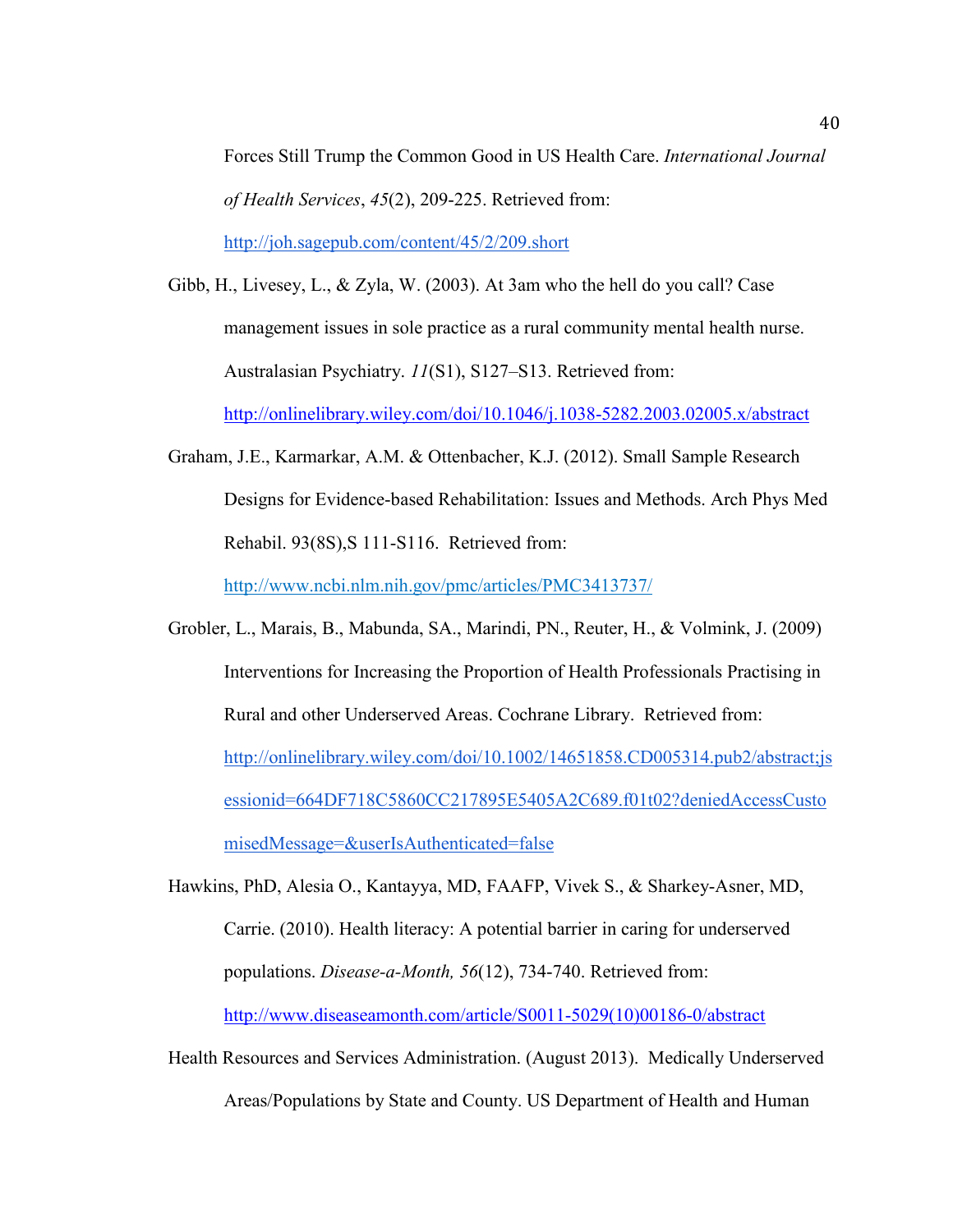Services. Retrieved from:<http://muafind.hrsa.gov/index.aspx>

Kaplan-Lewis, E., & Percac-Lima, S. (2013). No-show to primary care appointments: Why patients do not come. *Journal of Primary Care & Community Health, 4*(4), 251-255. doi:10.1177/2150131913498513 [doi]

Kemp, E., Floyd, M. McCord-Duncan, E. & Lang, F. 2008. Patients prefer the method of "tell back-collaborative inquiry" to assess understanding of medical information. *J Am Board of Fam Med, 21 (1), 24 -30*. Retrieved from:

<http://www.jabfm.org/content/21/1/24.long>

- Konrad TR, Link CL, Shackelton RJ, Marceau, L., Knesebeck, O., Siegrist, J., Arber, S., Adams, A., & McKinlay, J. (2010). It's about time: Physicians' perceptions of time constraints in primary care medical practice in three national healthcare systems. *Medical care*. *48*(2):95-100. doi:10.1097/MLR.0b013e3181c12e6a. Retrieved from:<http://www.ncbi.nlm.nih.gov/pubmed/20057331>
- Lakhan, S. & Laird, C. (2009). Addressing the primary care physician shortage in an evolving medical workforce. *Int. Arch Med*. Retrieved from: <http://www.ncbi.nlm.nih.gov/pmc/articles/PMC2686687/>
- Lensing, A. MAPA Membership. (Interview). 6 November 2014.

Moayyeri A., Soltani A., Moosapour H., & Raza M. (2011). Evidence-based history taking under "time constraint." *Journal of Research in Medical Sciences* : *The Official Journal of Isfahan University of Medical Sciences. 16*(4):559-564. Retrieved from:<http://www.ncbi.nlm.nih.gov/pmc/articles/PMC3214363/>

Office of Rural Health and Primary Care. (2008). Metropolitan, Micropolitan and Rural Counties in Minnesota. Minnesota Department of Health. Retrieved from: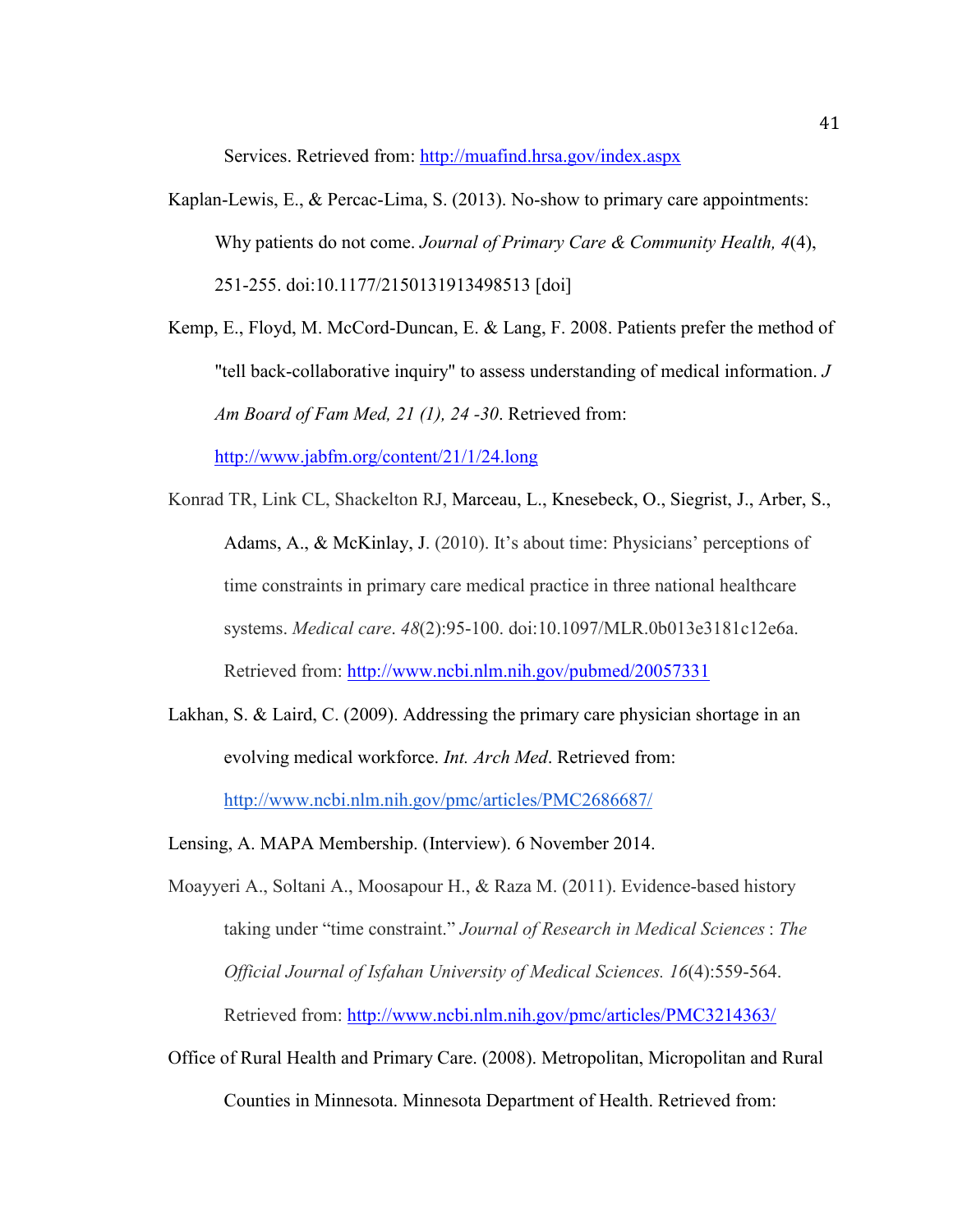<http://www.health.state.mn.us/divs/orhpc/define.html>

- Rabinowitz, H., Diamond, J., Markham, F., & Hazelwood, C. A. (1999). Program to Increase the Number of Family Physicians in Rural and Underserved Areas: Impact After 22 Years. *JAMA*. *281*(3): 255-260. Retrieved from: <http://jama.jamanetwork.com/article.aspx?articleid=188379>
- Rosenblatt, R. & Hart, L. (2000). Physicians and Rural America. West J Med. *173*(5): 348-351. Retrieved from:

<http://www.ncbi.nlm.nih.gov/pmc/articles/PMC1071163/>

- Schoen, C., Osborn, R., Squires, D., & Doty, M. (2013). Access, affordability, and insurance complexity are often worse in the United States compared to ten other countries. *Health Affairs*, *32*(12), 2205-2215. Retrieved from: <http://www.nejm.org/toc/nejm/371/3>
- Shapiro, J., Hollingshead, J., & Morrison, E. (2002). Primary care resident, faculty, and patient views of barriers to cultural competence, and the skills needed to overcome them. *Medical Education*, *36*(8), 749-759. Retrieved from: <http://www.ncbi.nlm.nih.gov/pubmed/12191058>
- US Census Bureau. (n.d.). 2010 Census Urban and Rural Classification and Urban Area Criteria. US Department of Commerce. Retrieved from:

<http://www.census.gov/geo/reference/ua/urban-rural-2010.html>

- US Census Bureau. (2013). Metropolitan and Micropolitan Statistical Areas. United States Census Bureau. Retrieved from:<http://www.census.gov/population/metro/>
- Weinhold, I. & Gurtner, S. (2014). Understanding shortages of sufficient health care in rural areas. *Health Policy,* (0)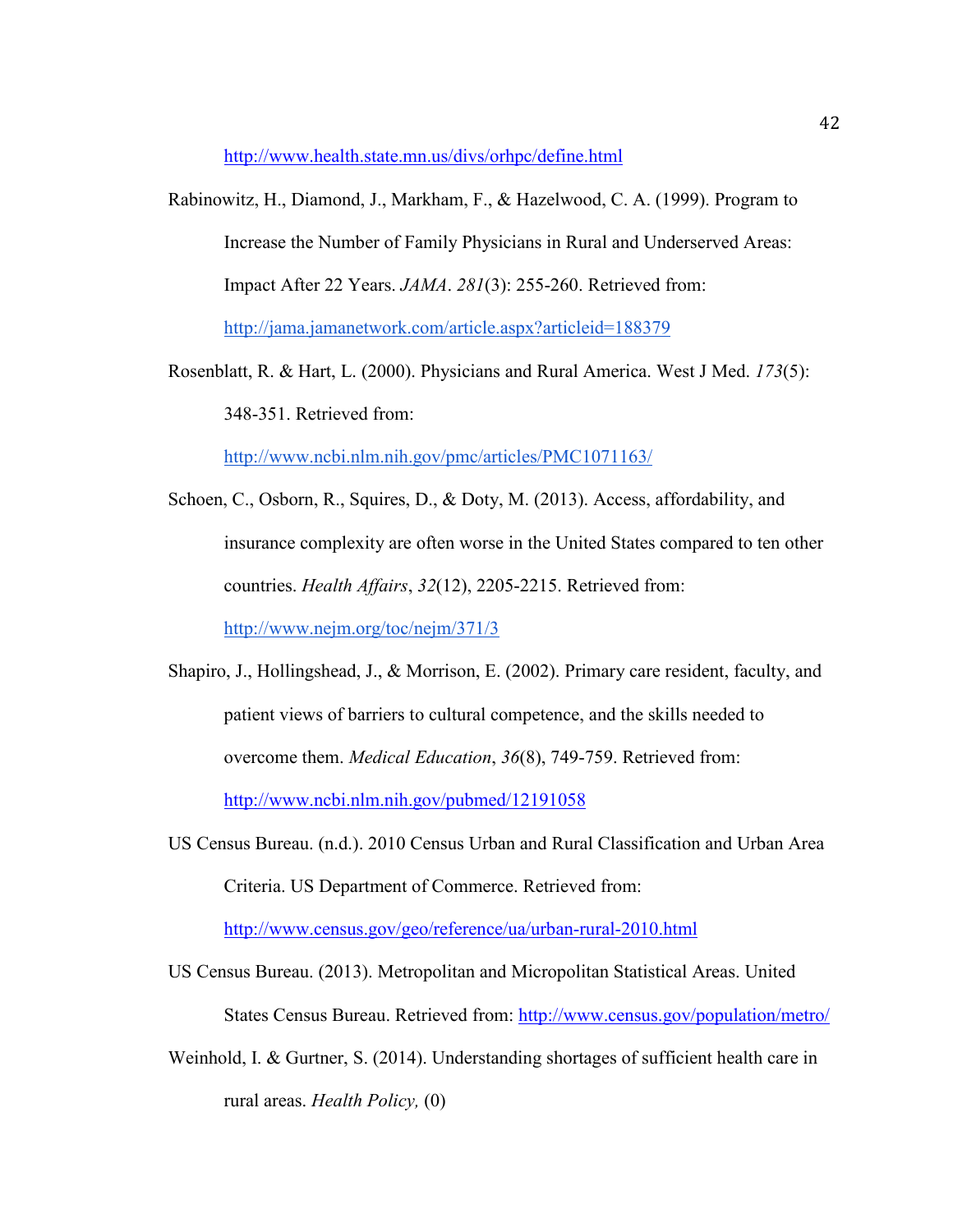doi[:http://dx.doi.org.ezproxy.bethel.edu/10.1016/j.healthpol.2014.07.018](http://dx.doi.org.ezproxy.bethel.edu/10.1016/j.healthpol.2014.07.018)

Wilson A. & Childs S. (2002). The relationship between consultation length, process and outcomes in general practice: a systematic review. *Br J Gen Pract*. Dec; *52*(485):1012-20. Retrieved from:

<http://www.ncbi.nlm.nih.gov/pmc/articles/PMC1314474/>

Xin, H., Kilgore, M. L., Sen, B. P., & Blackburn, J. (2015). Can Nonurgent Emergency Department Care Costs be Reduced? Empirical Evidence from a US Nationally Representative Sample. *The Journal of emergency medicine*. Retrieved from: [http://www.journals.elsevier.com/the-journal-of-emergency-medicine/recent](http://www.journals.elsevier.com/the-journal-of-emergency-medicine/recent-articles/)[articles/](http://www.journals.elsevier.com/the-journal-of-emergency-medicine/recent-articles/)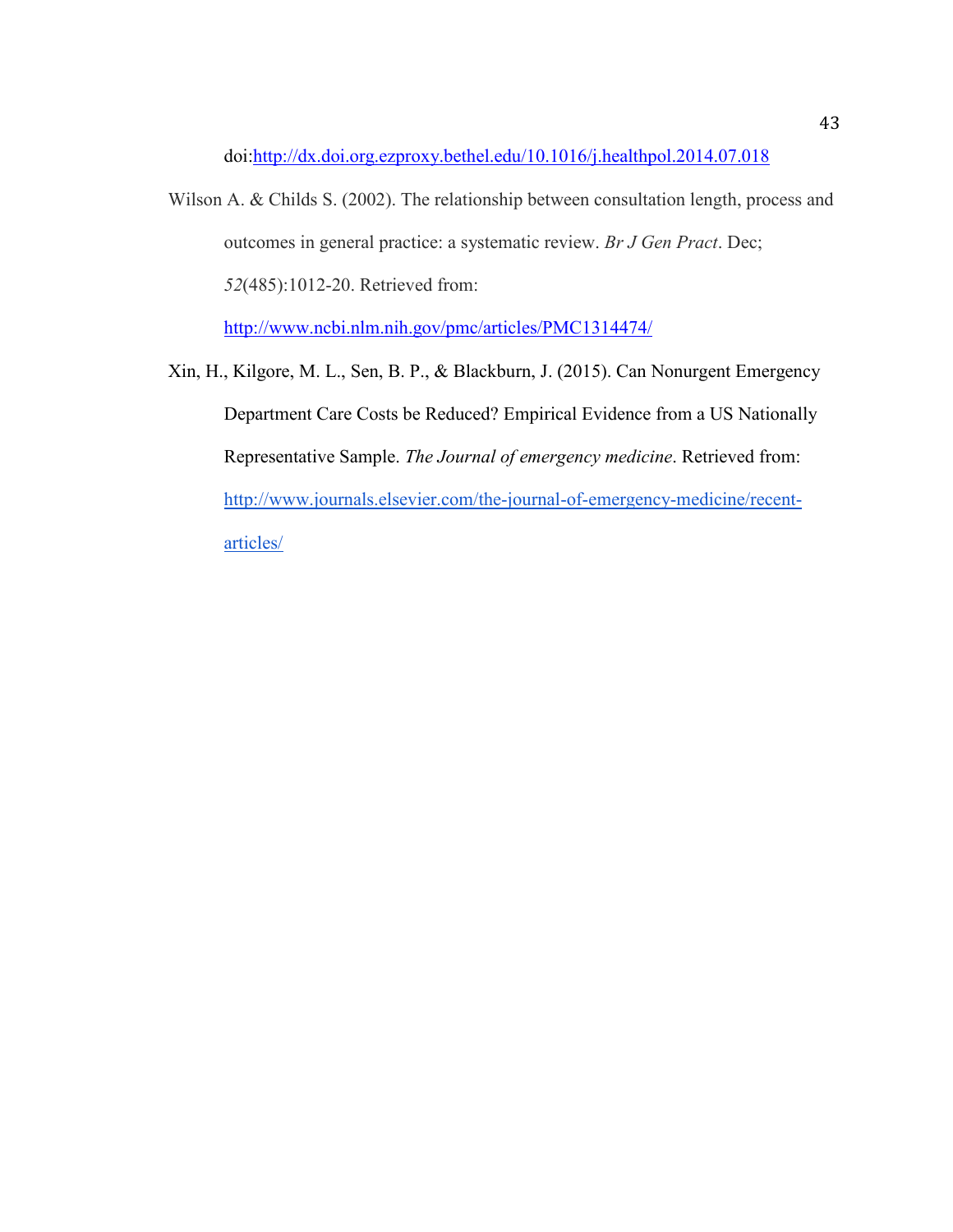## **Appendix A**

## **MAPA Approval for Survey**

From: Missy Machkhashvili [<missy@mnacadpa.org>](mailto:missy@mnacadpa.org) Date: Mon, May 18, 2015 at 8:33 AM Subject: RE: Student Research Request To: "Devorak, Judith APRN, CNP" [<JDevorak@olmmed.org>](mailto:JDevorak@olmmed.org), [leslie.milteer@comcast.net](mailto:leslie.milteer@comcast.net) Cc: Wallace Boeve  $\leq$ wboeve $\omega$ juno.com>, cindy goetz63  $\leq$ cindy.goetz63 $\omega$ gmail.com>, "Wold, Meredith" [<meredithwold@hotmail.com>](mailto:meredithwold@hotmail.com)

The research projected is supported by the executive committee, and we can survey the membership. Thank you!

Missy Machkhashvili Administrator Minnesota Academy of Physician Assistants 600 S. Hwy. 169, Suite 1680 St. Louis Park, MN 55426 [\(952\) 542- 8700](tel:%28952%29%20542-%208700) [missy@mnacadpa.org](mailto:missy@mnacadpa.org) [MinnesotaPA.org](http://www.mnacadpa.org/2015-fall-conference)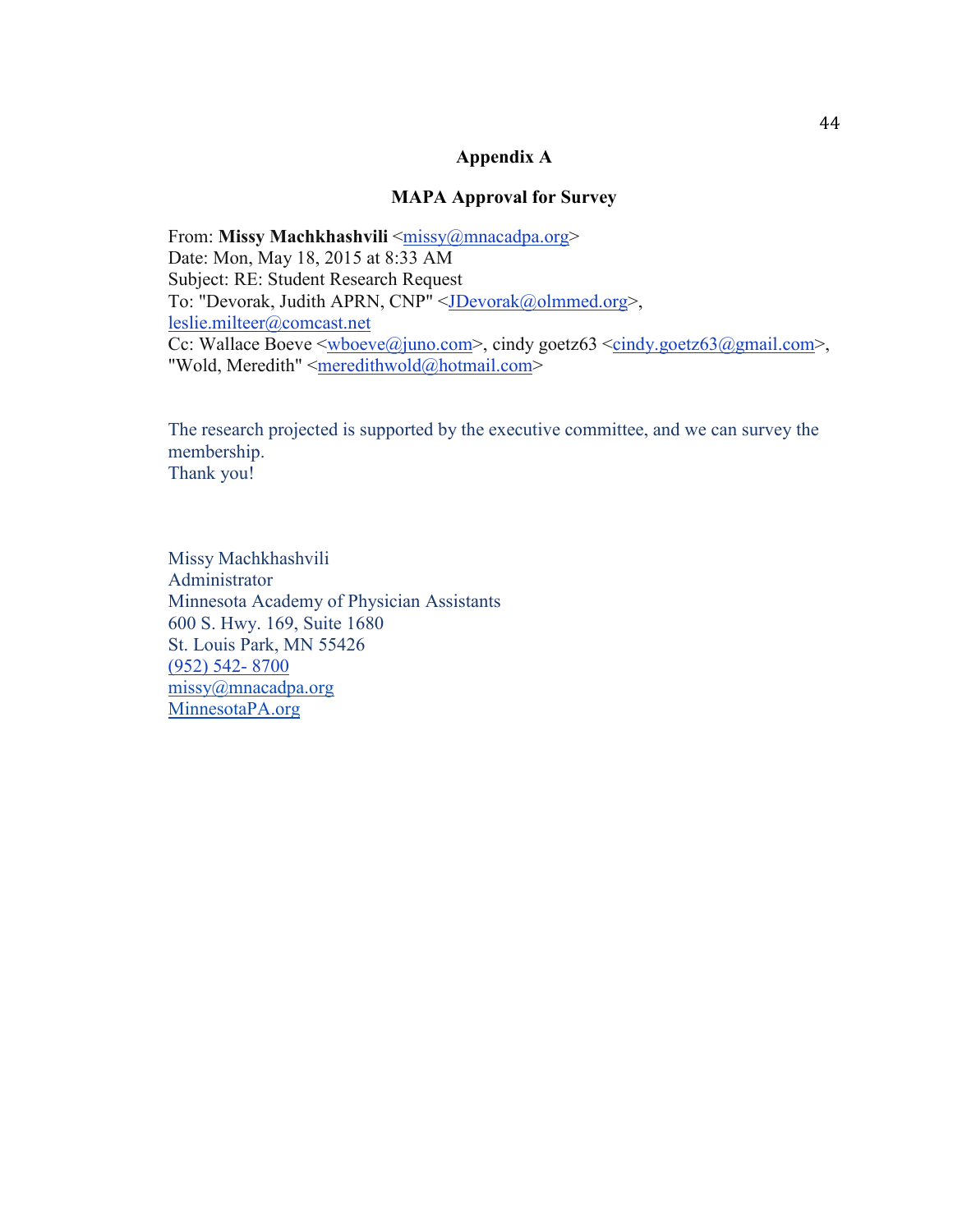## **Appendix B**

## **IRB Approval**

From: **Wallace Boeve** [<w-boeve@bethel.edu>](mailto:w-boeve@bethel.edu) Date: Tue, Jul 14, 2015 at 9:37 AM Subject: Level 3 Bethel IRB Approval To: Amanda Walters [<amw82597@bethel.edu>](mailto:amw82597@bethel.edu), Ashley Hoffmann [<ash77952@bethel.edu>](mailto:ash77952@bethel.edu) Cc: Cindy Goetz [<c-goetz@bethel.edu>](mailto:c-goetz@bethel.edu), Peter Jankowski [<pjankows@bethel.edu>](mailto:pjankows@bethel.edu)

Miss Walters & Miss Hoffman;

As granted by the Bethel University Human Subjects committee as the program director, I write this letter to you in approval of Level 3 Bethel IRB of your project entitled: "Minnesota Barriers to the Medically Underserved." This approval is good for one year from today's date. You may proceed with data collection and analysis. Please let me know if you have any questions."

Sincerely;

Wallace Boeve, EdD, PA-C Program Director Physician Assistant Program Bethel University [w-boeve@bethel.edu](mailto:w-boeve@bethel.edu) [651 308-1398](tel:651%20308-1398) cell [651 635-1013](tel:651%20635-1013) office [651 635-8039](tel:651%20635-8039) fax <http://gs.bethel.edu/academics/masters/physician-assistant>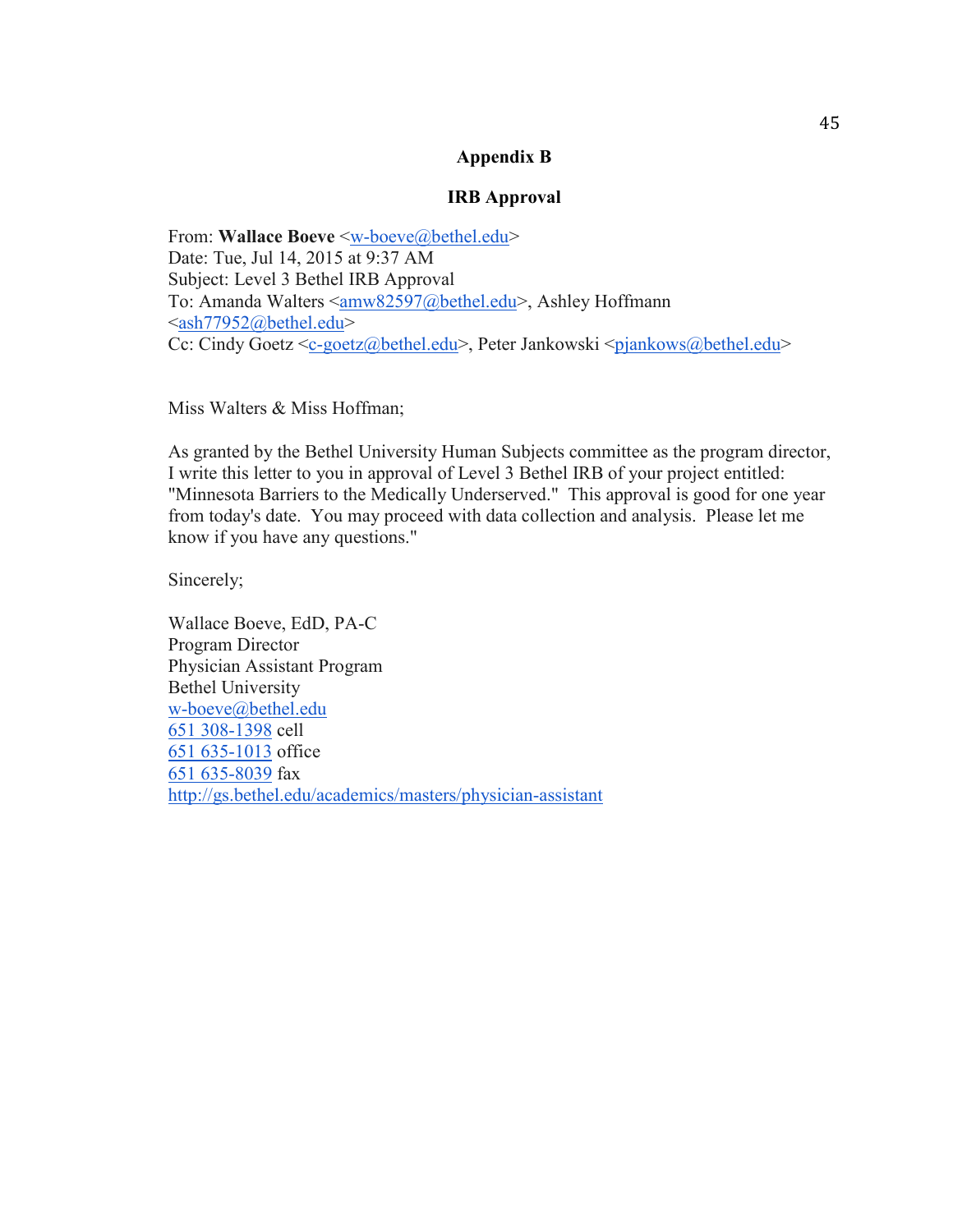#### **Appendix C**

## **Informed Consent**

Thank you for agreeing to complete this survey. This information will attempt to identify patient healthcare barriers in Medically Underserved Areas within the state of Minnesota as reported by MAPA members. This will enable future PAs to be better equipped upon completion of school, with a better understanding of the barriers to care.

Please be advised that participation in the survey is voluntary on your part and will have no effect on your MAPA membership. Your individual responses in this survey are confidential and will not be connected with you as an individual in any reporting of this data. If at any time you choose to stop the survey you may do so.

If you have any questions about this survey or would like to learn more about this study, you may contact:

Cynthia Goetz, MPAS PA-C Assistant Professor Physician Assistant Program Bethel University [c-goetz@bethel.edu](mailto:c-goetz@bethel.edu) 651-581-3830 Cell 651-638-6747 Office 651-287-0824 Fax <http://gs.bethel.edu/academics/masters/physician-assistant>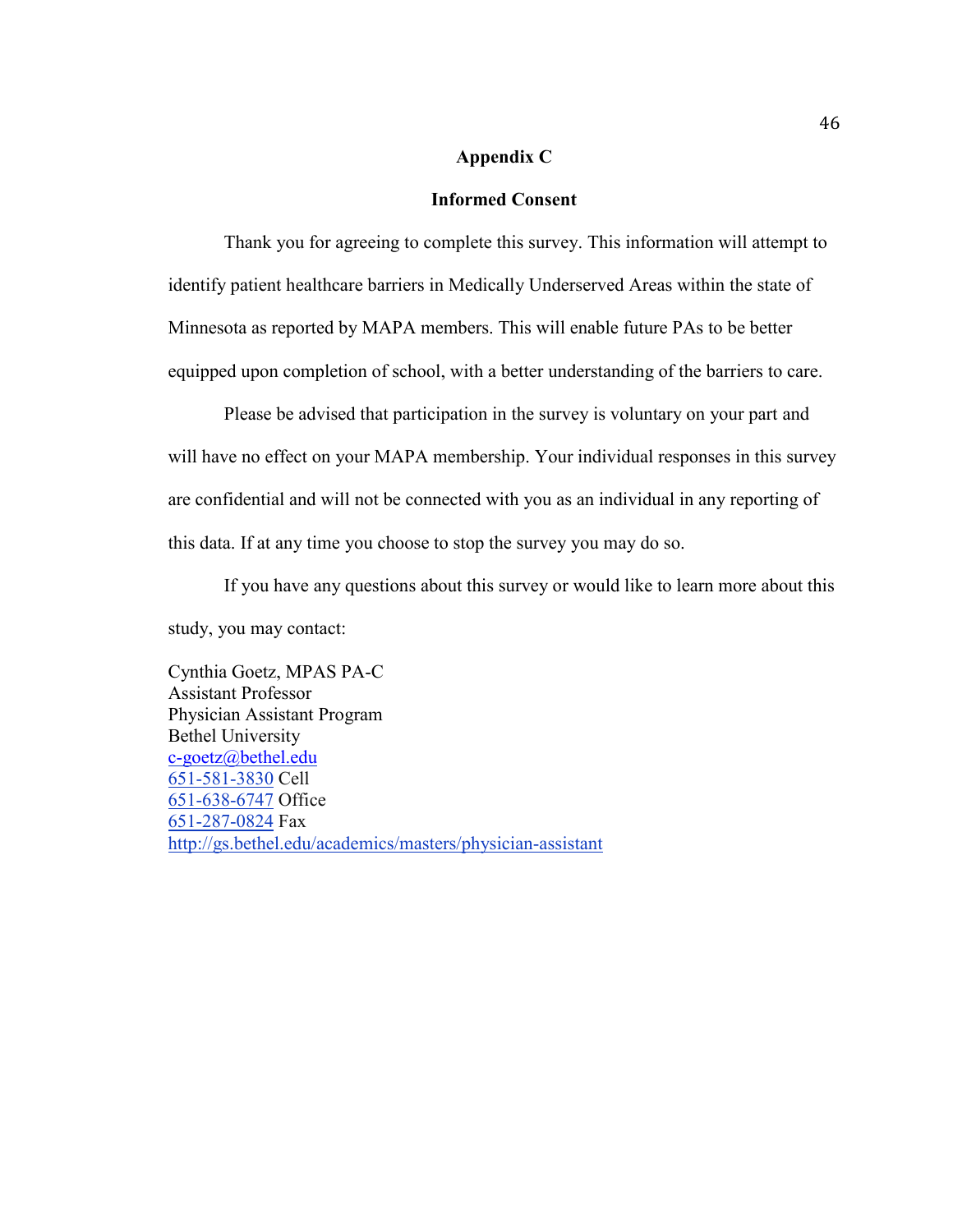## **Appendix D**

## **Survey Questionnaire**

The following is the survey that was presented to the studied population:

1. Do you work in any of the following counties?

- Anoka County, Carver County, Chippewa County, Crow Wing County, Dakota County, Douglas County, Goodhue County, Isanti County, Kanabec County, Kandiyohi county, Lake County, Le Sueur County, Olmsted County, Pennington County, Scott County, Steele County, Stevens County and Washington County.
- 2. Gender:

| A. Male | B. Female | C. Prefer not to answer |
|---------|-----------|-------------------------|
|         |           |                         |

- 3. How many years have you worked as a PA?
	- A.  $\leq$  | year
	- B. 1-3 years
	- C. 3-5 years
	- D. 5-10 years
	- E.  $>10$  years
- 4. How many years have you worked at your current clinic?
	- A.  $\lt 1$  year
	- B. 1-3 years
	- C. 3-5 years
	- D. 5-10 years
	- E.  $>10$  years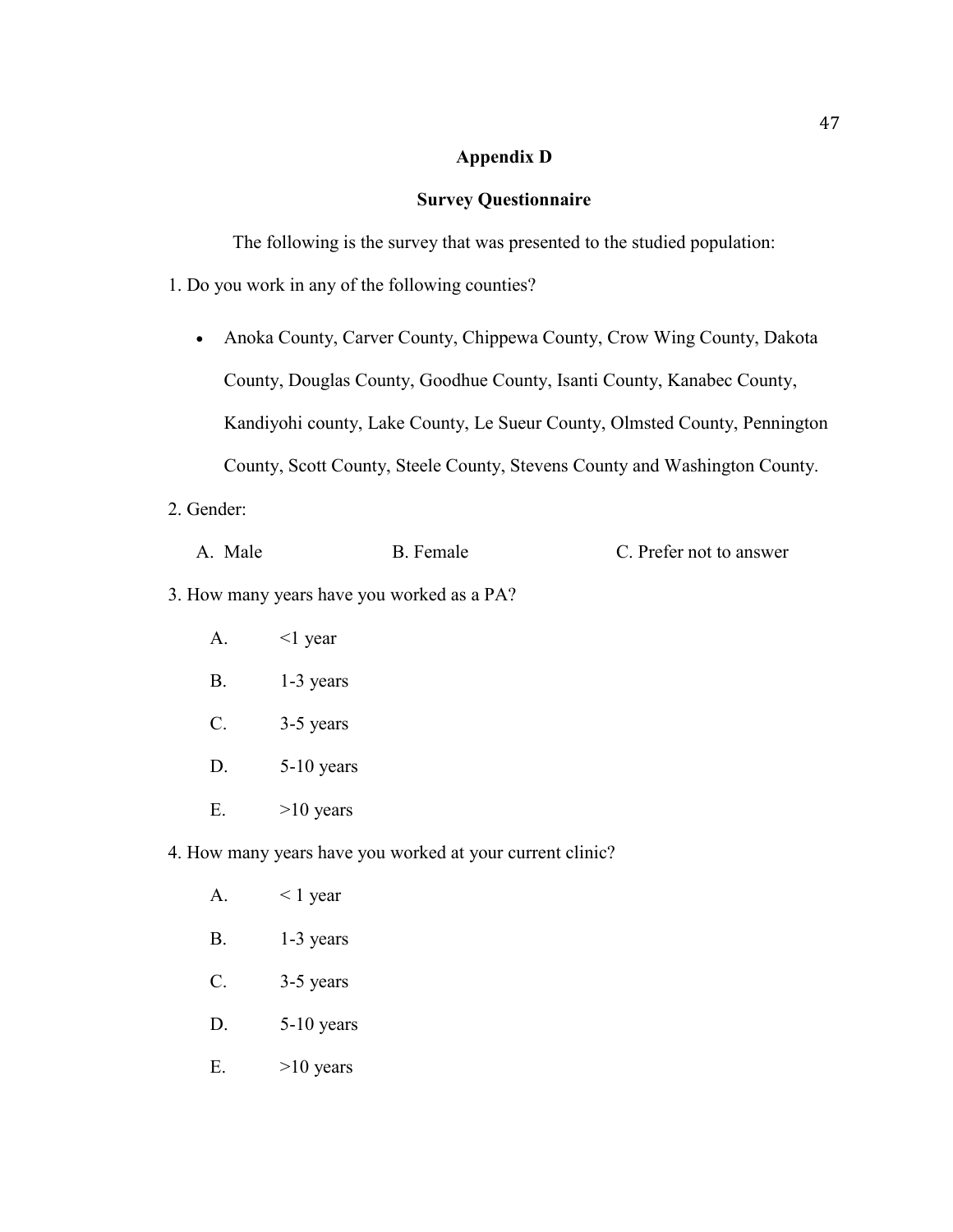5. There is a shortage of medical providers in the county in which I work.

| A) Agree | B) Somewhat Agree | C) Somewhat Disagree | D) Disagree |
|----------|-------------------|----------------------|-------------|
|          |                   |                      |             |

6. There are time constraints to patient care where I work.

| A) Agree | B) Somewhat Agree | C) Somewhat Disagree | D) Disagree |
|----------|-------------------|----------------------|-------------|
|          |                   |                      |             |

- 7. My facility is adequately equipped to manage sufficient medical care for the area in which I work. (This includes adequate ability to refer as needed and expected testing and procedures for the facility).
	- A) Agree B) Somewhat Agree C) Somewhat Disagree D) Disagree
- 8. The majority of my patients are able to afford necessary medical care for appropriate care, screening and medications.
	- A) Agree B) Somewhat Agree C) Somewhat Disagree D) Disagree
- 9. I have sufficient training in my area of practice to provide patients with efficient and skilled medical care.

| A) Agree | B) Somewhat Agree | C) Somewhat Disagree | D) Disagree |
|----------|-------------------|----------------------|-------------|
|          |                   |                      |             |

10. My coworkers have sufficient training in their area of practice to provide patients with efficient and skilled medical care.

A) Agree B) Somewhat Agree C) Somewhat Disagree D) Disagree

- 11. Patients have misunderstood directions, which has concurrently led to decreased compliance in their care.
	- A) Agree B) Somewhat Agree C) Somewhat Disagree D) Disagree
- 12. Miscommunications between coworkers have led to slowing of medical care for patients.
	- A) Agree B) Somewhat Agree C) Somewhat Disagree D) Disagree
- 13. My patients have limited accessibility to proper medical care.
	- A) Agree B) Somewhat Agree C) Somewhat Disagree D) Disagree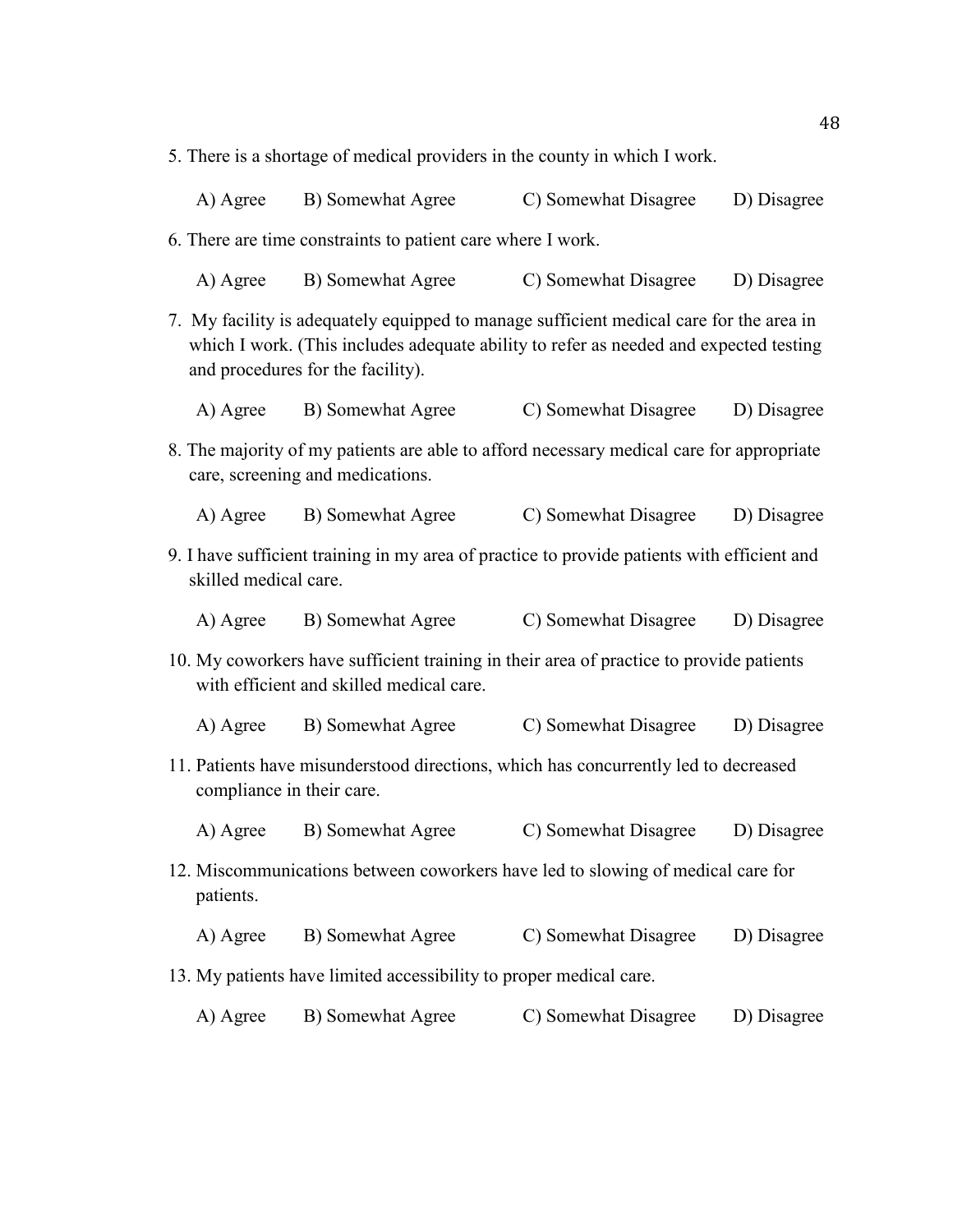14. Cultural and/or language barriers with patients inhibit my ability to provide adequate medical care.

| A) Agree | B) Somewhat Agree | C) Somewhat Disagree | D) Disagree |
|----------|-------------------|----------------------|-------------|
|          |                   |                      |             |

15. Patients are hesitant to ask questions in a patient-provider setting. (This includes questions about diagnosis, testing, medications or follow-up appointments)

A) Agree B) Somewhat Agree C) Somewhat Disagree D) Disagree

16. I can use layman terms in order to describe medical diagnosis, testing, medications or other pertinent information in a way that the patient feels informed and educated upon conclusion of their appointment/stay.

A) Agree B) Somewhat Agree C) Somewhat Disagree D) Disagree

- 17. Of the following "medical healthcare barriers" rank 3 barriers you feel most interfere in providing adequate and proficient care to patients? (Rank 3 boxes, with #1 being the most important in your opinion)
	- $\square$  Shortage of medical providers
	- $\Box$  Time constraints
	- $\Box$  Adequate equipment
	- $\Box$  Cost of care for patients
	- $\Box$  Proficient training of healthcare workers
	- $\Box$  Miscommunications with patients
	- $\Box$  Miscommunications between co-workers
	- $\Box$  Cultural or language barriers
	- $\Box$  Patient understanding of care and health plan
	- $\Box$  Provider ability to adequately provide patient education
- 18. Of the following, which of these improvement methods do you think would most benefit students preparing to practice as a PA if they were implemented into their studies? (Check one box).
	- $\Box$  Better prepare students to communicate effectively with patient
	- $\Box$  Better prepare students to handle cultural and language barriers
	- $\Box$  Better prepare students with time management skills
	- $\Box$  Better prepare students to work in a team atmosphere
	- $\Box$  Better prepare students with an understanding of healthcare insurance plans (Medicare, Medicaid, Medica, etc.)
	- $\Box$  Better prepare students to utilize efficient but cost effective care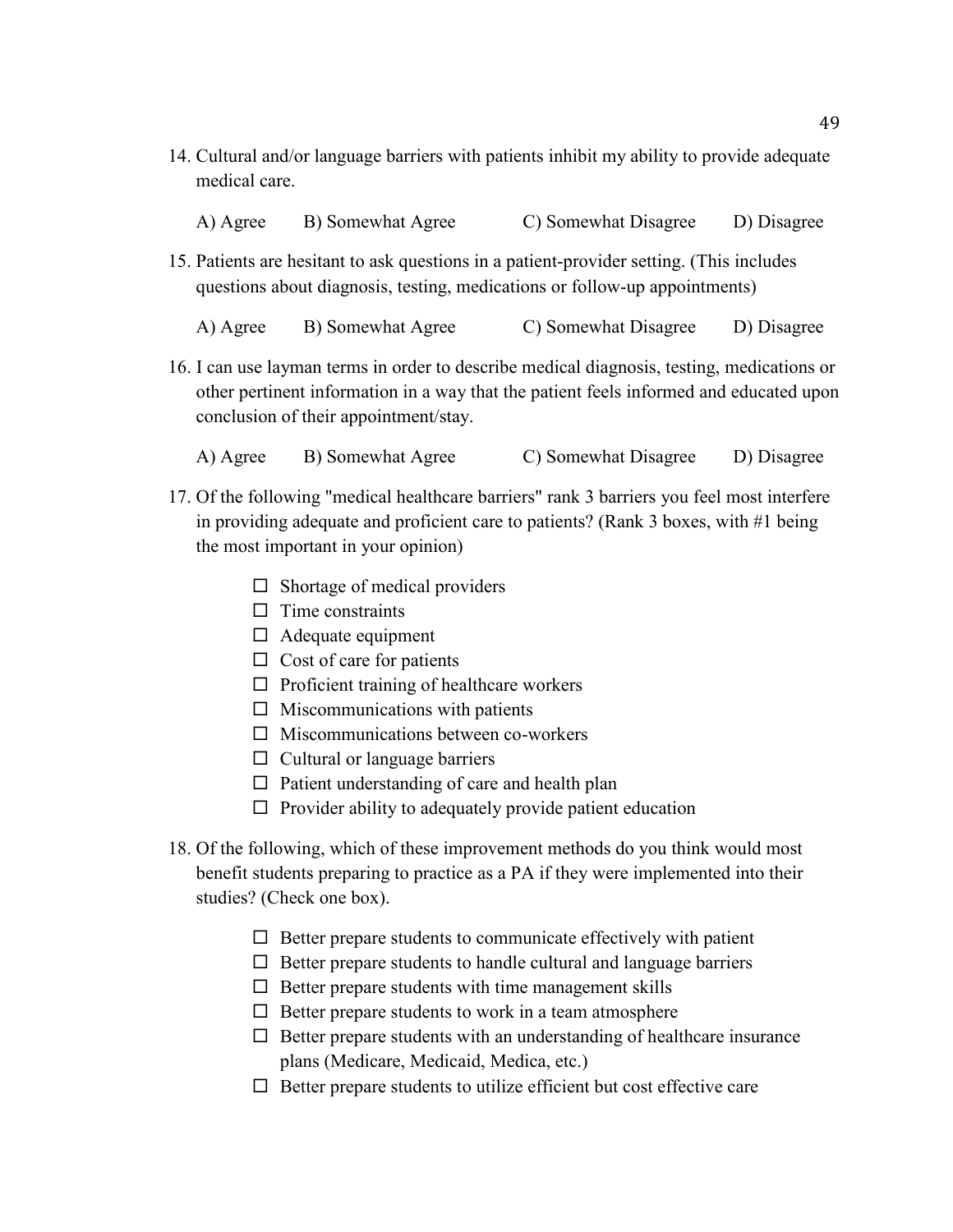# **Appendix E**

# **Figures of Non-Statistically Significant Barriers**



*Figure 10. Facility is Understaffed.* 



*Figure 11. Adequately Equipped Facility.*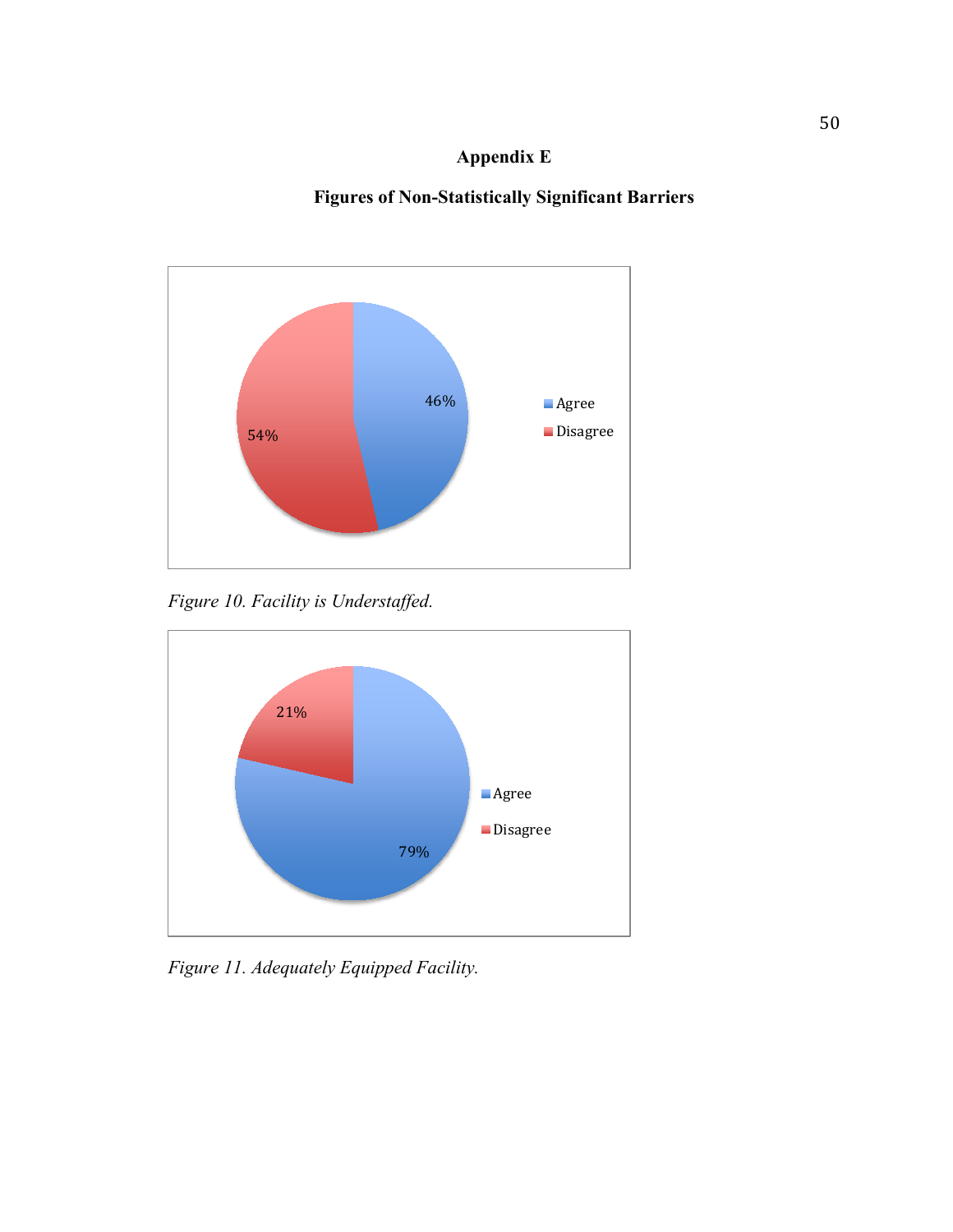

*Figure 12. Cost of Care is Affordable.* 



*Figure 13. Sufficient Training in the Area of Work.*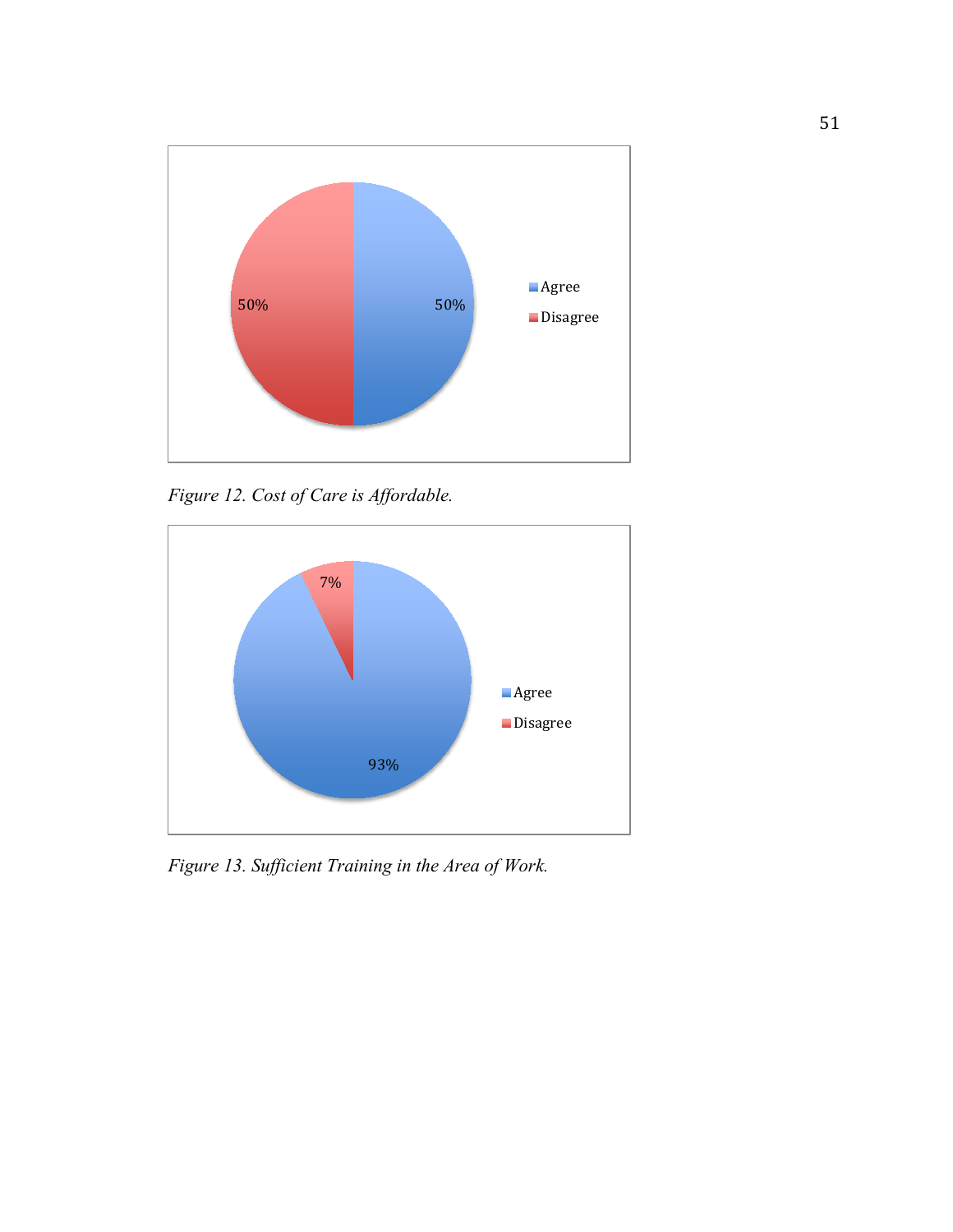

*Figure 14. Sufficient Training of Co-Workers.*



*Figure 15. Common Misunderstandings between Co-Workers.*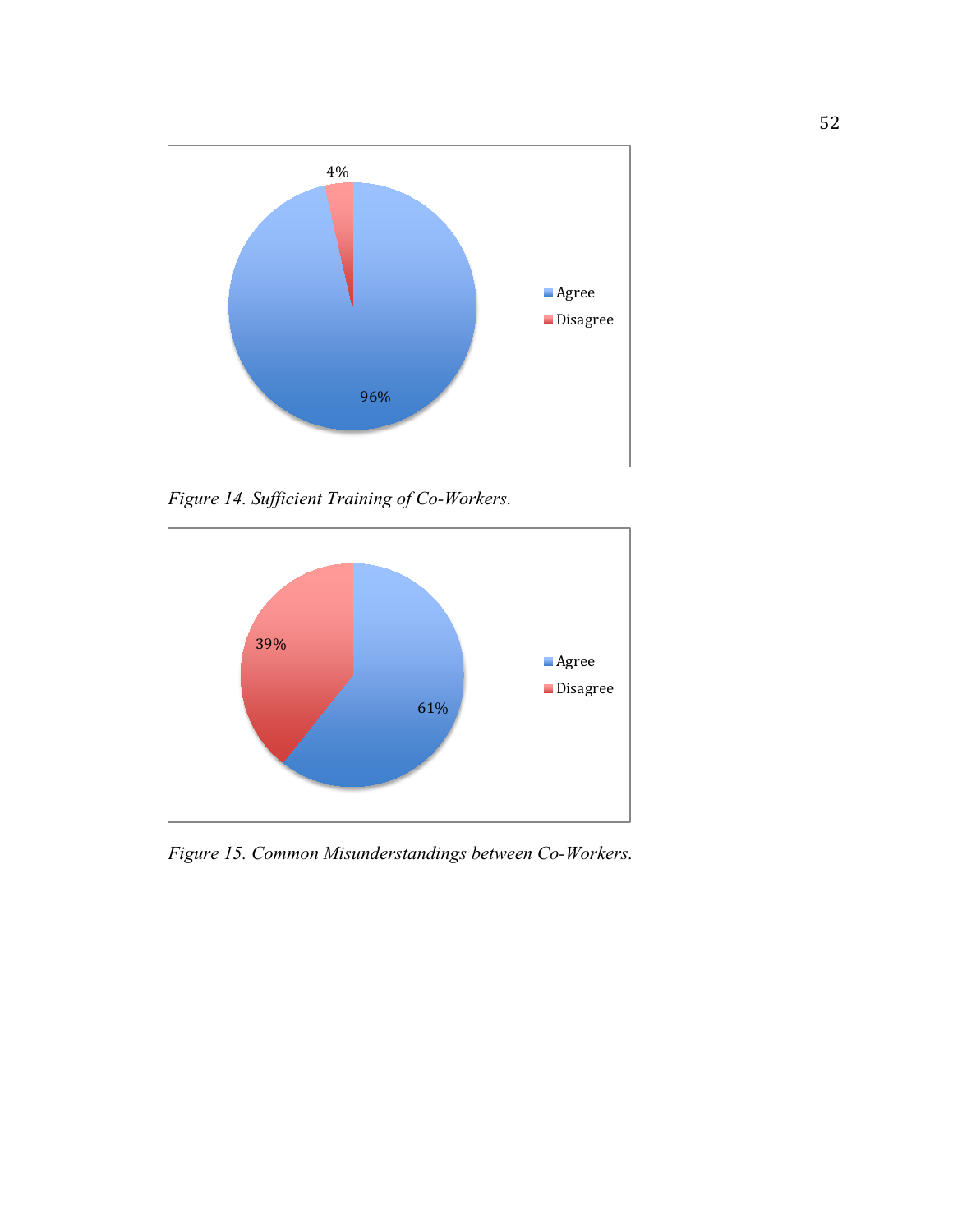

*Figure 16. Limited Access to Care for Patients.* 



*Figure 17. Cultural and Language Barriers.*